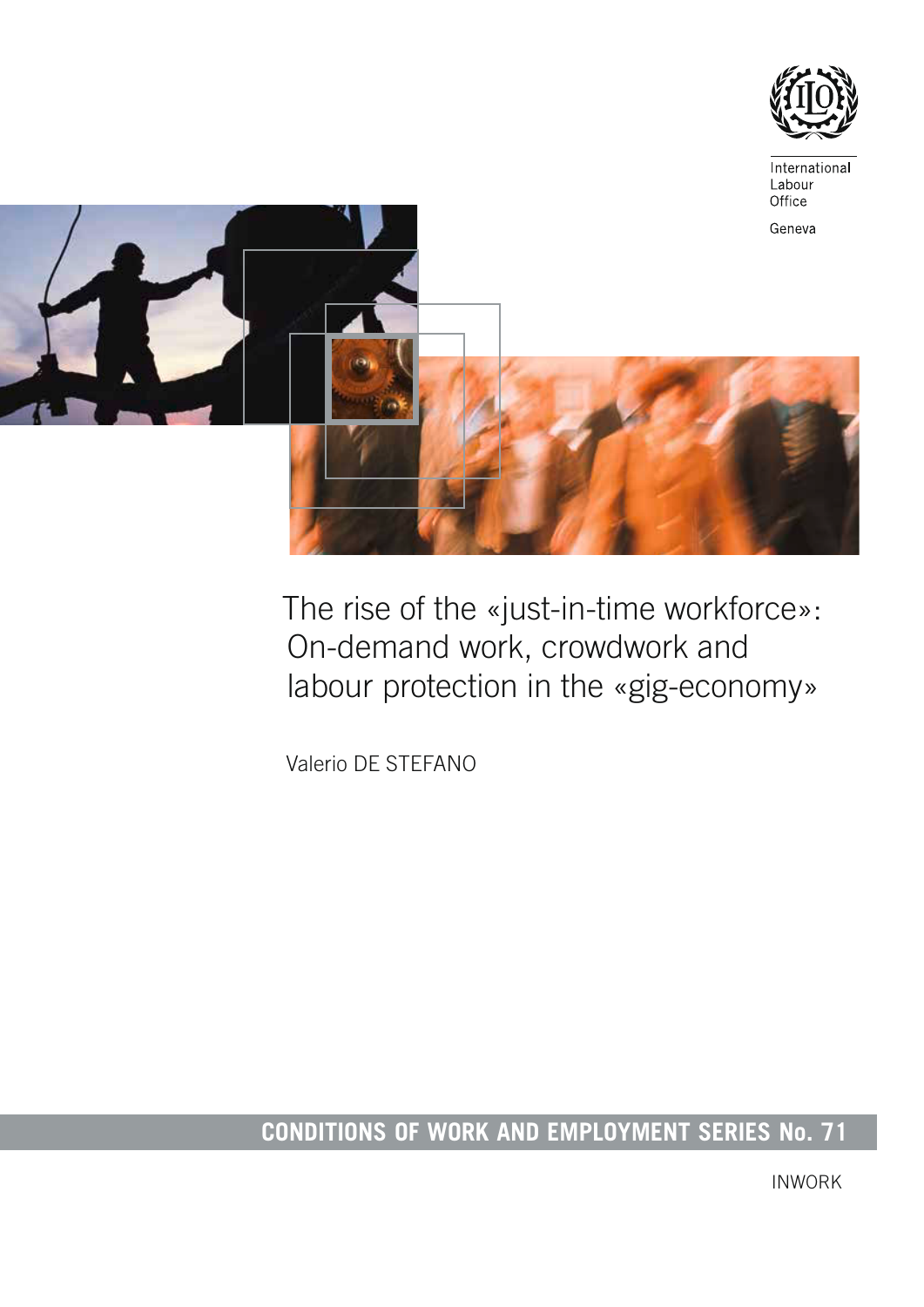Conditions of Work and Employment Series No. 71

Inclusive Labour Markets, Labour Relations and Working Conditions Branch

*The rise of the "just-in-time workforce": On-demand work, crowdwork and labour protection in the "gigeconomy"* 

**Valerio De Stefano** 

INTERNATIONAL LABOUR OFFICE - GENEVA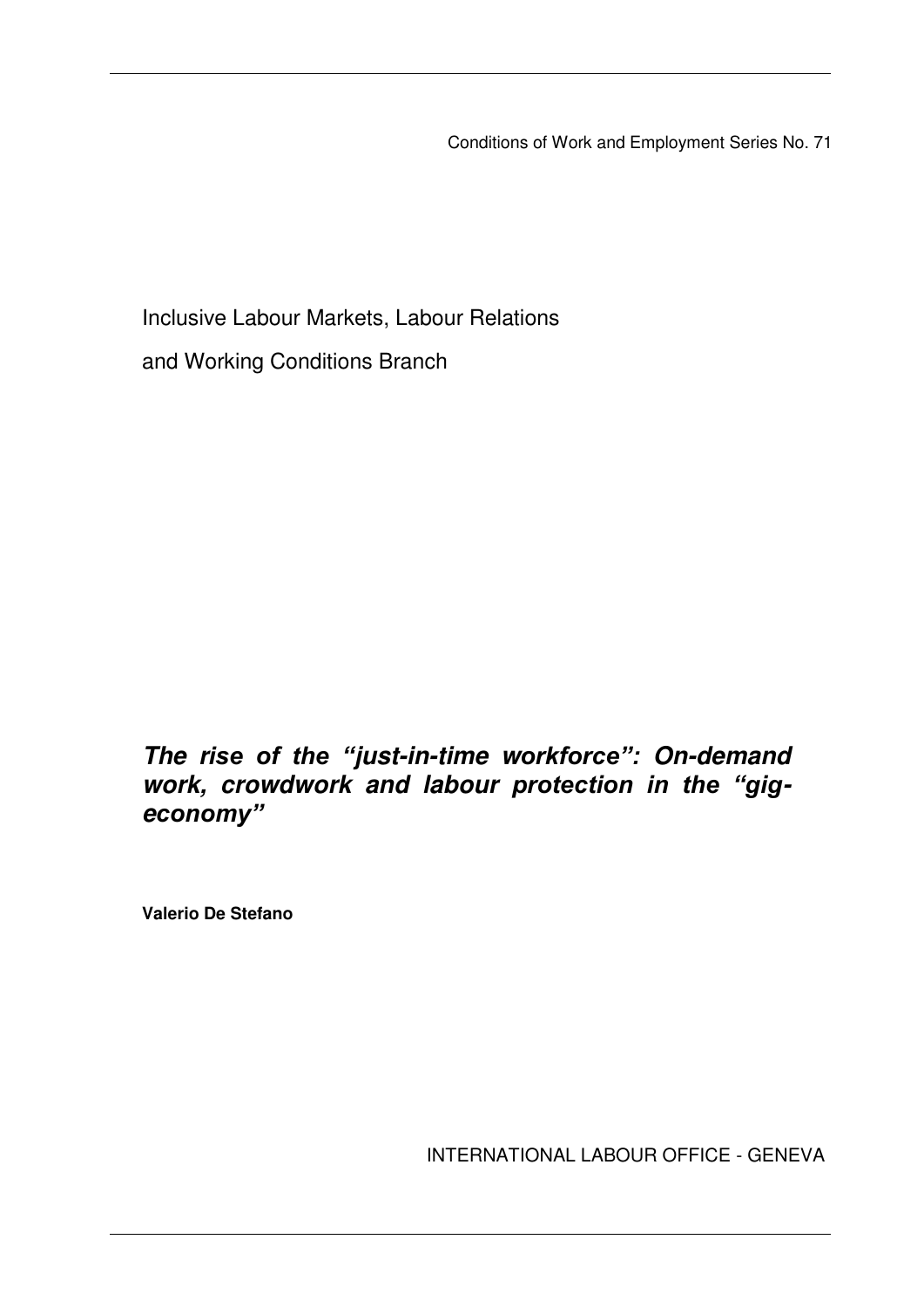#### Copyright © International Labour Organization 2016

Publications of the International Labour Office enjoy copyright under Protocol 2 of the Universal Copyright Convention. Nevertheless, short excerpts from them may be reproduced without authorization, on condition that the source is indicated. For rights of reproduction or translation, application should be made to the Publications Bureau (Rights and Permissions), International Labour Office, CH-1211 Geneva 22, Switzerland. The International Labour Office welcomes such applications.

Libraries, institutions and other users registered in the United Kingdom with the Copyright Licensing Agency, 90 Tottenham Court Road, London W1T 4LP [Fax: (+44) (0)20 7631 5500; email: cla@cla.co.uk], in the United States with the Copyright Clearance Centre, 222 Rosewood Drive, Danvers, MA 01923 [Fax: (+1) (978) 750 4470; email: info@copyright.com] or in other countries with associated Reproduction Rights Organizations, may make photocopies in accordance with the licences issued to them for this purpose.

*ILO Cataloguing in Publication Data* 

De Stefano, Valerio

The rise of the "just-in-time workforce" : on-demand work, crowdwork and labour protection in the "gig-economy" / Valerio De Stefano ; International Labour Office, Inclusive Labour Markets, Labour Relations and Working Conditions Branch. - Geneva: ILO, 2016 Conditions of work and employment series; No. 71)

International Labour Office Inclusive Labour Markets, Labour Relations and Working Conditions Branch.

precarious employment / part time employment / temporary employment / casual worker / labour market / job insecurity / workers rights / social media / role of ILO

13.01.3

First published 2016

Cover: DTP/Design Unit, ILO

The designations employed in ILO publications, which are in conformity with United Nations practice, and the presentation of material therein do not imply the expression of any opinion whatsoever on the part of the International Labour Office concerning the legal status of any country, area or territory or of its authorities, or concerning the delimitation of its frontiers.

The responsibility for opinions expressed in signed articles, studies and other contributions rests solely with their authors, and publication does not constitute an endorsement by the International Labour Office of the opinions expressed in them.

Reference to names of firms and commercial products and processes does not imply their endorsement by the International Labour Office, and any failure to mention a particular firm, commercial product or process is not a sign of disapproval.

ILO publications can be obtained through major booksellers or ILO local offices in many countries, or direct from ILO Publications, International Labour Office, CH-1211 Geneva 22, Switzerland. Catalogues or lists of new publications are available free of charge from the above address, or by email: pubvente@ilo.org

Visit our website: [www.ilo.org/publns](http://www.ilo.org/publns)

Printed by the International Labour Office, Geneva, Switzerland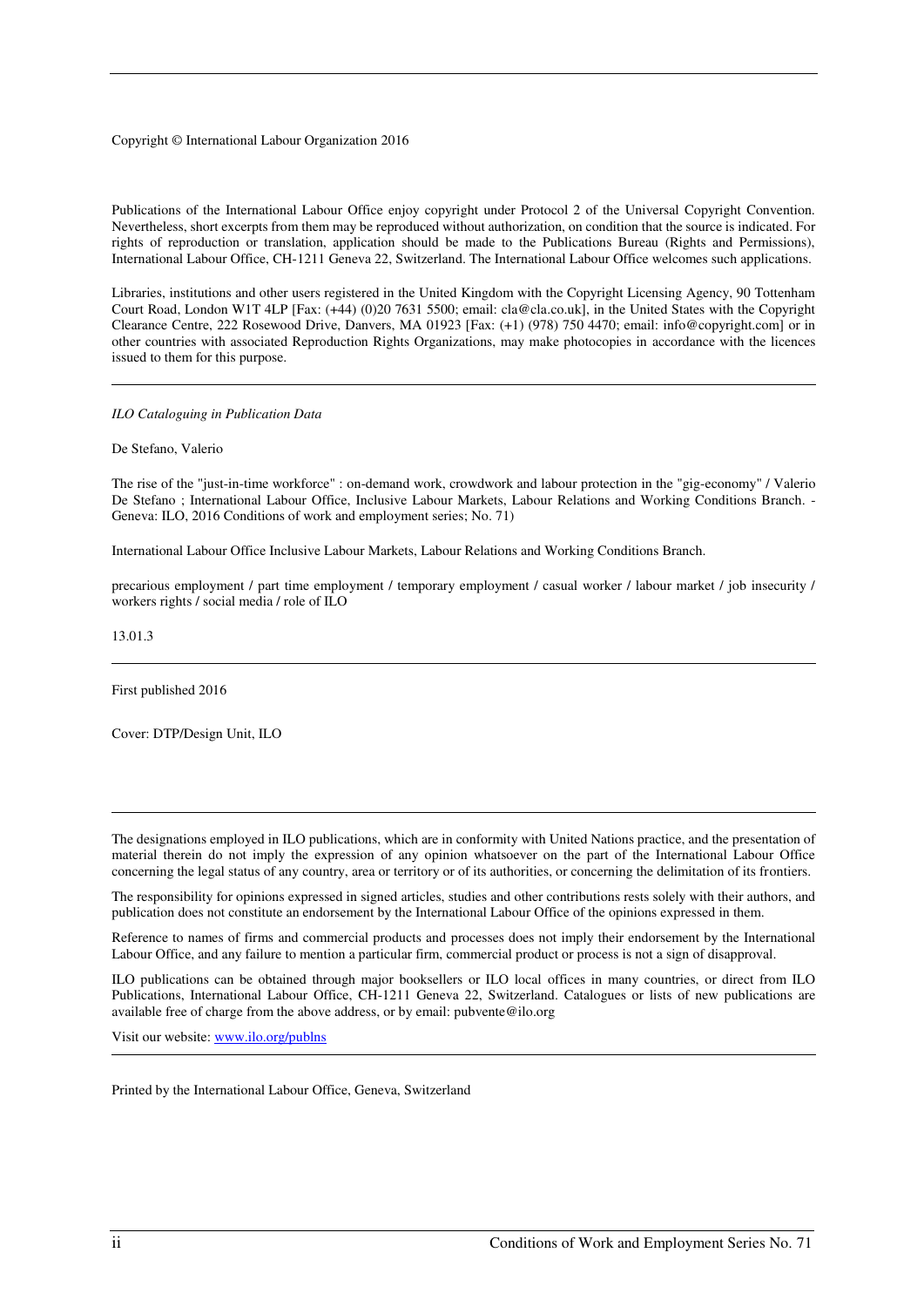#### **Abstract**

The so-called "gig-economy" has been growing exponentially in numbers and importance in recent years but its impact on labour rights has been largely overlooked. Forms of work in the "gig-economy" include "crowdwork", and "work-on-demand via apps", under which the demand and supply of working activities is matched online or via mobile apps. These forms of work can provide a good match of job opportunities and allow flexible working schedules. However, they can also pave the way to a severe commodification of work. This paper discusses the implications of this commodification and advocates the full recognition of activities in the gig-economy as "work". It shows how the gig-economy is not a separate silo of the economy and that is part of broader phenomena such as casualization and informalisation of work and the spread of non-standard forms of employment. It then analyses the risks associated to these activities with regard to Fundamental Principles and Rights at Work, as they are defined by the International Labour Organisation (ILO), and addresses the issue of misclassification of the employment status of workers in the gigeconomy. Current relevant trends are thus examined, such as the emergence of forms of selforganisation of workers. Finally, some policy proposals are critically analysed, such as the possibility of creating an intermediate category of worker between "employee" and "independent contractor" to classify work in the gig-economy, and other tentative proposals are put forward such extension of fundamental labour rights to all workers irrespective of employment status, and recognition of the role of social partners in this respect, whilst avoiding temptations of hastened deregulation.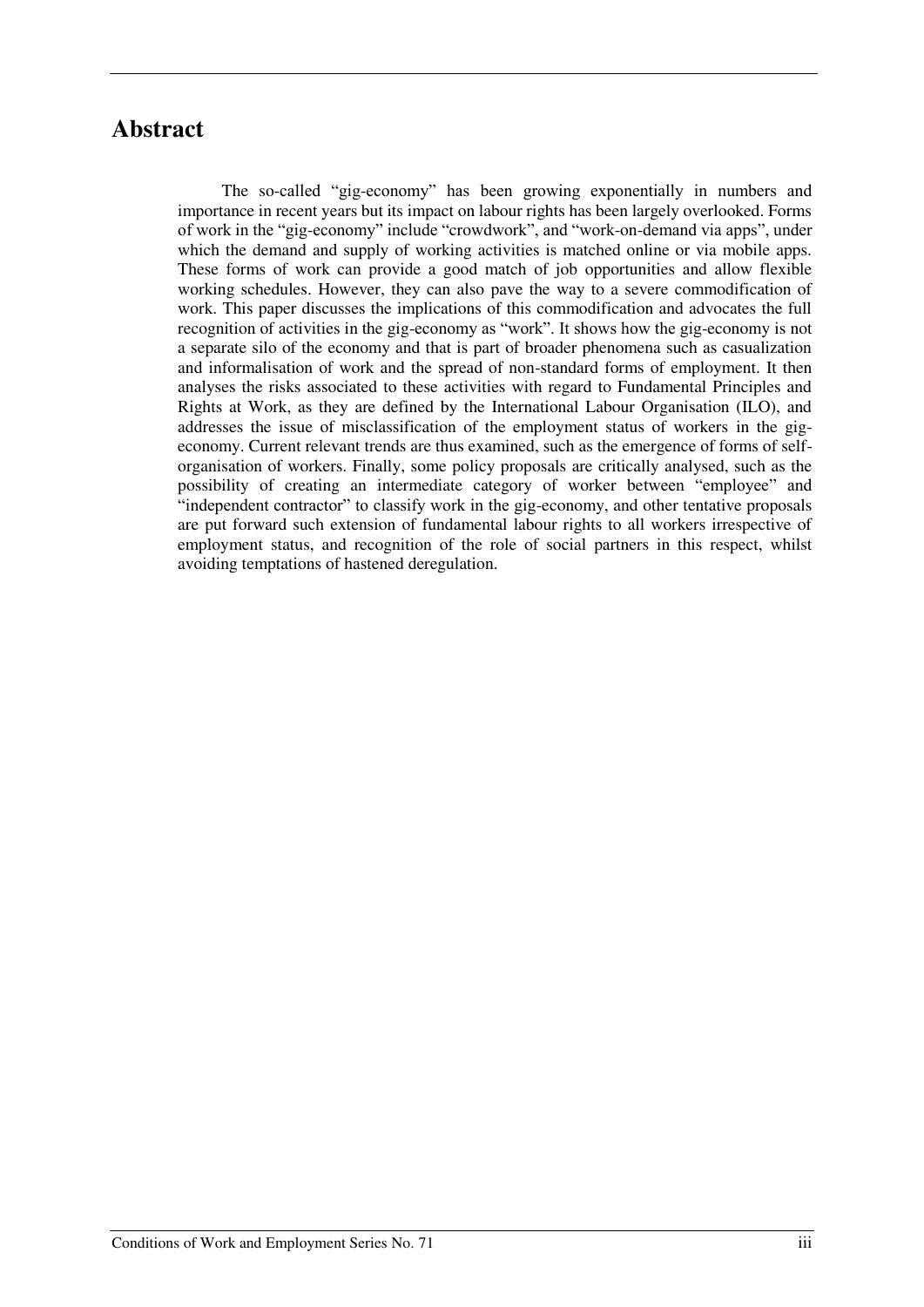## **Acknowledgements**

I am most grateful to Janine Berg, Mariya Aleksynska, Martine Humblet, Jeremias Prassl and Antonio Aloisi for great support, discussions and feedbacks on the paper. The usual disclaimer applies.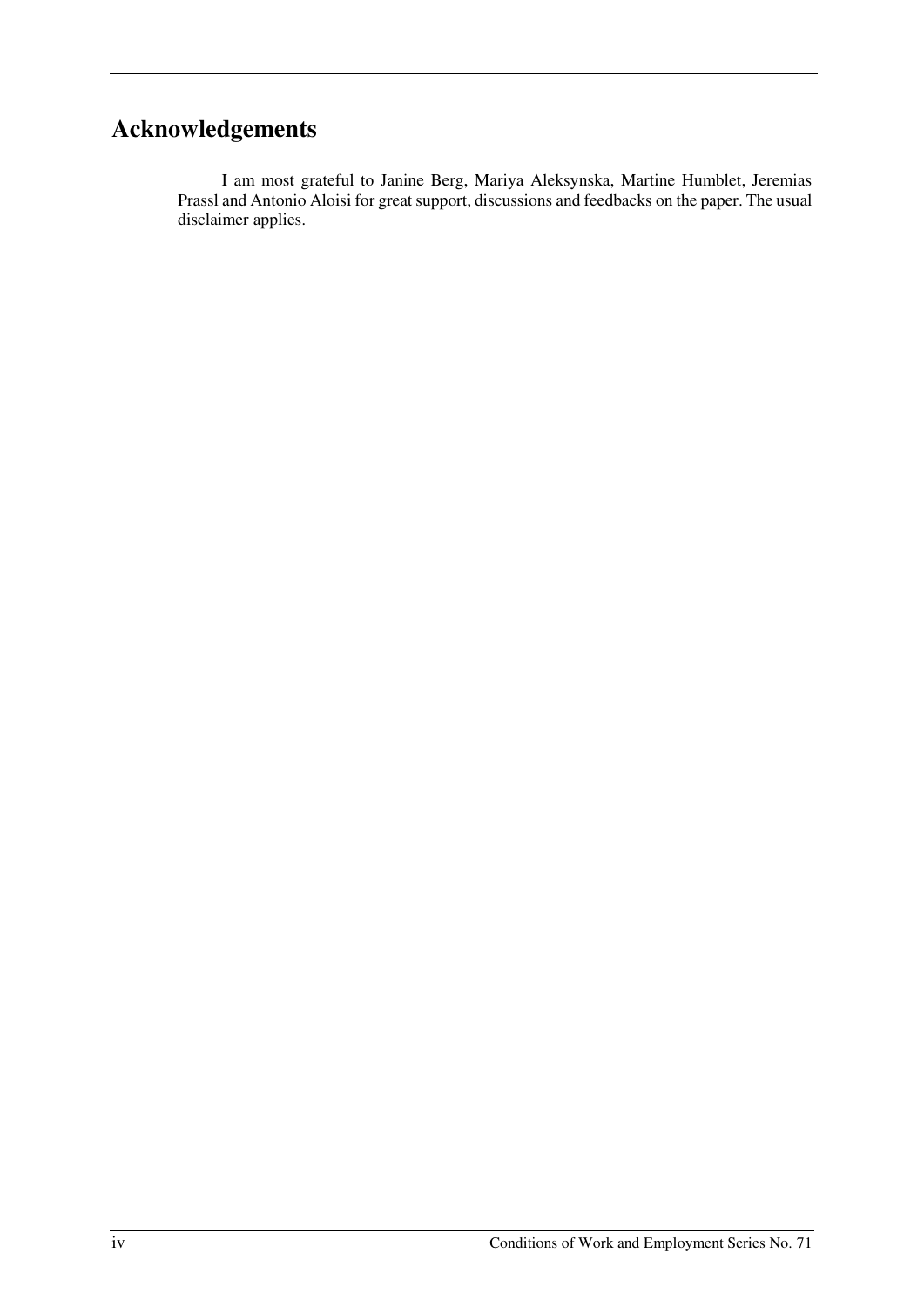## **Contents**

| 1. |                                                                                                                                                                    |
|----|--------------------------------------------------------------------------------------------------------------------------------------------------------------------|
| 2. | The "gig-economy", crowdwork and "work on demand via apps": Risks and                                                                                              |
| 3. | Not a parallel universe: Gig-economy, broader labour market trends and non-                                                                                        |
| 4. | The gig-economy's implications on fundamental principles and rights at work 9                                                                                      |
| 5. | Inconsistent agreements: Independent-contractor clauses and self-contradiction in                                                                                  |
| 6. | Control of workers in the age of the gig-economy: Litigation and employment-status                                                                                 |
| 7. | Occam's razor and new forms of work: Why creating an intermediate category of<br>workers between employees and independent contractors would not solve problems in |
| 8. | Conclusions: Protecting work in the gig-economy, which way forward?  21                                                                                            |
|    |                                                                                                                                                                    |
|    |                                                                                                                                                                    |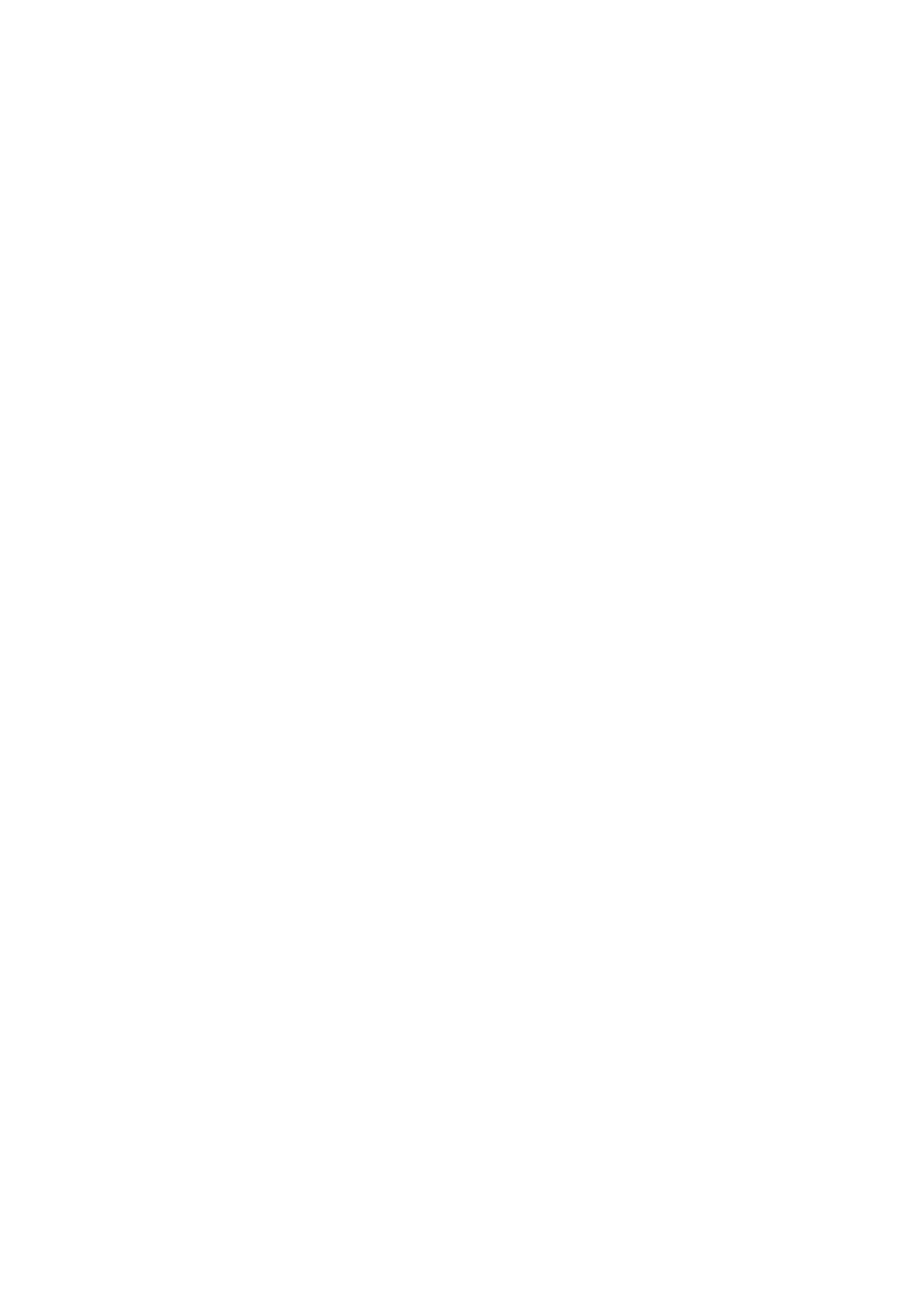#### **1. Introduction<sup>1</sup>**

This paper deals with the labour implications of the so-called "gig-economy", a catchphrase that has been attracting growing attention in the news and in magazines and journal articles in recent times. The gig-economy is usually understood to include chiefly two forms of work: "crowdwork" and "work on-demand via apps" (Cardon and Casilli, 2015; Kessler, 2015a; Said 2015; Smith and Leberstein, 2015). The first term is usually referred to working activities that imply completing a series of tasks through online platforms (Bergvall-Kåreborn and Howcroft, 2014; Cherry, 2011; Eurofound, 2015; Felstiner, 2011; Howe, 2006). Typically, these platforms put in contact an indefinite number of organisations and individuals through the internet, potentially allowing connecting clients and workers on a global basis. "Work on-demand via apps", instead, is a form of work in which the execution of traditional working activities such as transport, cleaning and running errands, but also forms of clerical work, is channelled through apps managed by firms that also intervene in setting minimum quality standards of service and in the selection and management of the workforce (Aloisi, 2015; Dagnino, 2015; Greenhouse, 2015; Rogers, 2015b).

It is difficult to estimate the number of workers in the gig-economy. Businesses are sometimes reluctant to disclose these data and, even when figures are available, it is hard to draw a reliable estimate, since workers may be registered and work with several companies in the same month, week or even day (Singer, 2014). Data collected and elaborated by Smith and Leberstein (2015) for the principal platforms and apps, however, show that this is clearly a non-negligible phenomenon.

| Principal platforms and apps in the gig-economy |                |                          |                        |  |  |
|-------------------------------------------------|----------------|--------------------------|------------------------|--|--|
| <b>Name</b>                                     | Field          | <b>Size of Workforce</b> | <b>Operating Areas</b> |  |  |
| <b>Uber</b>                                     | Transportation | 160,000                  | International          |  |  |
| Lyft                                            | Transportation | 50,000                   | U.S.                   |  |  |
| <b>Sidecar</b>                                  | Transportation | 6000                     | Major U.S. Cities      |  |  |
| <b>Handy</b>                                    | Home Services  | 5000                     | U.S.                   |  |  |
| <b>Taskrabbit</b>                               | Home Services  | 30,000                   | International          |  |  |
| Care.com                                        | Home Services  | 6,600,000                | International          |  |  |
| <b>Postmates</b>                                | Delivery       | 10,000                   | U.S.                   |  |  |
| <b>Amazon Mechanical</b><br>Turk                | Crowdwork      | 500,000                  | International          |  |  |
| Crowdflower                                     | Crowdwork      | 5,000,000                | International          |  |  |
| Crowdsource                                     | Crowdwork      | 8,000,000                | <b>International</b>   |  |  |
| <b>Clickworker</b>                              | Crowdwork      | 700,000                  | International          |  |  |

Source: (Smith and Leberstein, 2015, 3). See this publication for original references.

This paper analyses opportunities and risks of the gig-economy from the perspective of labour protection. Indeed, whilst these forms of work present significant differences among themselves, they also share non-negligible similarities. Accordingly, Section 2 first discusses

<sup>&</sup>lt;sup>1</sup> This paper was presented at the seminar on *Crowd-Sourcing, the Gig Economy, and the Law*, hold at the Wharton School – University of Pennsylvania, on 7 November 2015. Contributions presented at the seminar will be published, after review, in a special issue of the *Comparative Labor Law & Policy Journal*, in 2016. An earlier version was presented at the *IV Regulating for Decent Work Conference* hold at the ILO, in Geneva, *IV Regulating for Decent Work Conference*, 8-10 July 2015.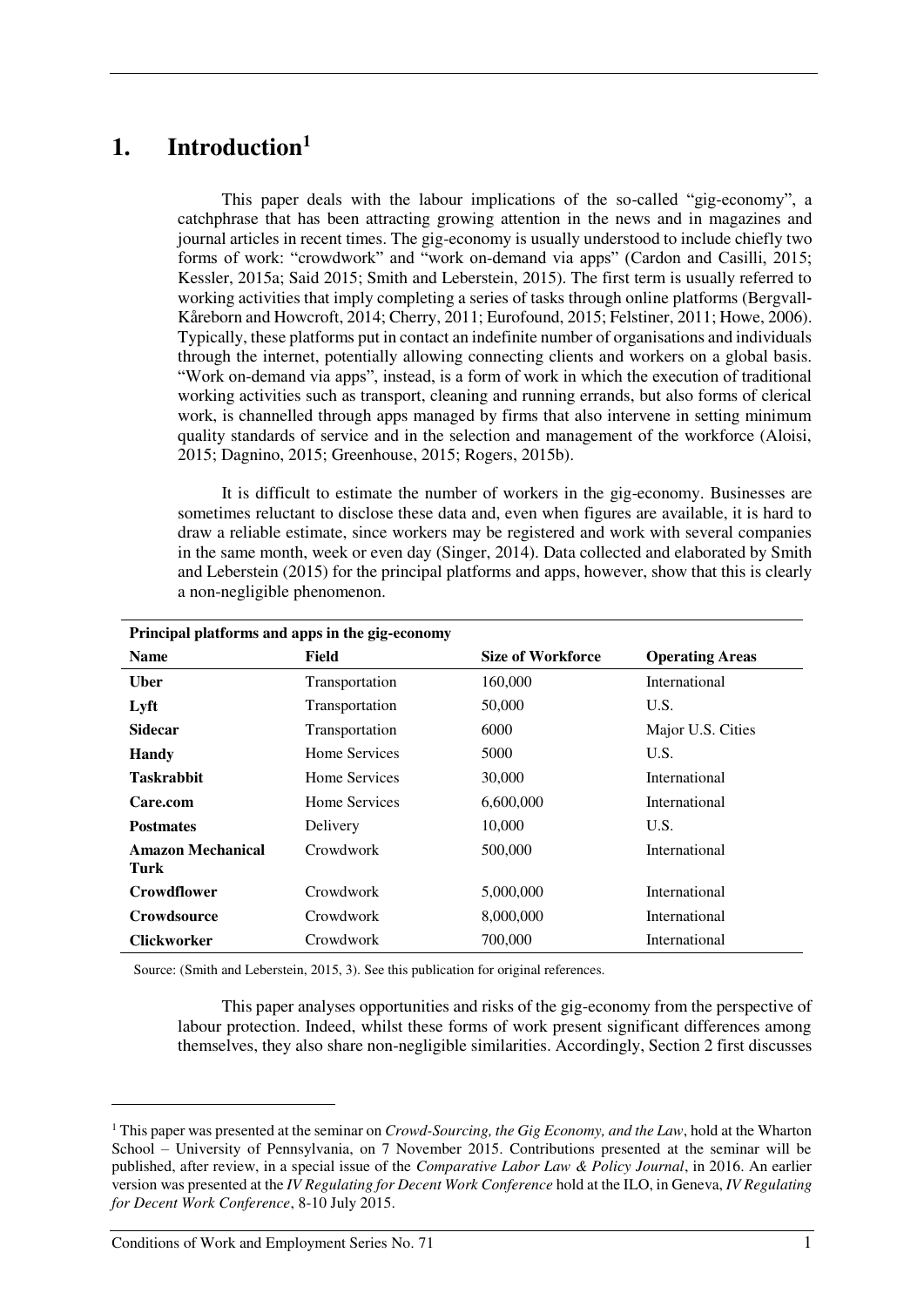the case of jointly analysing crowdwork and work on demand via apps. It is indeed highlighted how, whereas on the one hand they can provide a good match of job opportunities, allow flexible working schedules and potentially contribute to redefining the boundaries of the firm; on the other hand they pave the way to a severe commodification of work. The theoretical implications of this commodification and also its immediate practical consequences are discussed as well as the risk of work being hidden under catchphrases such as "gigs", "tasks", "rides" etc. Section 3 argues that the gig-economy should not be seen as parallel and watertight dimension of the labour market with structurally separated feature and needs. Some of the relevant unresolved questions, such as employment status and the potential misclassification of employment relationships, extend indeed well beyond the boundaries of the gig-economy and, as such, it is preferable to examine them taking into account broader phenomena such as casualization of the workforce, informalisation of the formal economy and the so-called "demutualisation of risk" in modern labour markets. It will be highlighted that forms of work in the gig-economy share several dimensions and issues with all the nonstandard forms of employment as they were recently described by the International Labour Office (ILO, 2015a; ILO, 2015b). Non-standard workers may particularly experience difficulties in acceding to Fundamental Principles and Rights at Work as they are defined by the International Labour Organisation; Section 4 will thus analyse how, in addition to these difficulties, workers in the gig-economy may be affected by specific hardships and risks in connection with the same Fundamental Principles and Rights at Work. Sections 5 and 6 investigate some of the specific issues concerning misclassification of employment relationships that surround the gig-economy; in Section 5, some clauses contained in the terms and conditions of crowdwork platforms and work-on demand apps will be reviewed, as they show some inconsistencies with the independent-contractor status of workers and with the platforms' and apps' purported role of mere facilitators of the business transactions between workers and customers; Section 6 argues that some practices that are widespread in the sector such as giving workers stringent instructions about performance of the service that can also be monitored through customers' reviews and ratings and enforced through deactivation of workers' account and, therefore, termination of their relationship, may be compatible with fulfilling tests of employment status, including the "control test". Section 7 reviews critically the proposal of introducing an intermediate category of workers, between employees and independent contractors to be partially extended labour protections; on the basis of a comparative analysis of existing regulation providing for similar categories, it is argued that this option would not solve most of the labour issues surrounding the gig-economy and would indeed increase complexity and uncertainty for businesses and workers in this sector. Section 8 concludes, by suggesting initial directions for policy and actions for labour market actors.

## **2. The "gig-economy", crowdwork and "work on demand via apps": Risks and opportunities for labour protection**

As mentioned in the Introduction, this paper addresses the labour dimensions of the gigeconomy, understood as including both crowdwork and "work-on-demand via apps". Crowdwork is work that is executed through online platforms that put in contact an indefinite number of organisations, businesses and individuals through the internet, potentially allowing connecting clients and workers on a global basis. The nature of the tasks performed on crowdwork platforms may vary considerably. Very often it involves "microtasks": extremely parcelled activities, often menial and monotonous, which still require some sort of judgement beyond the understanding of artificial intelligence (e.g. tagging photos, valuing emotions or the appropriateness of a site or text, completing surveys) (Irani, 2015a). In other cases, bigger and more meaningful works can be crowd-sourced such as the creation of a logo, the development of a site or the initial project of a marketing campaign (Kittur et al, 2013; Leimeister and Durward, 2015; World Bank, 2015).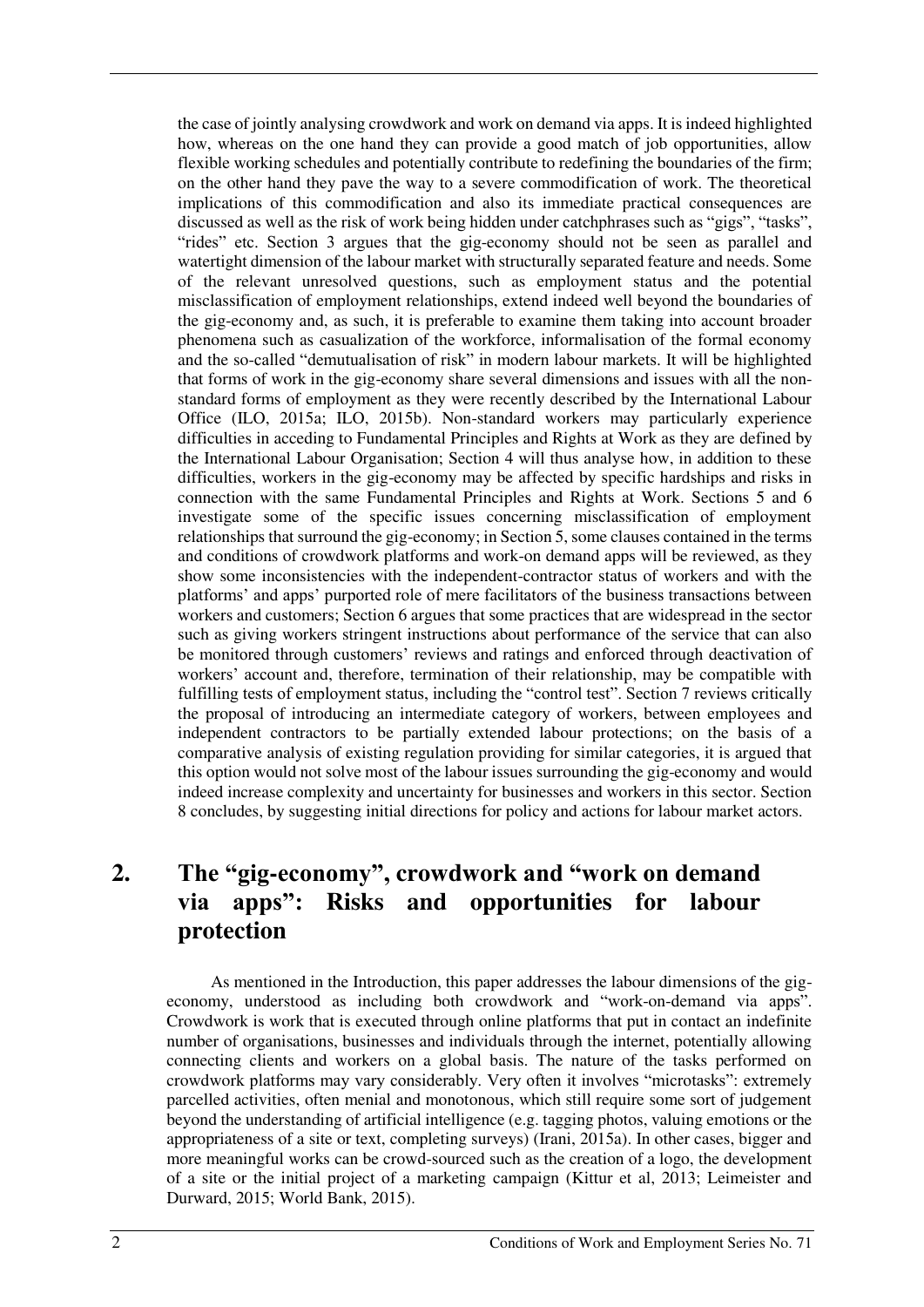In "work on-demand via apps", jobs related to traditional working activities such as transport, cleaning and running errands, but also forms of clerical work, are offered and assigned through mobile apps. The businesses running these apps normally intervene in setting minimum quality standards of service and in the selection and management of the workforce.

These forms of work, of course, present some major differences among each other, the more obvious being that the first is chiefly executed online and principally allows platform, clients and workers to operate anywhere in the world, whilst the latter only matches online supply and demand of activities that are later executed locally. An obvious consequence is that this matching can only occur on a much more local basis than what happens with crowdwork (Aloisi, 2015; Greenhouse, 2015; Singer, 2014).

Accordingly, grouping these two different parts of the gig-economy in a common analysis can be slippery. Nonetheless, various arguments also exist to treat them jointly. First and foremost crowdwork and work on-demand via apps are not monolithic or homogenous concepts in themselves. Crowdwork platforms, for instance employ different methods for adjudicating tasks and for payment (Eurofound, 2015; Huws, forthcoming). Some of them may launch competitions with more persons working simultaneously on the same task and the client selecting and paying only the best product. Some may operate on a first-come-first-served basis. In some cases, no relationship exists between the client and the worker: she executes the task and is paid by the platform, which then provides the result to the client. In other cases, the platform acts more as a facilitator of the relationship between clients and workers (Risak and Warter, 2015). Some platforms set minimum compensation for certain tasks whilst other let the compensation be set by their requester (Eurofound, 2015). Moreover, as already mentioned, the nature and the complexity of the tasks may vary significantly, also within the same platform.

Also work-on-demand apps are not homogenous: the most relevant distinction can be drawn between apps that match demand and supply of different activities such as cleaning, running errands, home-repairs and other apps that offer more specialised service such as driving, or even some forms of clerical work such as legal services or consultancy (Aloisi, 2015). Some apps can also differentiate services of the same nature, for instance offering car rides at premium or cheaper prices, also trying to accede to different pools of workers (e.g. professional drivers or persons offering rides whilst commuting to and fro other jobs), even if this is not always frictionless (Griswold, 2014).

All these differences are not only technical but also bear important consequences on the proposal, acceptance and execution of the contracts between the parties involved (Risak and Warter, 2015). The combination of proposal, acceptance and execution may affect other aspects such as the moment and place in which the contract is legally deemed to be concluded, which, in turn, may trigger important consequences on the applicable legislation. In some jurisdictions, the structure of the contracts concluded via the platforms or using the apps could also trigger the application of specific regulatory regimes governing contractual entitlements, obligations and liabilities.

Despite these dissimilarities, however, these forms of work share several features that make a common analysis opportune. First and foremost, they are both enabled by IT and make use of the internet to match demand and supply of work and services at an extremely high speed. This, in general, allows minimising transaction costs and reducing frictions on markets. The rapidity within which job opportunities are offered and accepted and the great accessibility to platforms and apps for workers makes it possible to accede to vast pools of people available to complete tasks or execute gigs in a precise moment of time (McKinsey, 2015). A considerable part of this people may be formed by persons that make use of a particular platform or app in their spare time or to maximise the use of an underutilized asset, for instance by offering rides to passengers while commuting to and fro work. In other cases, however, the compensation received from one or more companies in the gig-economy may represent the main or sole source of income for the workers (Hall and Krueger, 2015; Singer, 2014). In any case, these work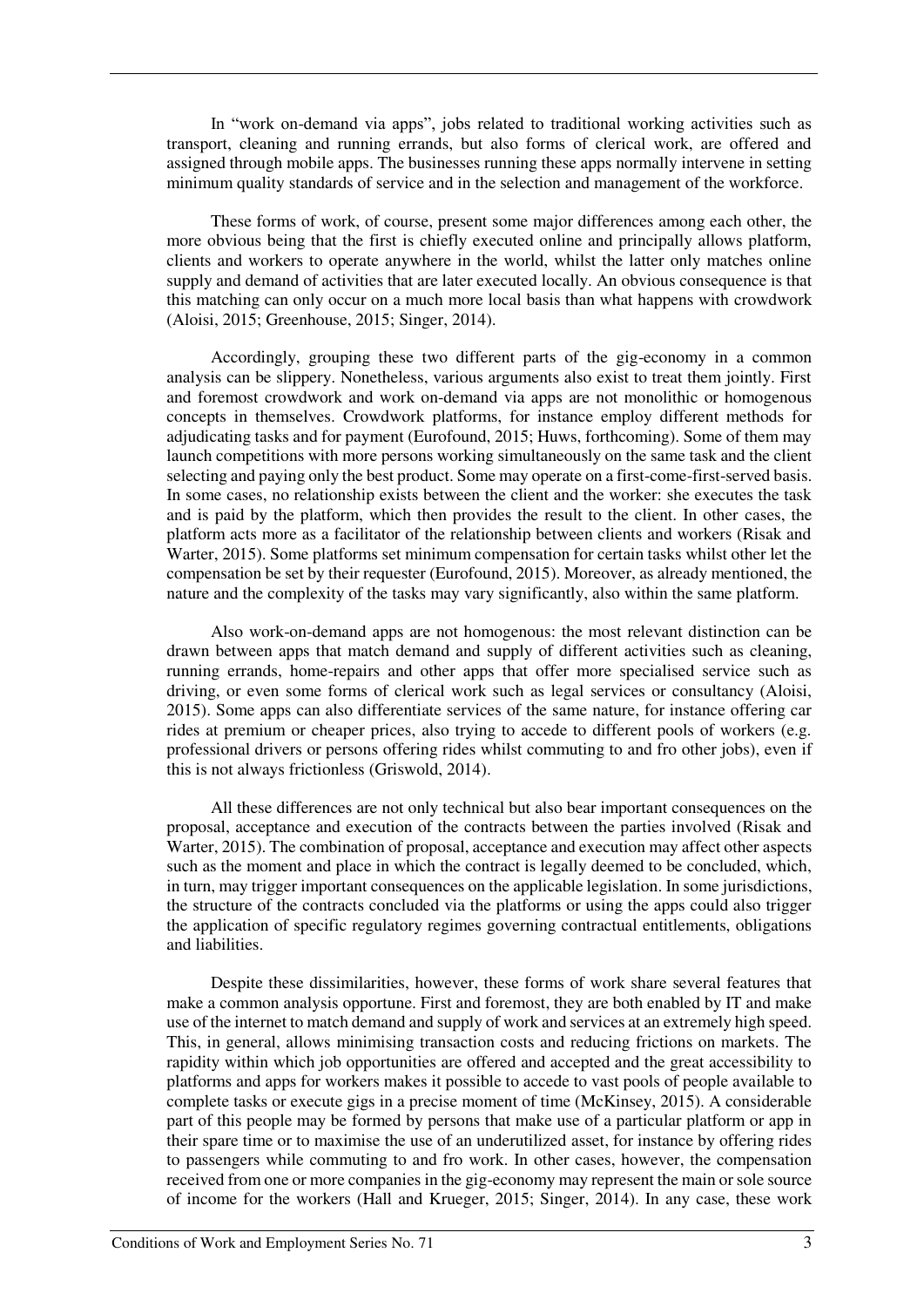practices show the potential of resettling the boundaries of enterprises and challenging the current paradigm of the firm. In Coasian terms, they facilitate a further reshaping of "market" and "hierarchy" patterns (Coase, 1937; Coase, 1960; Gilson et. al, 2009; Williamson, 1981) in addition to the already known "fissured workplace" (Weil, 2014) and "hierarchical outsourcing" discourses (Muehlberger, 2005). In fact, both crowdwork and work on demand via apps allow for a far-reaching "personal outsourcing" of activities to individuals rather than to "complex businesses". This, as it will be shown below, grants even more leverage to standardising terms and conditions of contracting out and assigning work whilst keeping a considerable control of business processes and outputs.

In fact, in the "gig-economy" technologies provide access to an extremely scalable workforce. This, in turn grants a level of flexibility unheard in the past for the businesses involved. Workers are provided "just-in-time" and compensated on a "pay-as-you-go" basis; in practice they are only paid during the moments the actually work for a client. There is no better way to describe this model of work organisation than using the words of the CEO of CrowdFlower, a company engaging in crowdwork:

*"Before the Internet, it would be really difficult to find someone, sit them down for ten minutes and get them to work for you, and then fire them after those ten minutes. But with technology, you can actually find them, pay them the tiny amount of money, and then get rid of them when you don't need them anymore."* (quoted by Marvit, 2014)

Or, to put it in another way, quoting an expression used by the CEO of Amazon, which owns the Amazon Mechanical Turk, one of the most famous and used crowdwork platforms, these practices give access to "humans-as-a-service" (Irani and Silberman, 2013). And, despite these quotations only refer to crowdwork, again, they also hold true for work on demand via apps. They also give the best explanation possible to why they deserve serious attention by labour researchers and institutions, governments and society at large. "Humans-as-a-service" perfectly conveys the idea of an extreme form of commodification of human beings. Commodification and re-commodification of workers, of course, are not confined to the gigeconomy as they concern a much vaster part of the labour market. Nonetheless, some of the features of the gig-economy can significantly exacerbate the effects of this commodification for a series of reasons (Bergvall-Kåreborn and Howcroft, 2014; Rogers, 2015b).

First, transactions that only occur virtually, such as it mainly happens in crowdwork, contribute to hide human activities and workers that structurally operate at the other side of a screen (Irani, 2015b). Almost no human contact happens in most crowdwork transactions: this contributes to the creation of a new group of "invisible workers", yet another phenomenon that is by no means limited within the boundaries of the gig-economy but is shared with other sectors, such as domestic work and home-work.<sup>2</sup> The risk, here, is that these workers are yet more invisible because they operate in a new fashion and through new technologies, something that is not normally associated with invisible work. Another serious risk is that the fact work is "supplied" through IT channels, being them online platforms or apps that match the demand and offer of physical chores, can "distort" the perception businesses and customers may have of these workers and significantly contribute to a perceived dehumanisation of their activity. This has both theoretical and practical implications.

<sup>&</sup>lt;sup>2</sup> Risak and Warter, 2015, indeed, argue that crowdwork can be paralleled to home-work and may fall into the definition of the ILO Home Work Convention, 1996 (No. 177). Indeed, this Convention encompasses provision of either a product or a *service*, by the relevant home-worker. The Convention, however, does not apply to persons that have "*the degree of autonomy and of economic independence necessary to be considered an independent worker under national laws, regulations or court decisions*": the solution of the problems connected to employment status and its potential misclassification, described below in the text, will thus still be relevant.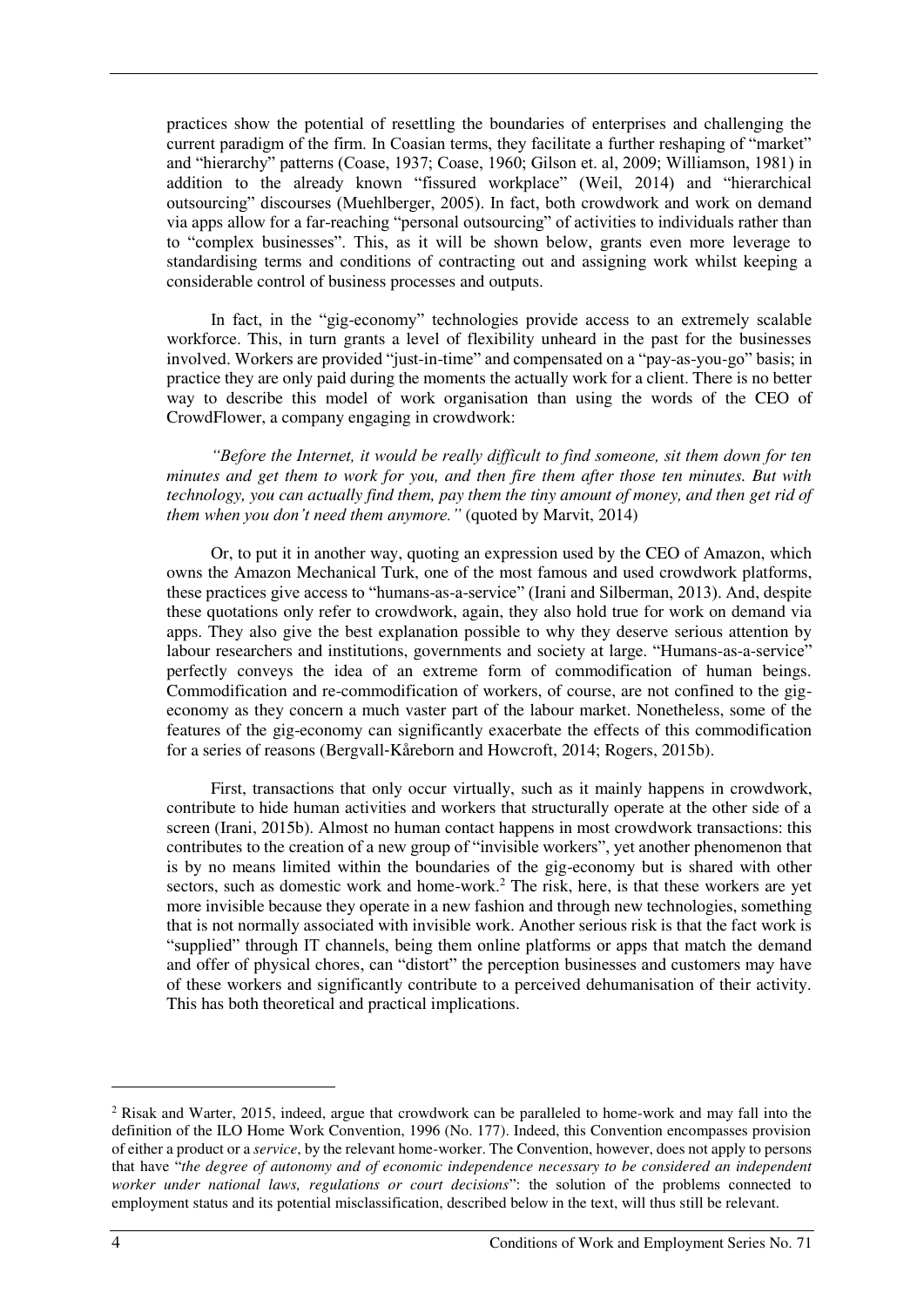From the theoretical point of view, the risk is that these activities are not even recognised as work. Indeed, they are often designated as "gigs", "tasks", "favours", "services", "rides" etc. The terms "work" or "workers" are very scarcely used in this context, and the very same catchphrase "gig-economy" epitomizes this, as the term is often used to indicate a sort of parallel dimension in which labour protection and employment regulation are assumed not to apply by default. As already said, the practical consequences of concealing the "work" nature of these activities and their human components are also potentially detrimental. Workers that can be called by clients and customers at a click of their mouse or at a tap on their mobile, perform their task and disappear again in the crowd or in the on-demand workforce materially risk being identified as an extension of an IT device or online platform. They could be expected to run as flawlessly and smoothly as a software or technological tool and then, if something goes amiss, they might receive worse reviews or feedbacks than their counterparts in other sections of the economy. This, in turn, might have severe implications on their ability to work or earn in the future as the possibilities to continue working with a particular app or to accede to better-paying jobs on crowdsourcing platforms are strictly dependent on the rates and reviews of past activities. Particularly for activities that are carried out in the physical world, this also requires a significant amount of "emotional labour": to show kindness and be cheerful with customers as this would likely affect the rating of one's work (Dzieza, 2015; Rogers, forthcoming). The technology-enabled possibility of receiving instant feedbacks and rates of workers' performance is pivotal in ensuring businesses both flexibility and control at the same time (Sachs, 2015a). First of all, it reduces the need of internal performance-review personnel and mechanisms, contributing to keeping organisations lean. It also allows "shifting" or outsourcing a good deal of customer care to individual workers. In several circumstances, workers may also take the brunt for occasional disruption in the service that is not strictly dependent on their own performance. It is sufficient to think of a client of a car-hailing app that had to wait a long time before being able to find a driver on the app: the possibility of they venting their frustration against the app by giving the individual driver a poor rate are far from remote.

The possibility of shifting risks and responsibilities to individual workers is of course not limited to these aspects. In the vast majority of cases, workers in the gig-economy are classified as independent contractors (Risak and Warter, 2015; Smith and Leberstein, 2015; Sprague, forthcoming). This allows shedding not only potential vicarious liabilities and insurance obligations towards customers but also a vast series of duties connected to employment laws and labour protections, including  $-$  depending on the relevant jurisdiction  $-$  compliance with minimum wage laws, social security contribution, anti-discrimination regulation, sick pay and holidays (Rogers, 2015b).

The risks reported above are often said to be traded-off by workers with the flexibility connected to a self-employment status: there is no fixed working hours and workers are able to offer their activities on apps and platforms whenever they want (Hall and Krueger, 2015; Harris and Krueger, 2015; World Bank, 2015). The gig-economy, then, may enable workers to benefit from job opportunities that they might not be able to access otherwise and on a flexible-schedule basis, allowing matching work with the performance of other working, family-related, study or leisure activities. Moreover, it may enhance the possibilities of moonlighting and, for jobs offered in the virtual world, it can offer the opportunity to earn some income to people that are home-bound for various possible reasons, for instance for disabilities. This flexibility on the workers' side is often assumed to equate the undisputable flexibility the gig-economy generally affords to businesses.

However, despite the potential beneficial benefits of the gig-economy for the workers' welfare, also in terms of flexibility, these aspects should not be overestimated. Whilst it is certainly true that most jobs in the gig-economy come with a flexible schedule, this does not say really much on the overall sustainability of these arrangements: competition between workers, that in some cases is extended on a global dimension through the internet (Agrawal et al. 2013; Kingsley et al., 2014), pushes compensations so down that people may be forced to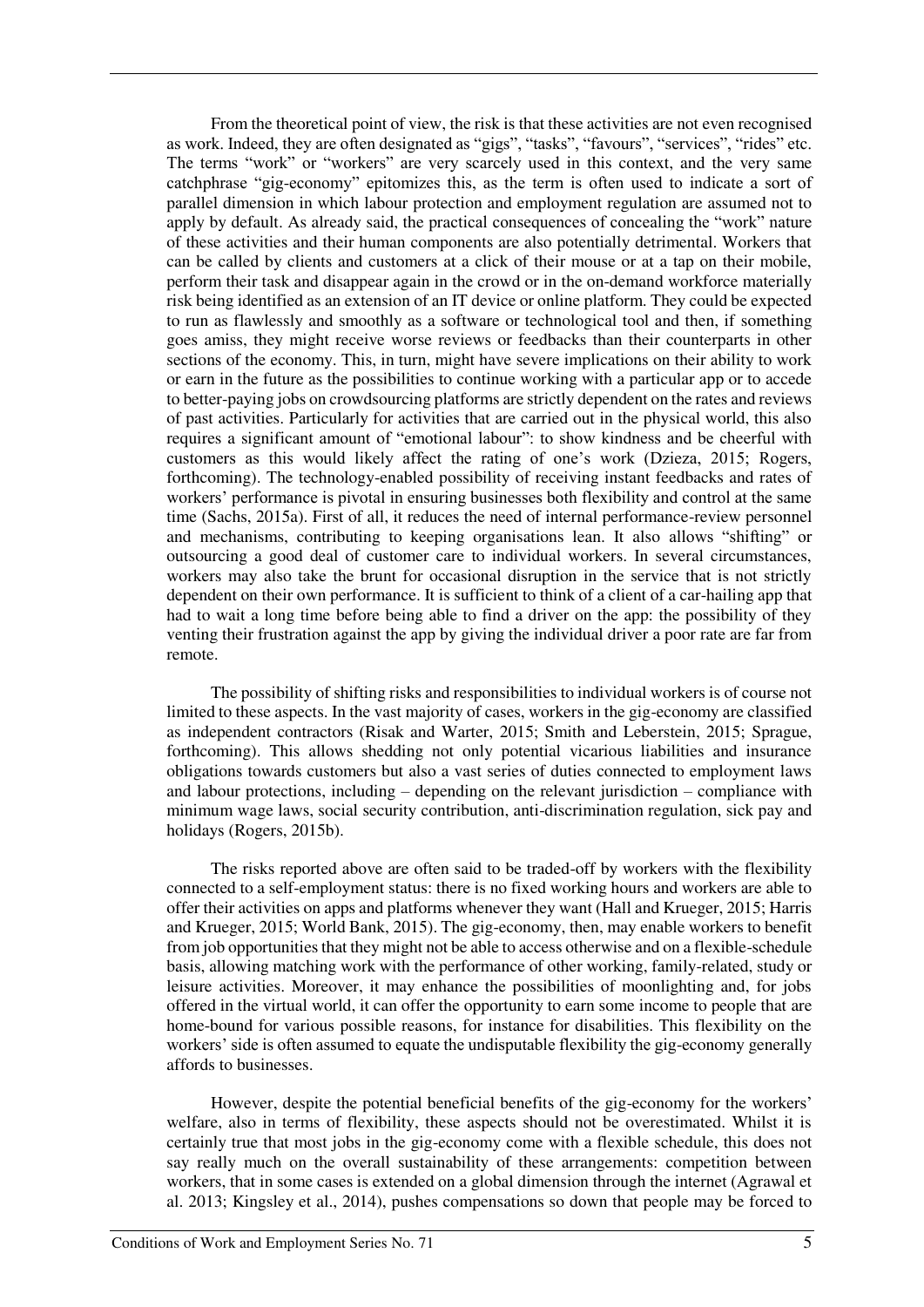work very long hours and to give up a good deal of flexibility in order to make actual earnings (Aloisi, 2015; Cherry, 2009, Eurofound, 2015, Felstiner, 2011). In addition, jobs may be posted or need to be executed chiefly at certain times of the day: this may significantly limit the flexibility in setting one's hours of work. Particularly when transactions involve parties in different geographical and time zones, such as it often happens in crowdwork, this may also require working at night or during unsociable hours (Gupta et al., 2014).

Needless to say, income stability remains a mirage for most of the workers in the gigeconomy (Singer, 2014): as praised in the words of one of the businesses' managers quoted above, one of the chief sources of flexibility is exactly the possibility to hire people and "*fire them after* […] *ten minutes"*. This is all the more serious in countries where basic social instruments such as health insurance and pension plans are mainly provided by employers to regular employees, leaving the rest of the workforce uncovered. The problem is even more widespread if we take into account other social entitlements such as unemployment benefits: in jurisdictions where they are reserved to formerly "employed" persons, most workers that are allegedly self-employed in the gig-economy risk to find themselves excluded from coverage.<sup>3</sup>

#### **3. Not a parallel universe: Gig-economy, broader labour market trends and non-standard-forms of employment**

The problem of exclusion from labour and social protection coverage, of course, is by no means confined to the gig-economy and actually allows reframing some of the narrative surrounding it within a broader picture. It has almost become commonplace that the gigeconomy poses issues to policy makers that are totally unheard-of before and unique thereto. Indeed, whilst it is true that some of its dimensions are peculiar, and that the chief role of technologies in matching demand and supply of work is certainly one of those, it would be wrong to assume that the gig-economy is a sort of watertight dimension of the economy and the labour market. Nor would it be correct to take for granted that existing labour market institutions are entirely outdated in its respect or unsuitable to govern it and that therefore we would necessarily have to abandon existing institutions and regulation and to introduce new, and possibly "lighter", ones to keep pace with the challenges presented by the gig-economy (Sachs, 2015b). The fact is, instead, that extreme flexibility, shifting of risks to workers and income instability have long become a reality for a portion of the workforce in current labour markets that goes far beyond the persons employed in the gig-economy. It can indeed be argued that forms of work such as crowdwork and work on-demand via apps are part of a much vaster trend towards the casualization of labour (Bowles and MacPhail, 2008; Campbell, 2004).

Developed economies are experiencing the rise of various work arrangements such as zero-hour contracts and on-call labour that afford the possibility to "hire and fire" or, more correctly, to mobilise and demobilise a significant portion of the workforce on an on-demand and "pay-as-you-go" basis (Berg and De Stefano, 2015; Eurofound, 2015; Humblet, forthcoming; Labour Research Department, 2014). In turn, extreme forms of casualization are part of a process of "demutualisation of risks" that has taken place in a great number of developed and developing countries in recent decades and that is also a consequence of the increased recourse to non-standard forms of work in numerous labour markets (Freedland and Kountouris, 2011). In particular, this demutualisation can also occur through the use of "disguised employment relationships," or sham self-employment, in order to circumvent labour

<sup>3</sup> For instance, in Florida, the Department of Economic Opportunity, Reemployment Assistance Appeals, *Rasier LLC v. State of Florida, Department of Economic Opportunities*, 30 September 2015, reversed a previous administrative decision that had recognised an Uber driver to be an employee for the purpose of qualification for unemployment benefits.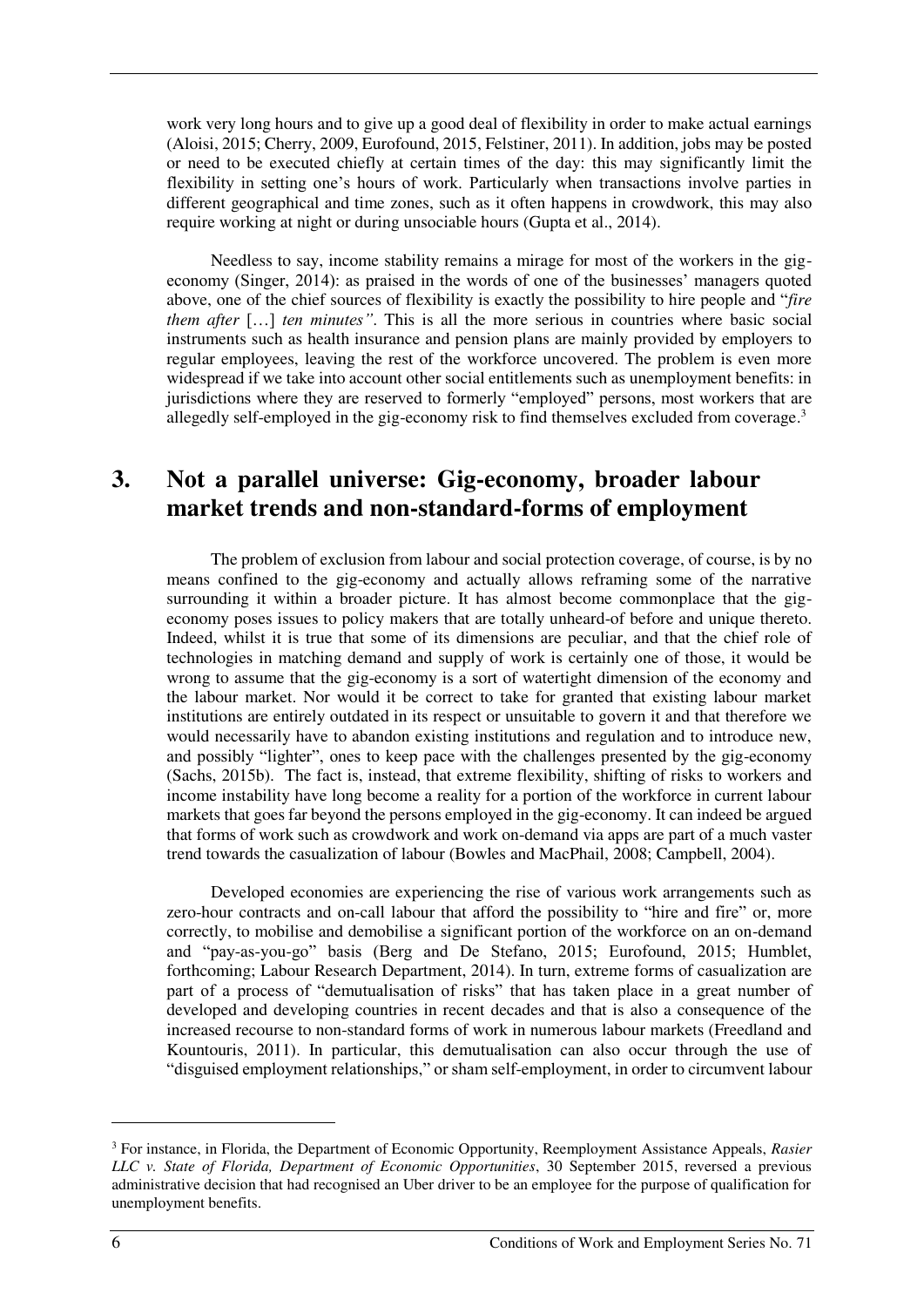and social security regulation or fiscal obligations that may be attached exclusively to employment within a given jurisdiction (Eurofound, 2013; ILO, 2015a; OECD, 2014). Disguised employment can thus also contribute to the informalisation of parts of the formal economy, by allowing a portion of the workforce to be unduly excluded from labour and social protection. All the more, the related savings in costs can significantly result in unfair competition with law-abiding businesses and, ultimately, spur social dumping toward worse terms and conditions of work. Despite being often overlooked, these more general issues are extremely relevant in the analysis of the gig-economy. And indeed, one of the chief legal issues that concern it, one that has already triggered major litigation in this field in the United States, is precisely the classification of the workers involved as employees or independent contractors. This also adds to the argument that the gig-economy should not be regarded as a separate silo of the labour market, since the problem of misclassification extends much beyond its realm. In the Unites States, the Department of Labour recently issued guidelines to address this general problem in the labour market (US DoL, 2015).

Problems related to disguised employment relationships, then, link aspects of the gigeconomy with broader trends in labour markets such as the increase in recourse to non-standard forms of employment in recent decades (ILO, 2015a). The on-going debate on non-standard work is extremely vast and it is not possible to go through it here (Stone and Arthurs, 2013; Z. Adams and Deakin, 2014a; De Stefano, 2015; Rubery, 2015). For the purpose of this paper, it is sufficient to notice that there is not a fixed or official definition of what non-standard employment is. A recent high-level discussion on the topic was held at the International Labour Office (ILO), where a Tripartite Meeting of Experts (TME) on Non-Standard Forms of Employment reached some relevant conclusions on the topic, later endorsed by the Governing Body of the ILO. According to the conclusions, non-standard forms of employment "*include, among others, fixed-term contracts and other forms of temporary work, temporary agency work and other contractual arrangements involving multiple parties, disguised employment relationships, dependent self-employment and part-time work*" (ILO, 2015b, 50).

Workers in disguised employment relationships are arguably a significant component of the non-standard workforce (Weil, 2014; Labour Research Department, 2014). It can thus be worthwhile reframing some of the labour-related issues of the gig-economy into a broader discourse on how to secure decent working conditions for non-standard workers at large. Moreover, whilst disguised employment is one of the key aspects in the gig-economy, crowdwork and work on-demand via apps share several relevant dimensions with all the nonstandard forms of employment mentioned above. As already pointed out, these two forms of work present many points in common with casual work, an extreme form of temporary work. Very often, casual work takes the form of work on-demand with unpredictable working hours and unreliable source of income (Berg and De Stefano, 2015; O'Reilly, 2015). As already mentioned, in several developed countries work relations are spreading whereby interaction between the parties can extend for a significant amount of time even if the contractual arrangement is concluded explicitly or implicitly for very short periods, very often weeks, days or even hours, and the working activity is activated or deactivated depending on the employer's needs. In these cases, depending on the relevant national regulation and the parties' agreement, the worker may be obliged to accept the work at the employer's call (Eurofound, 2015). This, however, is by no means always the case as in some forms of casual and on-call work the parties can agree that the worker is not required to accept work from the employer and the latter is not required to provide any work to the former: this can be the case, for instance, of some on-call arrangements in Italy and some zero-hours arrangements in the United Kingdom (A. Adams, Freedland and Prassl, 2015; Z. Adams and Deakin, 2014b; but see also Humblet, forthcoming).

Workers in the gig-economy have neither to show up for work regularly (in their case, this would be done by acceding to the platform or activating the app) nor to accept jobs or calls. However, when they do show up for work they are usually bound to follow rules and guidelines set out by platforms and apps and, in some cases, also to accept a certain percentage of jobs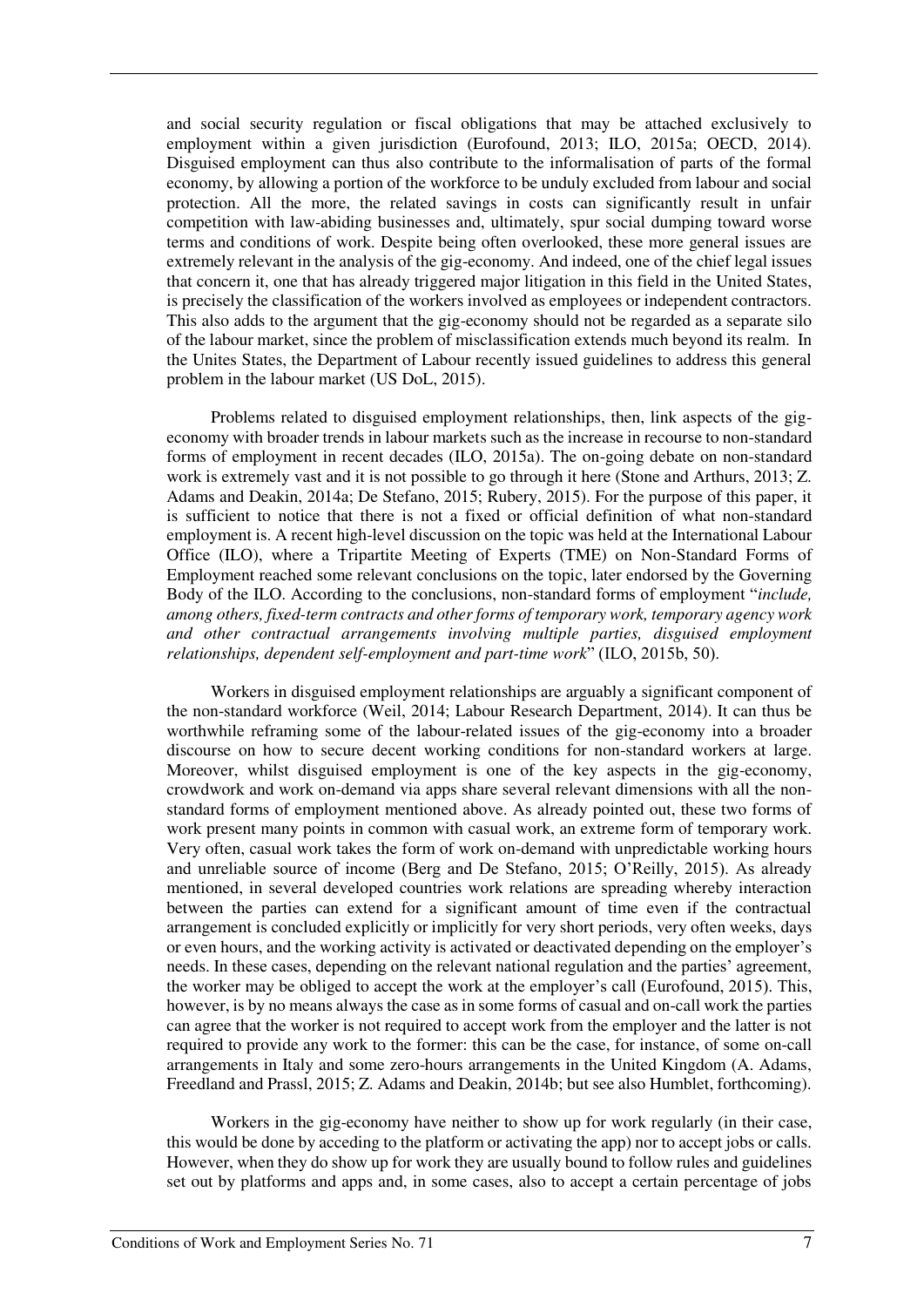coming through the app.<sup>4</sup> They are generally classified as independent contractors and, as such, they have no access to the vast bulk of employment protection. Even if they were classified as employees, however, the intermittent nature of their activity could be an obstacle to accede to important employment or social rights, such as maternity leave, paid holidays, full unemployment benefits, when these rights are dependent upon a minimum length of service. Unless they are able to establish an umbrella relationship "connecting the dots" represented by any completed job, workers risk being excluded from important labour protection: this risk they share with temporary and casual workers in several jurisdictions (Z. Adams and Deakin, 2014b; Berg and De Stefano, 2015). The same is also true for some part-time workers and, in particular, marginal part-timers who also are not easily distinguished from some forms of casual and ondemand work (Messenger and Wallot, 2015).

Workers in the gig-economy may also share some of the issues faced by another class of non-standard workers, namely those in "contractual arrangements involving multiple parties" such as temporary agency workers and workers engaged via subcontracting or other outsourcing practices. For some of these workers, it is might be difficult to identify who their "employer" is for certain purposes, such as collective bargaining or compliance with health and safety obligations (Prassl, 2015). Similar difficulties could be experienced by workers in the gigeconomy. As to crowdwork, for instance, platforms and clients of the platforms may interact jointly with the worker in a number of possible ways, with the clients setting out the tasks and the platforms providing the environment where to discharge these tasks but also some ways of monitoring, rating and compensating the performance and, in some cases, also acting as an adjudicator in settling disputes between workers and clients (Agraval et al., 2013). This could cause some lack of transparency as workers may find it difficult to identify the party who is responsible for a particular action with whom to argue with in case of disagreements. Also, a number of intermediaries can operate within the platforms: specialised firms may offer clients services such as disaggregating complex tasks into mini-tasks and liaise with platforms and crowdworkers for the completion of the tasks (Bergvall‐Kåreborn and Howcroft, 2014). This increases the number of actors involved in the process and can add further complication in the allocation of rights and responsibilities. The same may also occur in connection to work on demand via app, as workers using the apps may be employed or engaged as free-lancers by companies that organise their activity and, also, provide them with the means to execute it or other services, for instance by buying cars and putting them at the disposal of the workers for a percentage of their earnings or leasing them those cars (Hall and Krueger, 2015). The gigeconomy thus is not only an extreme form of fissurisation of businesses' organisation but is in turn affected by the same fragmentation of workplaces, and the related multiplication of centres of interests involved in the provision of services, as other sectors of the economy. Arguably, indeed, platform and apps may carry out, in some cases, the activities that private employment agencies execute in other sectors, normally without being subject to the systems of licensing and regulation of these agencies.<sup>5</sup>

Finally, whilst the relation between work in the gig-economy and disguised selfemployment has already been discussed, a close relation also exists with "dependent selfemployment" namely a form of work that some jurisdictions recognise as an intermediate category between employment and self-employment whereby some labour protection is extended to the relevant workers as they are found to be in need of this protection even if they do not qualify as "employees" under the applicable legislation. Some commentators have

<sup>4</sup> See Section 6 below.

<sup>&</sup>lt;sup>5</sup> Very recently, some members of the Chamber of Deputies of the Italian Parliament filed an official parliamentary question to both the Ministry of Labour and the Ministry of Infrastructure and Transport concerning the operation of a car-hailing app, arguing that the app acts as a temporary work agency without the licenses and authorisations required for agencies under Italian Law. The parliamentary question is available at <http://aic.camera.it/aic/scheda.html?numero=5/05539&ramo=CAMERA&leg=17>(Accessed 26 October 2015).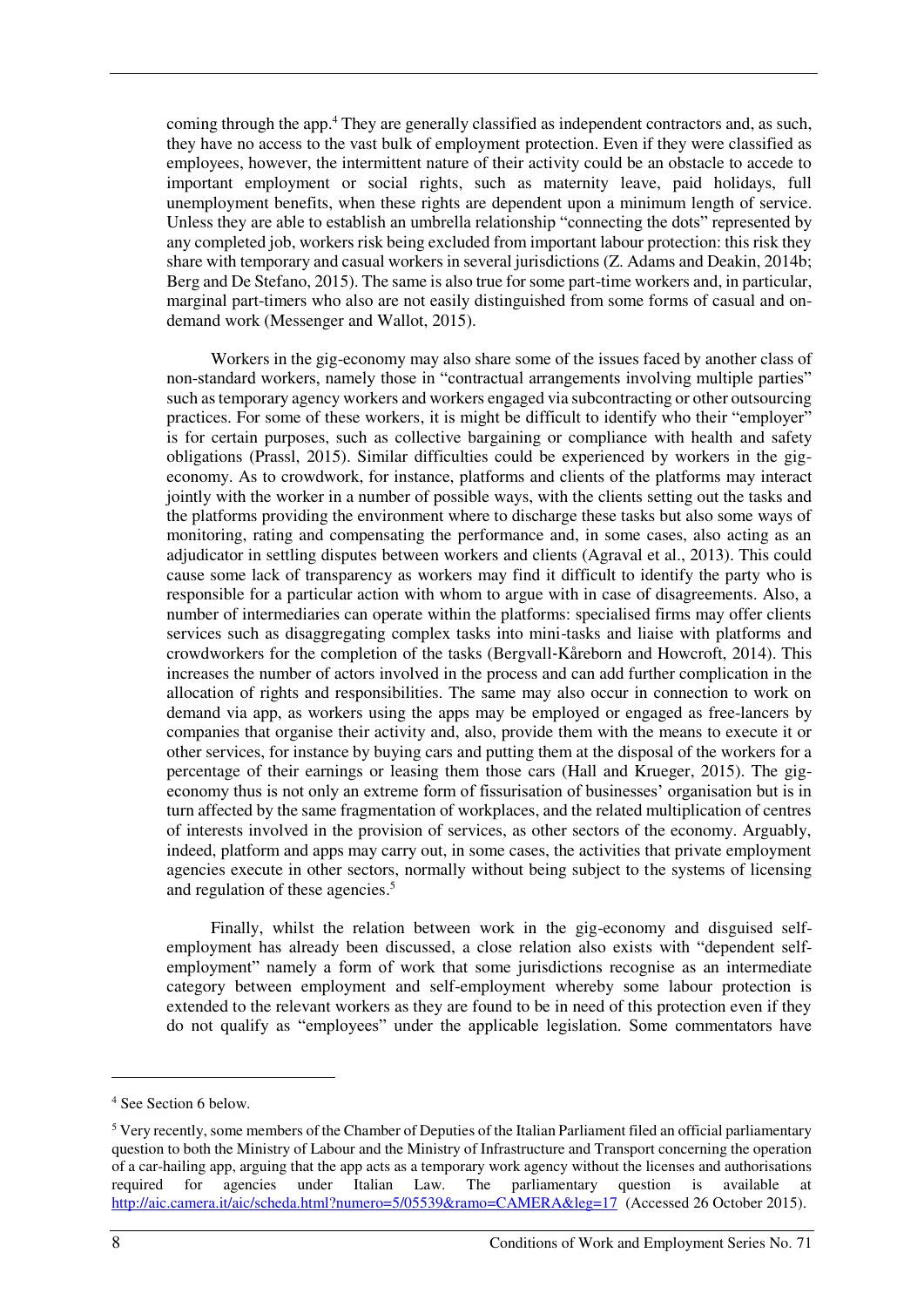indeed argued that a possible solution to fill the regulation gap affecting the gig-economy would be to introduce this intermediate category in jurisdictions where it does not exist and cover workers with some limited form of labour protection. The potential shortcomings of this approach are investigated at Section 7 below.

This section has thus drawn comparisons and links between work in the gig-economy and non-standard form of employment in other sectors of the economy: it has been highlighted how many similar or identical problems in labour protection these forms of work have in common, leaving alone the fact that in the gig-economy as well as in other sectors of the labour market two or more "non-standard" dimension of work may often sum up. For instance, workers may very well be hired under temporary contracts and work through several intermediaries in situations where their employment status may be disguised. Forms of non-standard work are thus often associated: also for this reason, regarding the gig-economy or the singular form of non-standard work as separate entities may prove unsatisfactory. In the following section, potential regulatory gaps and protection deficits regarding Fundamental Principles and Rights at Work will be analysed, recalling some of the general issues that affect non-standard forms of work in general and are also shared by work in the gig-economy and other issues that are specific to this latter sectors.

#### **4. The gig-economy's implications on fundamental principles and rights at work**

The International Labour Organisation recognises four categories of Fundamental Principles and Rights at Work, namely freedom of association and the effective recognition of the right to collective bargaining, elimination of all forms of forced or compulsory labour, effective abolition of child labour, elimination of discrimination in respect of employment and occupation. These principles and rights are regarded to be universal and to apply to all workers and are enshrined in the eight Fundamental Conventions of the Organisation. The 1998 *ILO Declaration on Fundamental Principles and Rights at Work* calls all the Member States of the ILO to respect and promote these principles and rights, whether or not they have ratified the relevant Conventions.<sup>6</sup> As already mentioned, some significant risks for workers in the gigeconomy may arise with regard to the exercise of these principles and rights, besides those shared with other workers in non-standard forms of employment.

As to freedom of association, for instance, the practical possibility of associating is reduced in particular for crowdworkers, also given their dispersion on the Internet. Nonetheless, some online platforms have appeared that try to organise crowdworkers around common objectives taking into account the singularity of this form of work and of the needs related thereto (Irani and Silberman, 2013). Actions through these platforms, however, tend to suffer from some of the typical problems of online activism (Beyer, 2014; Salehi et al, 2015). In addition, given the huge competition existing on crowdwork platforms workers may also be unwilling to cooperate with each other and opportunistic behaviours may be easily incentivised. Moreover, in forms of work where reputation and ratings play a major role in securing continuation of work with a particular platform or app and access to better-paid jobs, workers may feel particularly reluctant to exercise any collective right as it could adversely impact on their reputation (Dagnino, 2015): this is not only true for crowdwork but also for work ondemand via apps and for the actors that attempt to organise these workers.<sup>7</sup> Also, the possibility of being easily terminated via a simple deactivation or exclusion from a platform or app may

<sup>&</sup>lt;sup>6</sup> Se[e http://www.ilo.org/declaration/lang--en/index.htm \(](http://www.ilo.org/declaration/lang--en/index.htm)Accessed 26 October 2015).

 $7$  References to subjects that attempt to organise crowdworkers or other workers in the gig-economy are provided at Section 8 below.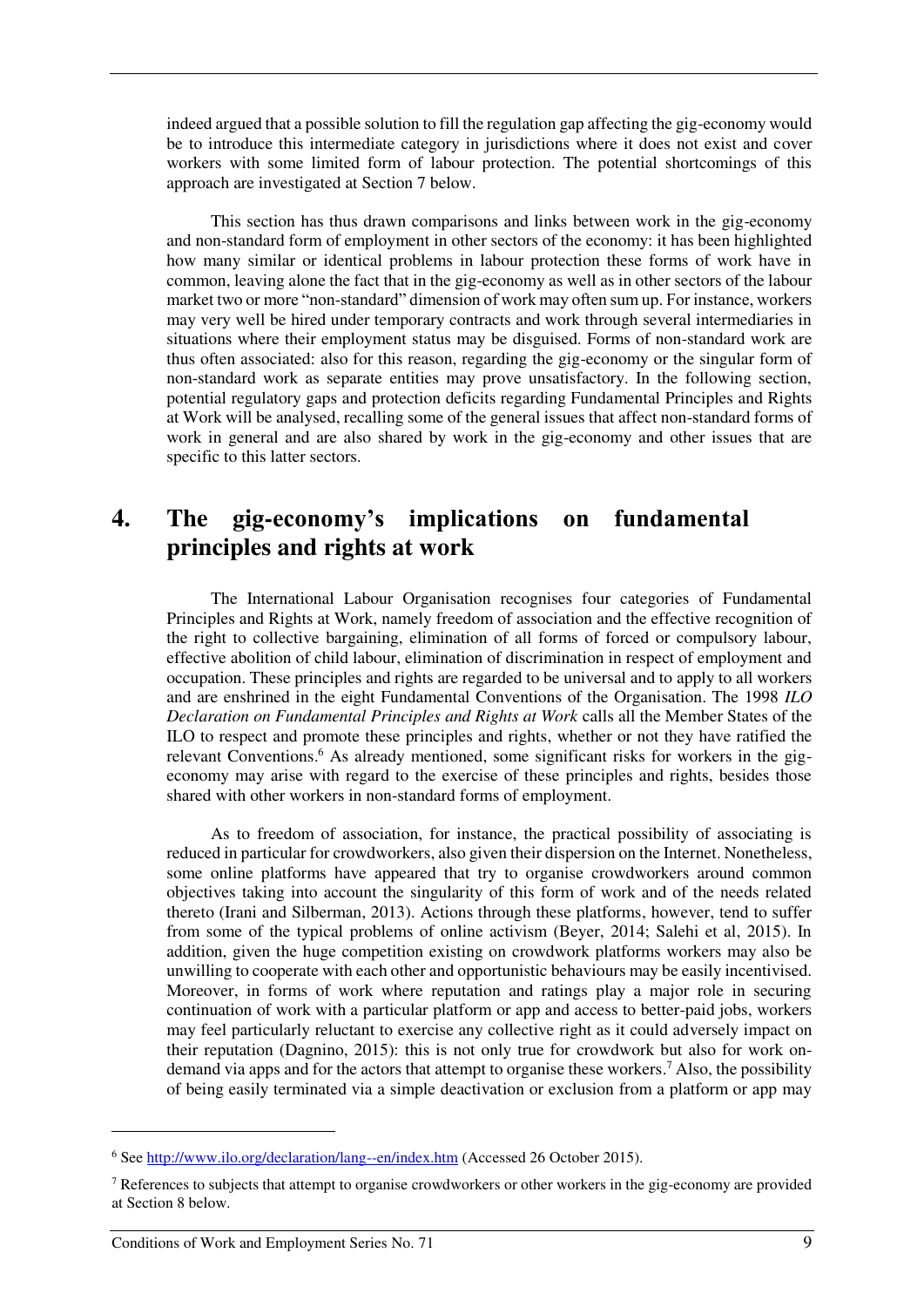magnify the fear of retaliation that can be associated to non-standard forms of work, in particular temporary ones (De Stefano, 2015). The constant IT connection to platforms and apps also increases the businesses' possibilities to monitor and discourage forms of activism, as it already reportedly occurred (Murphy, 2015). On the other hand, it has been observed that the spread and growth of some companies in the gig-economy could also facilitate the exercise of freedom of association, for instance by incentivising vertical integration in some traditionally highly fragmented sectors such as car-hailing services and thus giving rise to bigger actors that could be more easily targeted by labour unions and regulators. This effect, however, is also dependent on political will (Rogers, forthcoming). Also, this partial vertical integration can be offset by the forms of fragmentation and the spread of intermediaries in the gig-economy that affect the very same sector, as discussed at Section 3 above.

Crowdwork and online platforms can be useful to offer job opportunities to workers in zones where no many possible work alternatives exist such as rural areas in developing countries (Greene and Mamic, 2015; Narula et. al, 2011) or even refugees camps (Oshiro, 2009); it could thus have significant positive effects on the relevant communities. These possibilities should not, however, be overestimated: it has been argued that also in developing countries access to job opportunities on crowdwork platforms is heavily dependent on the availability of a quick internet connection (Kingsley et al. 2014), that could not be in place in the abovementioned areas unless specific investments occur. Other studies also highlight how the impact of crowdsourcing platforms in developing countries is limited, in practice, to workers who come from relatively well-off backgrounds, whilst low-income workers scarcely benefit from these opportunities (Thies et al., 2014) albeit some platforms also exist that specifically target some disadvantaged groups, such as Samasource (World Bank, 2015).

In addition, the high mobility of these forms of work could also carry very detrimental effects related to forced and child labour. It is a fact, for instance, that "factories" already exist in some countries where people are employed in "*gold*-*farming*", a particular kind of virtual work whereby "*workers are paid to harvest virtual treasures for online gamers in the developed world*" who "*want to advance quickly within their online role-playing games of choice*" and avoid the repetitive tasks required "*to build a high-level*" character (Cherry, 2010, 471). Some gold farmers may work up to 12 hours per day (Barboza, 2005); in some cases, detainees in labour camps in China have been reported to be employed in gold-farming (Vincent, 2011). The existence of gold-farming factories and gold-farming in labour camps should prompt reflections about a fundamental issue: virtual work is not necessarily dispersed in people's homes and it can very well be concentrated in "factories" and sweatshops. The risk that workshops exist where people are forced to execute some forms of crowdwork cannot be ruled out. Moreover, as practices like these would open an unusual dimension of compulsory labour, the risk is that they would be undetected through existing instruments aimed at combating forced labour. For instance, codes of conduct and monitoring mechanisms regarding supply chains do not normally focus on this potential expression of forced labour. As forms of virtual work such as crowdwork expand, the need to ensure that they do not elude regulation and policies against forced and compulsory labour must not be neglected (Cherry, 2011).

The very same problems regard child labour: also in this case, the possibilities of circumventing traditional instruments against the unlawful employment of children are certainly enhanced by the spread of crowdwork. Indeed, the risk of child labour is even more pervasive as it may concern a higher number of countries relative to forced labour. Children with access to the internet may be lured to execute working activities online that are remunerated with money or also credits to be spent for online games or on platforms (Cherry, 2011; Marvit, 2014). In doing so, they may also be exposed to contents that are inappropriate for them. Monitoring mechanisms against the improper access of children to work online may be very difficult to implement and existing instruments against child labour may very well fall short of these new possible forms of children exploitation.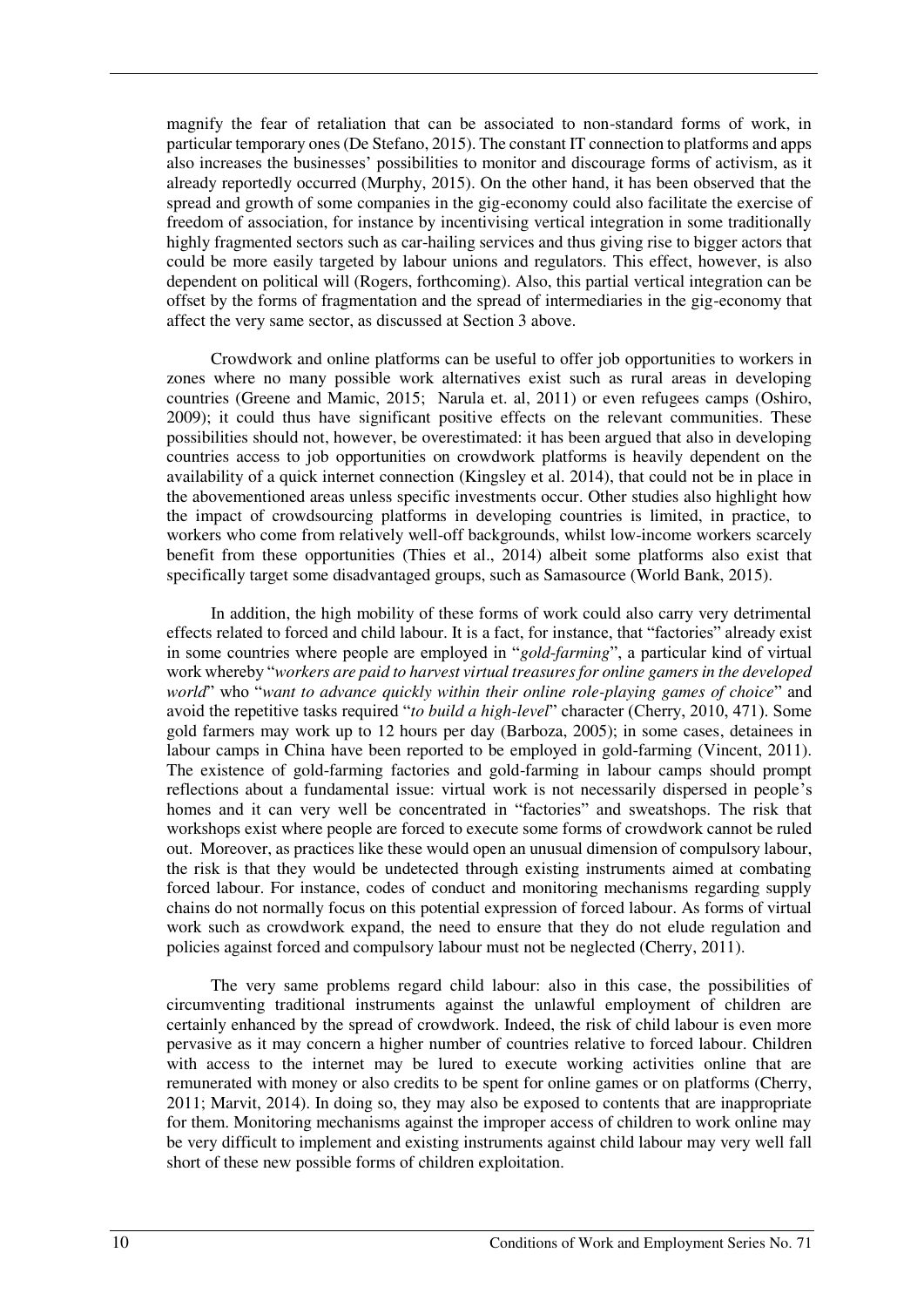The gig-economy also prompts serious concerns about discrimination. Virtual work can indeed have positive effects on this issue. For instance, avoiding "real" personal contact and anonymity on the net can contribute reducing risks of discrimination. Also, as mentioned above, the possibility to work online from anywhere provides access to work opportunities also to persons that are home-bound due to health issues or disabilities. Virtual work, however, is not a cure-all solution against discrimination (for a discussion of both opportunities and risks in this regard, see Cherry, 2011; see also Martin, 2012). Crowdwork platforms, for instance, allow providers to restrict the geographical areas from where workers can undertake tasks online (Kinglsey et. al, 2014). This possibility may allow cutting out entire countries, regions or communities from access to work, without any guarantee that the limit is only imposed for objective grounds such as language. Discriminating practices can therefore definitely occur also in virtual work. Similar considerations hold true also for work on demand via apps. Whilst some arguments exist that this kind of work may contribute to combat discrimination, the risk of discrimination is by no means ruled out in this respect (Leong, 2015). Both explicit and implicit bias of customers may play an important role in deciding whether to accept a worker for a particular job and, above all, when reviewing its performance (Rogers, forthcoming). Since customers' reviews may be essential in preserving the possibility to accede to the app and to future jobs, a biased review could entail a major detrimental effect for workers' employment opportunities. Once, again, given that these working practices are still relatively novel, these risks may evade existing mechanisms and policies against discrimination and they call for action in ensuring coverage and effectiveness of these instruments also with regard to the gigeconomy.

In addition to these specific risks, as mentioned above, workers in the gig-economy may face some problems with reference to Fundamental Principles and Rights at Work that affect non-standard workers in general. Particular difficulties and gaps have been reported in this respect, with regard to all forms of non-standard work and it is impossible to recap them here (see ILO, 2015a). Some of these hardships are however particularly significant for workers in the gig-economy, namely those related with self-employment and misclassification of employment status. The ILO supervisory bodies have expressed their concern in various occasions on the fact that when self-employed persons are generally excluded from the application of employment and labour laws, they might find themselves also excluded from regulation protecting fundamental principles and rights at work. As a consequence, workers in self-employment or misclassified workers may find themselves excluded or limited in their right to freedom of association and to collective bargaining, also because they could find themselves in breach of regulation such as competition and antitrust law (De Stefano, 2015). Moreover, they could be not included in the scope of regulation against child labour<sup>8</sup> and discrimination.<sup>9</sup> Given that the risks of misclassification are some of the chief labour issues in

[http://www.ilo.org/dyn/normlex/en/f?p=1000:13100:0::NO:13100:P13100\\_COMMENT\\_ID,P11110\\_COUNTR](http://www.ilo.org/dyn/normlex/en/f?p=1000:13100:0::NO:13100:P13100_COMMENT_ID,P11110_COUNTRY_ID,P11110_COUNTRY_NAME,P11110_COMMENT_YEAR:3057701,102671,Haiti,2012) Y\_ID,P11110\_COUNTRY\_NAME,P11110\_COMMENT\_YEAR:3057701,102671,Haiti,2012\_(Accessed 26 October 2015); *Ireland*, direct request, C. 138, 2008, available at:

<sup>8</sup> ILO, Committee of Experts on the Application of Conventions and Recommendations (CEACR), *Haiti*, direct request, C.138, 2012, available at:

[http://www.ilo.org/dyn/normlex/en/f?p=1000:13100:0::NO:13100:P13100\\_COMMENT\\_ID,P11110\\_COUNTR](http://www.ilo.org/dyn/normlex/en/f?p=1000:13100:0::NO:13100:P13100_COMMENT_ID,P11110_COUNTRY_ID,P11110_COUNTRY_NAME,P11110_COMMENT_YEAR:2294814,102901,Ireland,2008) [Y\\_ID,P11110\\_COUNTRY\\_NAME,P11110\\_COMMENT\\_YEAR:2294814,102901,Ireland,2008](http://www.ilo.org/dyn/normlex/en/f?p=1000:13100:0::NO:13100:P13100_COMMENT_ID,P11110_COUNTRY_ID,P11110_COUNTRY_NAME,P11110_COMMENT_YEAR:2294814,102901,Ireland,2008) (Accessed 26 October 2015); *Slovenia*, direct request, C.182, 2009 available at:

[http://www.ilo.org/dyn/normlex/en/f?p=1000:13100:0::NO:13100:P13100\\_COMMENT\\_ID,P11110\\_COUNTR](http://www.ilo.org/dyn/normlex/en/f?p=1000:13100:0::NO:13100:P13100_COMMENT_ID,P11110_COUNTRY_ID,P11110_COUNTRY_NAME,P11110_COMMENT_YEAR:2310634,103533,Slovenia,2009) [Y\\_ID,P11110\\_COUNTRY\\_NAME,P11110\\_COMMENT\\_YEAR:2310634,103533,Slovenia,2009](http://www.ilo.org/dyn/normlex/en/f?p=1000:13100:0::NO:13100:P13100_COMMENT_ID,P11110_COUNTRY_ID,P11110_COUNTRY_NAME,P11110_COMMENT_YEAR:2310634,103533,Slovenia,2009) (Accessed 26 October 2015).

<sup>&</sup>lt;sup>9</sup> Ilo, Ceacr, *Kenya*, direct request, C.111, 2009, available at: [http://www.ilo.org/dyn/normlex/en/f?p=1000:13100:0::NO:13100:P13100\\_COMMENT\\_ID,P11110\\_COUNTR](http://www.ilo.org/dyn/normlex/en/f?p=1000:13100:0::NO:13100:P13100_COMMENT_ID,P11110_COUNTRY_ID,P11110_COUNTRY_NAME,P11110_COMMENT_YEAR:2310341,103315,Kenya,2009) [Y\\_ID,P11110\\_COUNTRY\\_NAME,P11110\\_COMMENT\\_YEAR:2310341,103315,Kenya,2009](http://www.ilo.org/dyn/normlex/en/f?p=1000:13100:0::NO:13100:P13100_COMMENT_ID,P11110_COUNTRY_ID,P11110_COUNTRY_NAME,P11110_COMMENT_YEAR:2310341,103315,Kenya,2009) (Accessed 26 October 2015); *Malawi*, direct request, C.111, 2006 available at: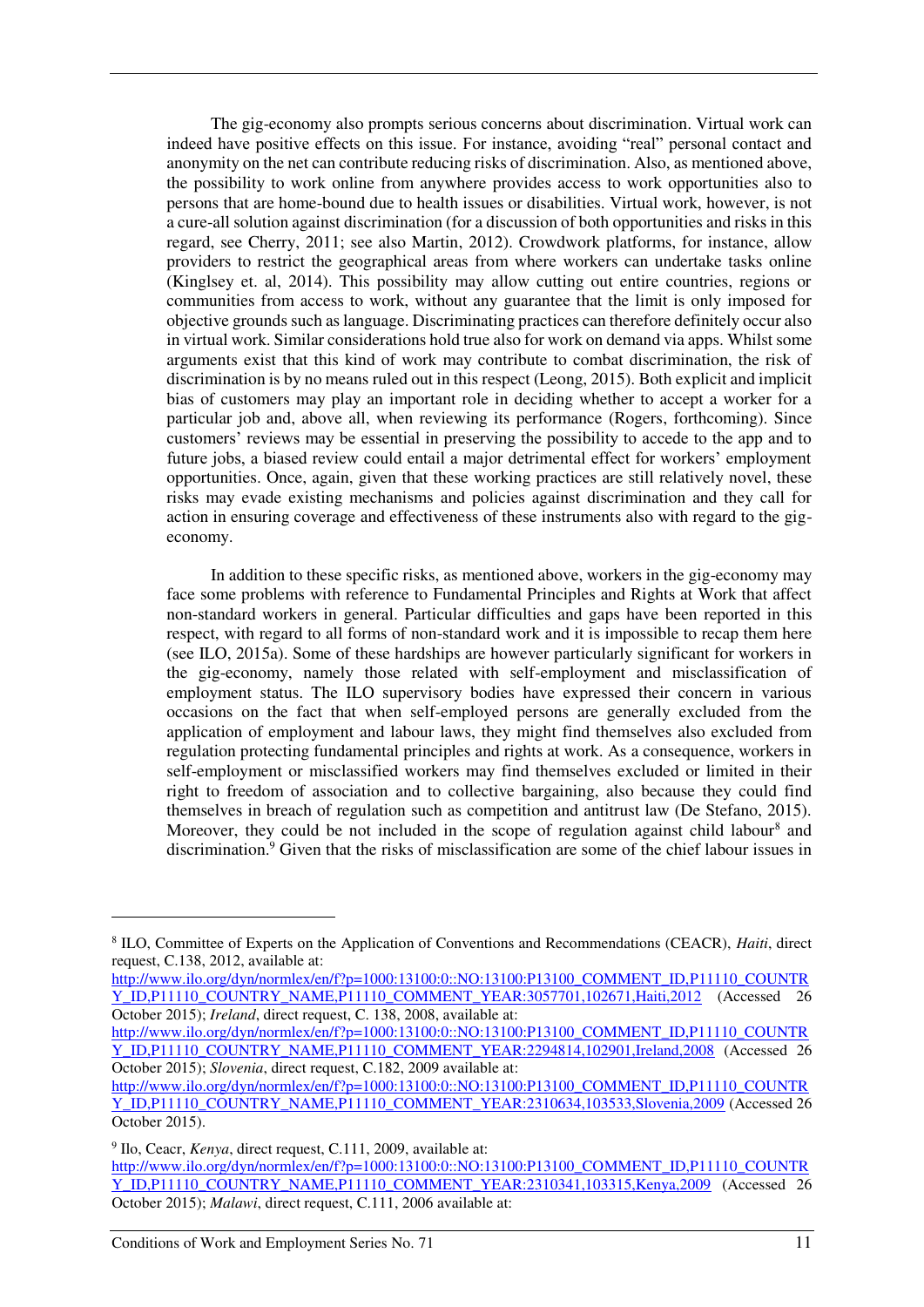the gig-economy, the very same problems may concern these forms of work. This renders the question of employment status all the more significant in terms of workers protection as not only issues concerning minimum wages and employment benefits but also access to fundamental labour and human rights are at stake. The next two sections will, therefore, concentrate on some of the practices and disputes concerning the classification of workers in the gig-economy. They will mainly focus on Unites States' cases as a vast part of the businesses in this sector of the economy were established in the USA and so is the chief litigation related thereto, even if some cases concerning employment status were also filed in other countries and will also be mentioned below.

#### **5. Inconsistent agreements: Independent-contractor clauses and self-contradiction in terms and conditions**

The issue of workers' classification in the gig-economy is not an exclusive concern of labour advocates: businesses are also very much attentive to this issue and, most often, terms and conditions of utilisation of platforms and apps explicitly specify that the relationship between the persons executing work and the business running the platform or the app will be one of self-employment. These kinds of clauses are quite frequent in personal service agreements as individuals engaging persons to execute tasks may seek to avoid costs and regulation associated with employment. Of course, these clauses are perfectly legitimate when the classification of the relationship between the parties corresponds to the reality of the transaction, *i.e.* when the person hired fully preserves her autonomy in the actual execution of the task. If this is not the case, however, in a vast number of jurisdictions the relationship could be reclassified as one of employment, according to the so-called "primacy of fact" principle, whereby the determination of the existence of an employment relationship is to be guided by the facts relating to the actual performance of work and not on the basis of how the parties described the relationship (for some examples see ILO, 2015a).<sup>10</sup>

As already mentioned, classifying workers as independent contractors is a very frequent business practice, one that is also followed by most companies in the gig-economy. In some cases, however, these companies may recur to provisions in their agreements that go beyond the ordinary extent of "independent-contractor clauses." A crowdwork company, for instance, represents that the platform only "*provides a venue for third-party Requesters and third-party Providers to enter into and complete transactions"* and, therefore, it is *"not involved in the transactions between Requesters and Providers*". Nonetheless, the terms and conditions also specify that "*as a Provider you are performing Services for a Requester in your personal capacity as an independent contractor and not as an employee of the Requester (...) This Agreement does not create an association, joint venture, partnership or franchise, employer/employee relationship between Providers and Requesters, or Providers and Amazon*  Mechanical Turk."<sup>11</sup> A very similar clause is provided in the service agreement of a work on demand app, establishing that "*nothing in this Agreement is intended or should be construed to* 

[http://www.ilo.org/dyn/normlex/en/f?p=1000:13100:0::NO:13100:P13100\\_COMMENT\\_ID,P11110\\_COUNTR](http://www.ilo.org/dyn/normlex/en/f?p=1000:13100:0::NO:13100:P13100_COMMENT_ID,P11110_COUNTRY_ID,P11110_COUNTRY_NAME,P11110_COMMENT_YEAR:2267240,103101,Malawi,2006) [Y\\_ID,P11110\\_COUNTRY\\_NAME,P11110\\_COMMENT\\_YEAR:2267240,103101,Malawi,2006](http://www.ilo.org/dyn/normlex/en/f?p=1000:13100:0::NO:13100:P13100_COMMENT_ID,P11110_COUNTRY_ID,P11110_COUNTRY_NAME,P11110_COMMENT_YEAR:2267240,103101,Malawi,2006) (Accessed 26 October 2015).

<sup>&</sup>lt;sup>10</sup> This principle is also provided at Paragraph 9 of the ILO Employment Relationship Recommendation, 2006 (No. 198): "For the purposes of the national policy of protection for workers in an employment relationship, the determination of the existence of such a relationship should be guided primarily by the facts relating to the performance of work and the remuneration of the worker, notwithstanding how the relationship is characterized in any contrary arrangement, contractual or otherwise, that may have been agreed between the parties."

<sup>&</sup>lt;sup>11</sup> Amazon Mechanical Turk Participation Agreement, last updated: December 2, 2014, available at [https://www.mturk.com/mturk/conditionsofuse \(](https://www.mturk.com/mturk/conditionsofuse)Accessed 26 October 2015).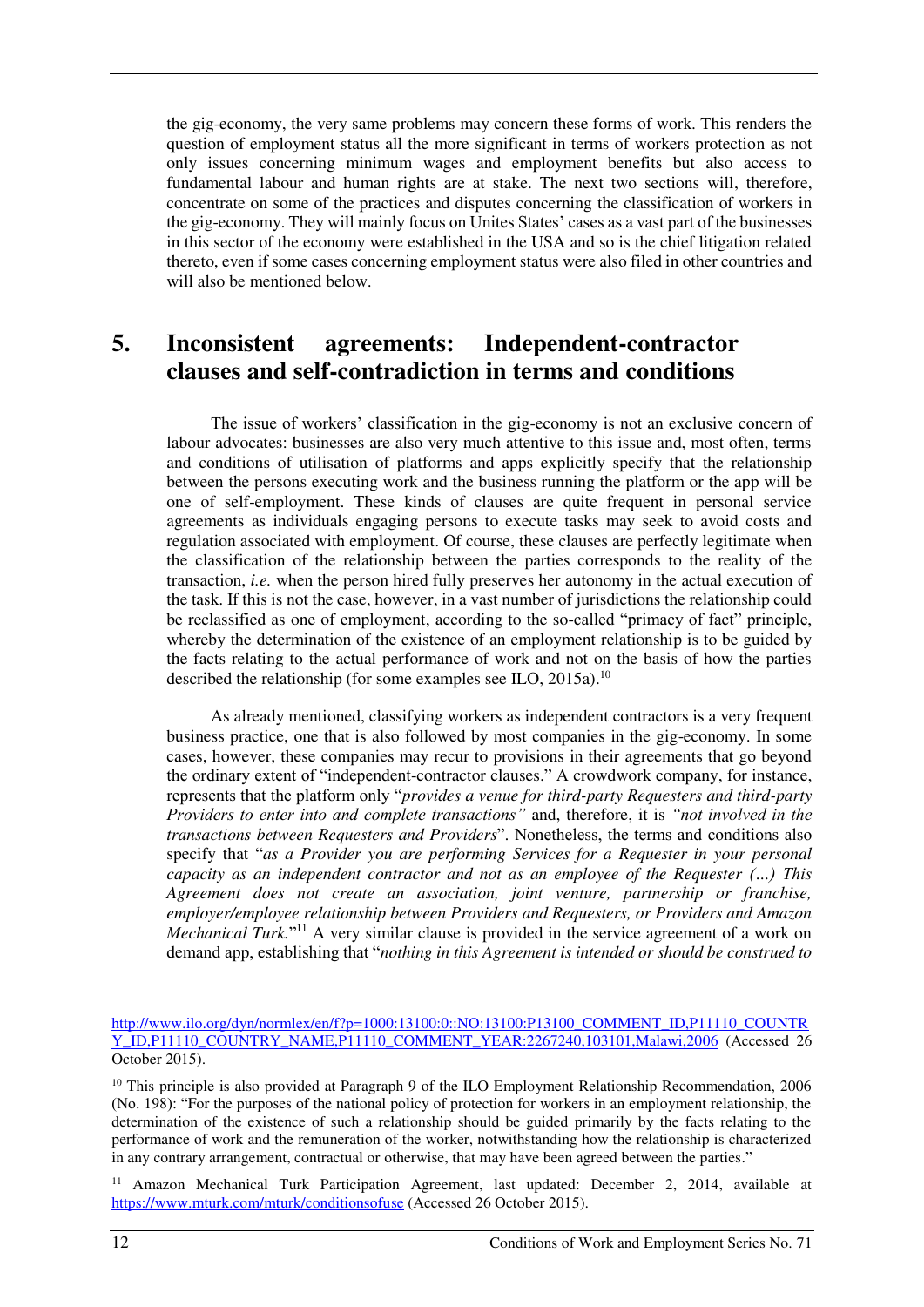*create a partnership, joint venture, or employer-employee relationship between Wonolo and you or between the Customer and you.*" <sup>12</sup> These clauses could indeed be described as "enhanced independent contractor clauses" as they do not only exclude the existence of an employment relationship between the platform or app and the worker but also exclude that the worker and the client may enter into an employment relationship, even when the terms and conditions of the service specify that these actors are "third parties" to the platform. It has been argued that, in doing so, businesses in the gig-economy actually dictate terms and conditions of employment between workers and clients, something that could indeed go in favour of the recognition of the platform as a "joint employer" of the worker in a particular transaction, in the United States (Felstiner, 2011). Whether this is sufficient to find a joint-employment status or not, it is certain that these clauses interfere significantly with the relationships between clients and workers, even if the gig-economy businesses purportedly claim to remain extraneous to those relationships (Bernt, 2014).

As already mentioned, "independent-contractor clauses" and, all the more, "enhanced independent-contractor clauses" are not dispositive, given the just discussed "primacy of fact" principle in force in most jurisdictions. Businesses in the gig-economy seem to be quite aware of the risk of reclassification of workers as subordinated employees due to this principle. As a consequence, agreements concerning the use of platform and apps contain "representation and warranties" aimed at mitigating the risks and liabilities possibly arising in this respect. For instance, terms and conditions of usage of a crowdwork platform require clients to acknowledge that "*while Providers are agreeing to perform Services for you as independent contractors and not employees, repeated and frequent performance of Services by the same Provider on your behalf could result in reclassification of that employment status.*" <sup>13</sup> Other businesses go further and require that Users keep them indemnified from any liability connected with the potential reclassification of workers. A work-on-demand app, for instance, clarifies that "*Sweeps is not an employment service and does not serve as an employer of any User. As such, Sweeps will not be liable for any tax or withholding, including but not limited to unemployment insurance, employer's liability, social security or payroll withholding tax in connection with your use of Users' services. You understand and agree that if Sweeps is found to be liable for any tax or withholding tax in connection with your use of Users' services, then you will immediately reimburse and pay to Sweeps an equivalent amount, including any interest or penalties thereon.*" <sup>14</sup> Another platform, instead, does not interfere with the classification of the relationship between clients and workers, leaving "*each User*" assuming "*all liabilities for proper classification of such User's workers as independent contractors or employees based on applicable legal guidelines*". On the other hand, Users of that same platform also agree "*to indemnify, hold harmless and defend Company from any and all claims that a Tasker was misclassified as an independent contractor, any liabilities arising from a determination by a court, arbitrator, government agency or other body that a Tasker was misclassified as an employee (including, but not limited to, taxes, penalties, interest and attorney's fees), any claim that Company was an employer or joint employer of a Tasker, as well as claims under any employment-related laws*", such as claims regarding "*employment termination, employment discrimination, harassment or retaliation, as well as any claims for overtime pay, sick leave, holiday or vacation pay, retirement benefits, worker's compensation benefits, unemployment benefits, or any other employee benefits.*" 15

These clauses show how companies in the gig-economy are conscious of the fact that outright classification of the work relationships occurring through platforms and apps as ones

<sup>&</sup>lt;sup>12</sup> Wonolo Terms of Service, 1 May 2015, available at<http://wonolo.com/terms/>(Accessed 26 October 2015).

<sup>13</sup> Amazon Mechanical Turk Participation Agreement (n. 11).

<sup>&</sup>lt;sup>14</sup> Sweeps Terms of Use, available at<https://sweeps.jobs/terms> (accessed 26 October 2015).

<sup>&</sup>lt;sup>15</sup> TaskRabbit, Terms of Service, available at [https://www.taskrabbit.com/terms \(](https://www.taskrabbit.com/terms)accessed 26 October 2015).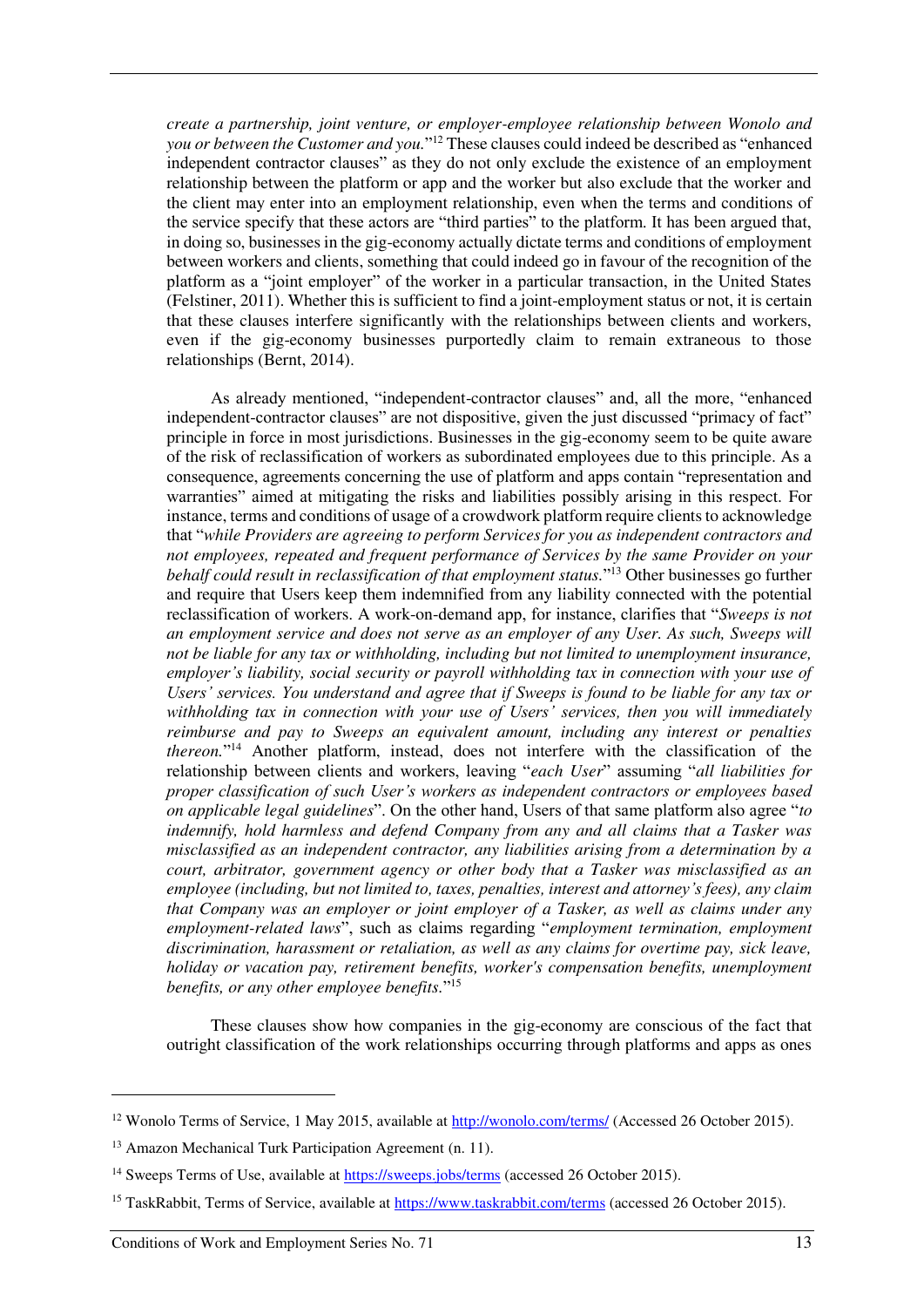of self-employment is not watertight. And, indeed, some clauses in the very same terms and conditions may contradict this classification. Significant in this sense, as discussed above, are the "enhanced independent-contractor clauses". But the same could be said of other provisions in the service agreements at hand. For instance, some of the agreements aim at channelling all the contacts and transactions between workers and clients connected via a platform or app, through the same platform or app. An agreement concerning crowdwork, for instance, aims at binding clients to "*only accept work product from Providers that has been submitted through the Site.*" <sup>16</sup> Another agreement is instead directed at workers, as they undertake not to provide any information connected to the platform, including their rating, "*to any third party for the purpose of pursuing employment opportunities without the written consent of topcoder".*  Moreover, *should they be "contacted by a third-party regarding employment opportunities*", according to the same terms of use, workers "*agree to promptly notify topcoder of such contact." <sup>17</sup>* These clauses seem to provide some sort of exclusivity obligation upon clients and workers.<sup>18</sup> As such, they might be at odds with the classification of the status of workers rendering services through platforms or apps as an independent-contractor one as opposed as one of employment: in the first case, they could indeed have a restraint-of-trade effect that could be questionable under competition law.

Other examples of clauses whereby platforms interfere with the transaction between the parties and go beyond merely providing venues for these transactions can be brought forward, such as those allowing clients on platforms to refuse payment of work done if deemed unsatisfactory, without having to provide any reason for doing so (Felstiner, 2011). At the same time, these clauses may provide for the right of the client to retain the work done and to be vested of all the rights, including intellectual property rights, arising from this work.<sup>19</sup> Indeed, this is another way of interfering with the relationship between workers and clients and possibly dictating terms and condition of employment, one that may also give rise to severe abuses from the clients' side spanning from unjust enrichment to wage theft, leaving alone the fact that refusals of work done has normally a direct impact on the rating of workers and consequently has a very detrimental effect on their ability to work in the future and to accede to better-paid tasks on the platform.

As already said, thus, even when terms and conditions of agreements classify workers as independent contractors, the very same agreements contain elements inconsistent with this classification. Other inconsistencies may take place during the very execution of the task and, as it will now be discussed in Section 6, provided room for challenging the alleged employment status of workers in the gig-economy in an increasing number of cases.

<sup>16</sup> Amazon Mechanical Turk Participation Agreement (n. 11)

<sup>&</sup>lt;sup>17</sup> Topcoder, Terms and Conditions, available https://www.topcoder.com/community/how-it-works/terms/

<sup>&</sup>lt;sup>18</sup> Other companies in the gig-economy seem to apply similar policies, as documented in the litigation of both Uber and Lyft. See United States District Court, Northern District of California, *Cotter et al. v. Lyft Inc.,* Order Denying Cross-Motion for Summary Judgement, 11 March 2015, Document 94; United States District Court, Northern District of California, *O'Connor et al. v. Uber Technologies, Inc., et al.,* Order Denying Cross-Motion for Summary Judgement, 11 March 2015, Document 251.

<sup>&</sup>lt;sup>19</sup> Amazon Mechanical Turk Participation Agreement (n. 11).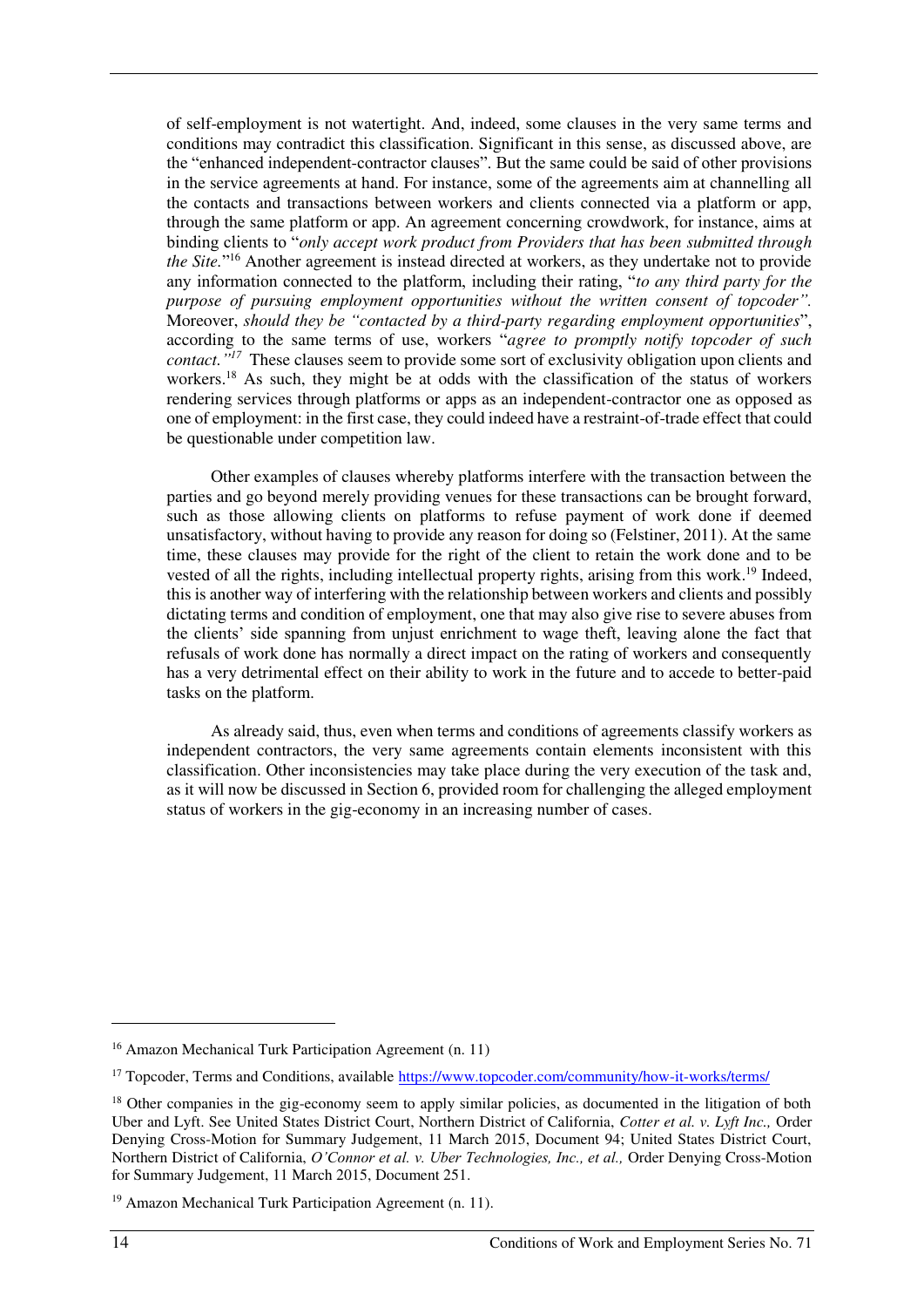#### **6. Control of workers in the age of the gig-economy: Litigation and employment-status tests**

A vast part of litigation on the gig-economy has concentrated on car-hailing services and is taking place, as mentioned, in the United States (Sprague, forthcoming; Rogers, 2015).<sup>20</sup> In one of such cases, the Labor Commissioner of the State of California recognised that a driver was an employee of Uber and, as such, she was entitled to recover expenses incurred in the discharge of her duties, such as mileage and toll costs.<sup>21</sup> The arguments used by the Labour Commissioner in awarding in favour of employment status are quite similar to those hold by the US District Court in the Northern District of California in two separate cases against Uber and Lyft, another car-hailing business.<sup>22</sup> In the Lyft case, the District Court denied a crossmotion of summary judgment submitted by the two parties, as it ruled that "*if reasonable people could differ on whether a worker is an employee or an independent contractor based on the evidence in the case, the question is not for a court to decide; it must go to the jury.*" <sup>23</sup> The same decision was adopted in the Uber case before the District Court.

In both Uber and Lyft cases, the District Court dismissed the companies' argument that they act merely as "tech companies" providing a platform to match demand and supply for rides. In the Uber case, actually, the court openly stated that "*it is clear that Uber is most certainly a transportation company, albeit a technologically sophisticated one,*" <sup>24</sup> rather than just a tech company. Similar arguments were used in the Lyft case and were also followed by the Labor Commissioner to rule against Uber in the decision mentioned above.<sup>25</sup> Both companies, according to the District Court, do not only provide an intermediary platform for drivers and clients to use: quoting the relevant decisions, Uber "*does not simply sell software; it sells rides*" and Lyft "*markets itself to custumers as an on-demand ride service, and it actively seeks out those customers*". Lyft provides drivers with "*detailed instruction on how to conduct themselves*" whilst "*Uber would not be a viable business entity without its drivers.*" <sup>26</sup> Both these arguments look valid for the two companies respectively, reading the information provided by the different decisions.

<sup>&</sup>lt;sup>20</sup> Other sections of the gig-economy, however, are definitely not immune from litigation, see Kessler, 2015a. For instance, a lawsuit filed against Handy before the Superior Court of the State of California, for the County of Alameda, is available here <http://gbdhlegal.com/wp-content/uploads/cases/Handybook-Filed-Complaint.pdf> (accessed 26 October 2015).

<sup>21</sup> Labor Commissioner of the State of California, *Berwick v. Uber Technologies, Inc.*, 3 June 2015.

<sup>&</sup>lt;sup>22</sup> The decisions are cited at n. 18 above. The case in *O'Connor et al. v. Uber Technologies, Inc., et al.*, was later partially granted a class action status, see United States District Court, Northern District of California, *O'Connor et al. v. Uber Technologies, Inc., et al.,* Order Granting in Part and Denying in Part Plaintiff's Motion for Class Certification, 1 September 2015, Document 341. See also Uber's comments to this order in Uber, 2015. Recently the class was expanded also to drivers that had signed arbitration clauses in their agreements with the company, see United States District Court, Northern District of California, *O'Connor et al. v. Uber Technologies, Inc., et al.,* Order Granting in Part and Denying in Part Plaintiff's Supplemental Motion for Class Classification, 9 December 2015, Docket 357.

<sup>23</sup> *Cotter et al. v. Lyft Inc.*, Order Denying Cross-Motion for Summary Judgement (n. 18), p. 10.

<sup>24</sup> *O'Connor et al. v. Uber Technologies, Inc., et al.,* Order Denying Cross-Motion for Summary Judgement (n. 18), p. 10.

<sup>&</sup>lt;sup>25</sup> It is worth noting that, in the European Union, a Spanish court requested the European Court of Justice to issue a preliminary ruling on whether Uber should be classified as a transportation services or as a technology company (Ahmed, 2015; Azevedo and Maciejewski, 2015).

<sup>26</sup> *Cotter et al. v. Lyft Inc.*, Order Denying Cross-Motion for Summary Judgement (n. 18), p. 14; *O'Connor et al. v. Uber Technologies, Inc., et al.,* Order Denying Cross-Motion for Summary Judgement (n. 18), pp. 10- 11.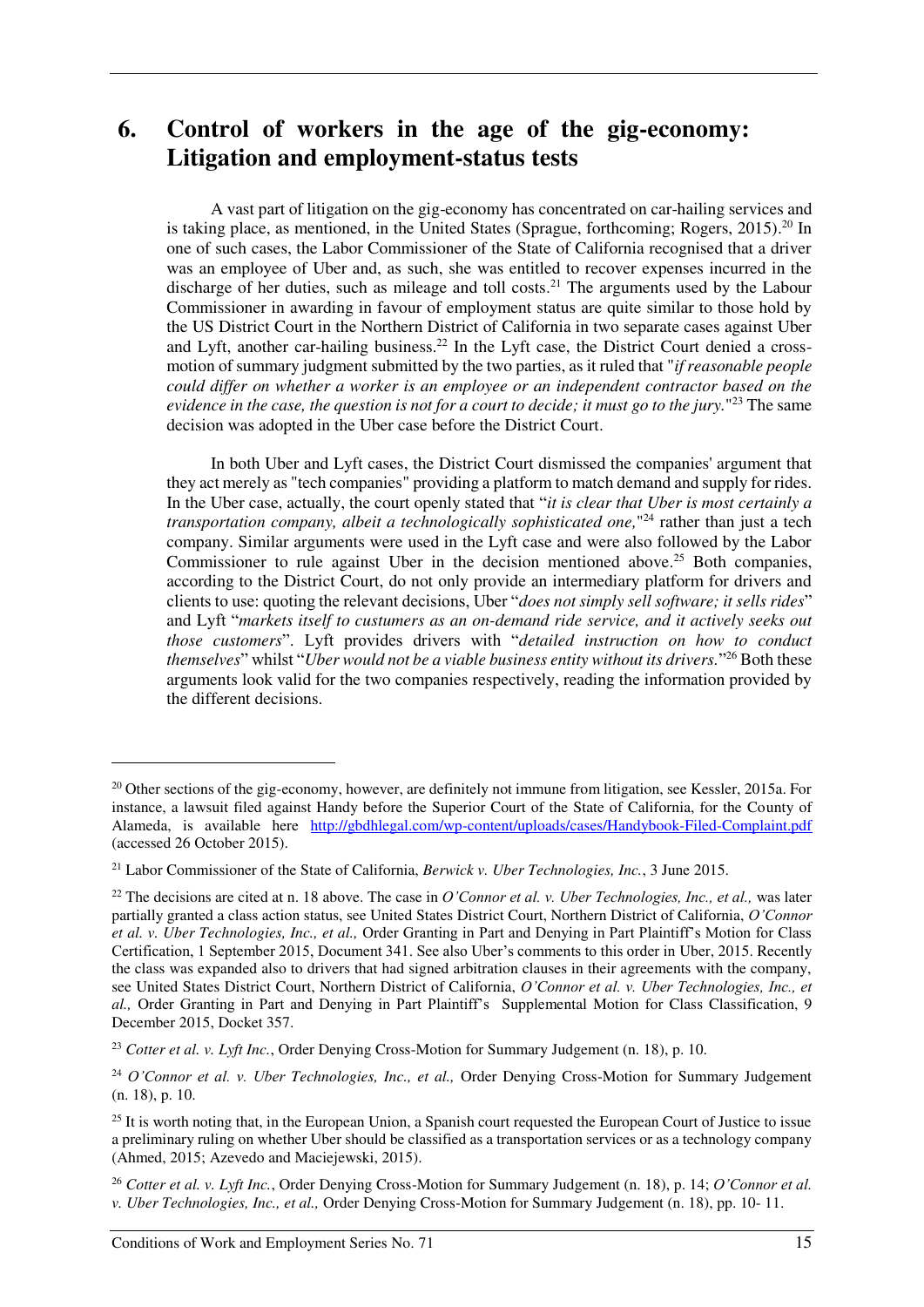In rebutting the argument that Uber and Lyft only act as tech companies, the Court and the Commissioner could establish that drivers provide service to them and not only to clients. As a consequence, this kind of transaction falls under California's law presumption that "*a service provider is presumed to be an employee unless the principal affirmatively proves otherwise*" <sup>27</sup>: in such a situation, thus, the burden of proving that individuals performing personal services for a counterpart do so on an independent-contractor capacity lies with the putative employer. Both the District Court and the Commissioner could also refer to the California's Supreme Court decision in *Borello*<sup>28</sup> under which, in determining if sufficient control exists over a person to trigger employment status, the "*right of control need not extend to every possible detail of the work. Rather, the relevant question is whether the entity retains "all necessary control" over the worker's performance.*" <sup>29</sup> The question is "*not how much control a hirer exercises, but how much control the hirer retains the right to exercise.*" <sup>30</sup> Under another precedent of the Supreme Court, moreover, the right to discharge at will, without providing any cause, a right that is expressly reserved by both Uber and Lyft, is "*perhaps the strongest evidence of the right to control.*" <sup>31</sup> Furthermore, under *Borello*, the control test cannot be *"applied rigidly and in isolation*": other secondary indicia can be given weight in determining whether employment status exists and they are not to be applied "*mechanically as*  separate tests", since none of them is determinative.<sup>32</sup>

However, even focusing only on the right to control, as it could be necessary in jurisdictions where multifactor tests do not accompany the control test, it does not seem possible to exclude the existence of a far-reaching control of workers' performance in the situations at hand. It is true that drivers are under no obligation to show up for work: this is a feature shared by the majority of work arrangements in the gig-economy. Nonetheless, when drivers, and workers in general, accede to platforms or apps and take jobs channelled therein they accept to abide by the policies and instructions unilaterally set by the platforms and apps. From the decisions currently available, it emerges for instance that Lyft drivers are instructed to, among other things, "*be the only non-passenger in the car*", "*keep [the] car clean on the inside and outside*", "*go above and beyond good service such as helping passengers with luggage or holding an umbrella for passengers when it is raining*", "*greet every passenger with a big smile*  and a fist bump<sup>"33</sup>: all this while driving their own car and supposedly being independent contractors. Uber drivers must pass a background check and "city knowledge exam" before

<sup>27</sup> The court quotes *Yellow Cab Coop. Inc. v. Worker's Comp. Appeals Bd.*, 226 Cal. App. 3d 1288, 1294 (1991); and *Narayan v. EGL, Inc.*, 616 F.3d 895, 900 (9th Cir. 2010).

<sup>28</sup> S.G. Borello & Sons, Inc. v. Dep't of Indus. Relations (Borello), 48 Cal. 3d 341, 350 (1989).

<sup>29</sup> *Cotter et al. v. Lyft Inc.*, Order Denying Cross-Motion for Summary Judgement (n. 18), p. 7.

<sup>30</sup> Ayala v. Antelope Valley Newspapers Inc, 59 Cal 4th 522, 531 (2014).

<sup>31</sup> Id., 533.

 $32$  These factors are: "(a) whether the one performing services is engaged in a distinct occupation or business; (b) the kind of occupation, with reference to whether, in the locality, the work is usually done under the direction of the principal or by a specialist without supervision; (c) the skill required in the particular occupation; (d) whether the principal or the worker supplies the instrumentalities, tools, and the place of work for the person doing the work; (e) the length of time for which the services are to be performed; (f) the method of payment, whether by the time or by the job; (g) whether or not the work is a part of the regular business of the principal; and (h) whether or not the parties believe they are creating the relationship of employer-employee". Moreover, some additional factors are relevant: "(1) the employee's opportunity for profit or loss depending on his managerial skill; (2) the alleged employee's investment in equipment or materials required for his task, or his employment of helpers; (3) whether the service rendered requires a special skill; (4) the degree of permanence of the working relationship; and (5) whether the service rendered is an integral part of the alleged employer's business".

<sup>&</sup>lt;sup>33</sup> Cotter et al. v. Lyft Inc., Order Denying Cross-Motion for Summary Judgement (n. 16), p. 7.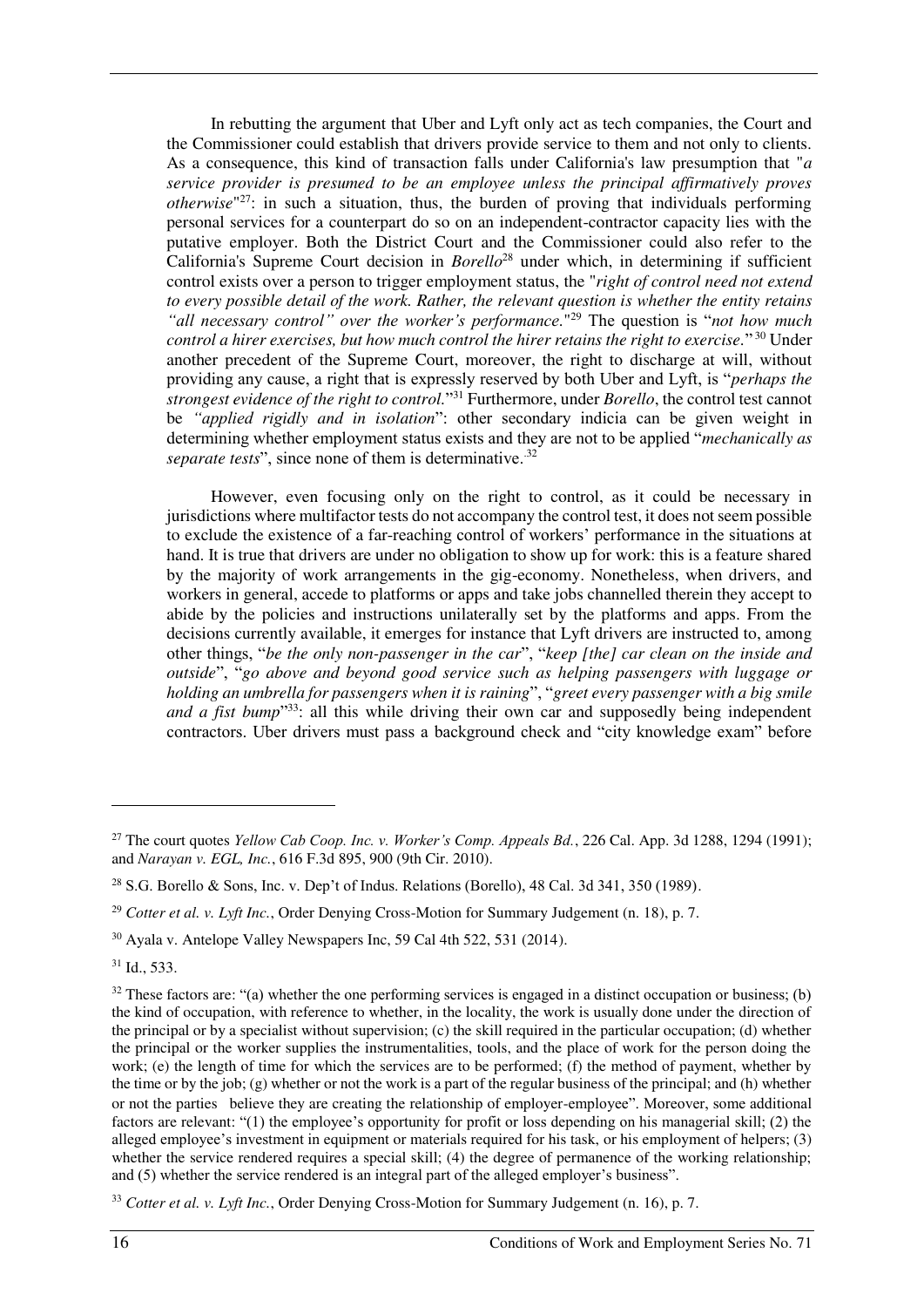being hired.<sup>34</sup> Background checks are also carried out by  $\mathrm{Lyft}^{35}$  and other apps such as Taskrabbit, Wonolo and Handy.<sup>36</sup> As to the ability to accept or reject tasks, whilst, in one of the cases tried about Uber, it is reported that the service agreement provided that a driver "*shall be entitled to accept, reject and select*" among the rides offered by the app and "*shall have no obligation to accept*" any ride, <sup>37</sup> in other decisions it is reported that an Uber Driver Handbook states "*We expect on-duty drivers to accept all [ride] requests*" and that the company will "*follow-up with all drivers that are rejecting trips.*" <sup>38</sup> In at least one occasion, Uber was reported to suspend drivers due to "*low acceptance rate*" (Griswold, 2014). Handy, another work-ondemand app, has instead been reported to provide suggestions "*about how to listen to music (only with headphones, with permission from the customer) and go to the bathroom (discreetly)*" whilst cleaning at the customer's home (Kessler, 2015a).

All these practices and policies seem to contradict the idea that control is never exerted on the work performance. This is all the more true since platforms and apps can also constantly monitor this performance by means of the rates and reviews provided by customers (Dzieza, 2015; Sachs, 2015a). Indeed, they also communicate to workers that they can be deactivated unless they do not maintain a certain satisfaction rate, which can indeed be very high. Nor do companies just retain the theoretical right to do so: according to the District Court, "*Uber regularly terminates the account of those drivers who do not perform up to Uber's standards.*" 39

In the case of crowdwork, as already mentioned, rejection of a work by a client in a platform may determine a dramatic loss in one's ratings, which would prevent acceding to the most remunerable jobs reserved only to those workers with the highest rates.<sup>40</sup> This system allows to automatically disciplining performance that is poor or perceived to be as such and can therefore also amount to a way of exerting control. In addition, control can be exerted by allotting a fixed amount of time for a specific task or set of tasks and by monitoring systems that are peculiar to virtual work, such as taking screenshots of workers' monitors. It has been argued that "*this often results in determination of work that is so pronounced that it equals "classical" personal dependency necessary for an employment relationship*" (Risak and Warter, 2015, 8). On the basis of what was highlighted above, this observation can indeed be extended to other work arrangements in the gig-economy.

<sup>34</sup> *O'Connor et al. v. Uber Technologies, Inc., et al.,* Order Denying Cross-Motion for Summary Judgement (n. 16), p. 12.

<sup>35</sup> *Cotter et al. v. Lyft Inc.*, Order Denying Cross-Motion for Summary Judgement (n. 16), p. 3.

<sup>&</sup>lt;sup>36</sup> TaskRabbit, Terms of Service (n. 15); Wonolo Terms of Service (n. 12); Handy, Terms of Use, available at <https://www.handy.com/terms>(Accessed 26 October 2015).

<sup>37</sup> Berwick v. Uber Technologies, Inc. (n. 21), p. 2.

<sup>38</sup> *O'Connor et al. v. Uber Technologies, Inc., et al.,* Order Denying Cross-Motion for Summary Judgement (n. 18), p. 21.

<sup>39</sup> *O'Connor et al. v. Uber Technologies, Inc., et al.,* Order Denying Cross-Motion for Summary Judgement (n. 18), p. 12, where it is also reported that Uber managers instruct colleagues to cut drivers performing below 4.5 out of 5.

<sup>&</sup>lt;sup>40</sup> See Marvit, 2014 who reports the opinion of a worker in the Amazon Mechanical Turk stating: "If you have a 99.8 per cent approval rating and then you work for some jack-wagon who rejects 500 of your HITs, you're toast [...] Because for every rejection, you have to get 100 HITs that are approved to get your rating back up. Do you know how long that takes? It can take months; it can take years". However, for a different account of "MTurk Stats Math", see <http://www.mturkgrind.com/threads/mturk-stats-math.26512/>(Accessed 2 November 2015). I owe thanks, without implicating, to Rochelle LaPlante for this observation.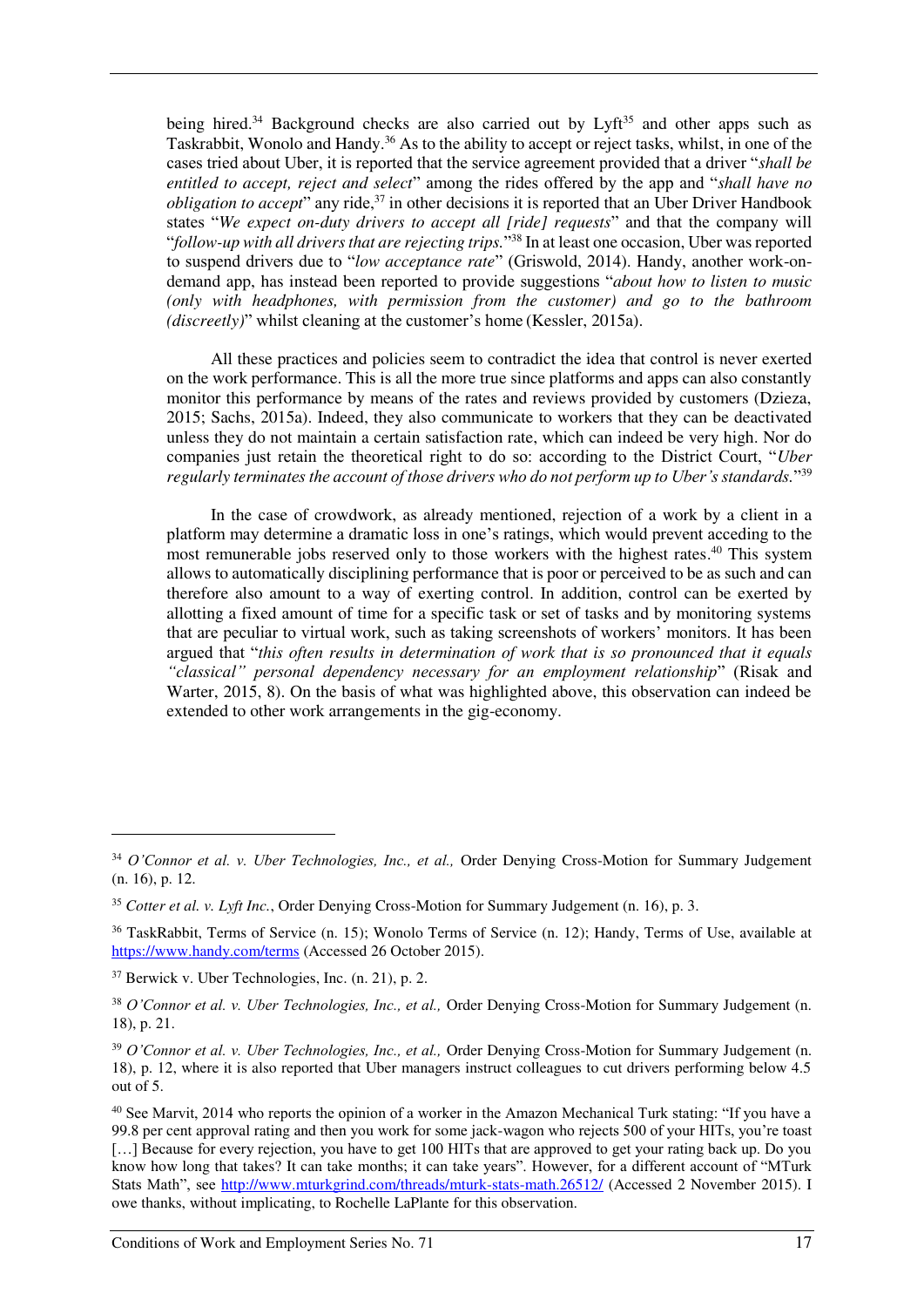Of course the matter is far from being settled $41$  and, most likely, litigation on the classification of workers in the gig-economy will flourish in several countries in the coming years,<sup>42</sup> as most of the issues at hand are at the core of employment regulation and, more generally, of labour protection in most jurisdictions and require the solution of very complex legal questions on employment status. In the United States, bills were introduced or passed in several States mandating that drivers working for businesses such as Uber and Lyft be classified as independent contractors (Weinberg, 2015). Moreover, the decisions of the District Court of California described above have, for the moment, merely allowed the matter to be further trialled before a jury and do not constitute a decision in favour of recognising drivers the status of employees. In the Lyft case the court explicitly remarked this complexity by stating that "*the jury in this case will be handed a square peg and asked to choose between two round holes*" since the "*test the California courts have developed over the 20th Century for classifying workers isn't very helpful in addressing this 21st Century problem*", since some factors go in favour of recognising drivers as employees whilst some others weight in the direction of independent contractor status and "*absent legislative intervention, California's outmoded test for classifying workers will apply in cases like this.*" <sup>43</sup> In addition, the Court also advanced an idea of legislative intervention to solve these issues, which will be commented in the next section.

## **7. Occam's razor and new forms of work: Why creating an intermediate category of workers between employees and independent contractors would not solve problems in the gig-economy**

In highlighting some of the complexities of classifying workers in the gig-economy, the Court in the Lyft case also suggested: "*perhaps Lyft drivers should be considered a new category of worker altogether, requiring a different set of protections.*" <sup>44</sup> Nor would it be isolated in advocating similar solutions (Harris and Krueger, 2015). It was for instance proposed that, in the United States, it would be "*better to create a third legal category of workers, who would be subject to certain regulations, and whose employers would be responsible for some* 

<sup>41</sup> For instance, consider the decision in *Rasier LLC v. State of Florida,* (n. 3). In Oregon, an Advisory Opinion of The Commissioner of the Bureau of Labor and Industries of the State of Oregon, *The Employment Status of Uber Drivers*, 14 October 2015, was released arguing that under Oregon Law, Uber drivers qualify as employees. In Belgium, the Secretary of State for the Fight against Social Fraud recently referred to a study of the National Social Security Office, according to which Uber Drivers are to be considered contractors with regard to social security law: see Sheftalovich, 2015; Vassart, 2015.

<sup>&</sup>lt;sup>42</sup> Litigation also regards crowdwork. Recently, for instance, a settlement has been reached in a dispute between some workers and a business involved in crowdwork, Crowdflower, managing activities and tasks through the Amazon Mechanical Turk. The Plaintiffs claimed reclassification as employees under the FLSA and Oregon's laws and the consequent payment of outstanding remuneration for the services rendered to Crowdflower in compliance with the relevant minimum wage rates. Collective action status was conditionally granted by the Court so that other workers could join the claim. A gross settlement amount of c. \$ 585,000 was paid to settle the dispute. See United States District Court, Northern District of California, *Otey et al. v Crowdflower, Inc. et al.*, Second Modified Stipulation of Settlement of Collective Action, Document 218-1.

<sup>43</sup> *Cotter et al. v. Lyft Inc.*, Order Denying Cross-Motion for Summary Judgement (n. 18), p. 19. The Judge, however, does not provide a detailed explanation about why California's tests should be considered outmoded: the tests reported at n. 32 above seem to be sufficiently clear and not necessarily tied to a definite and historicallylimited business model and are similar to tests and criteria concerning classification of employment status adopted in other jurisdictions: see Countouris, 2011. See also Rogers, 2015 and discussion in Section 7.

<sup>44</sup> Ibid.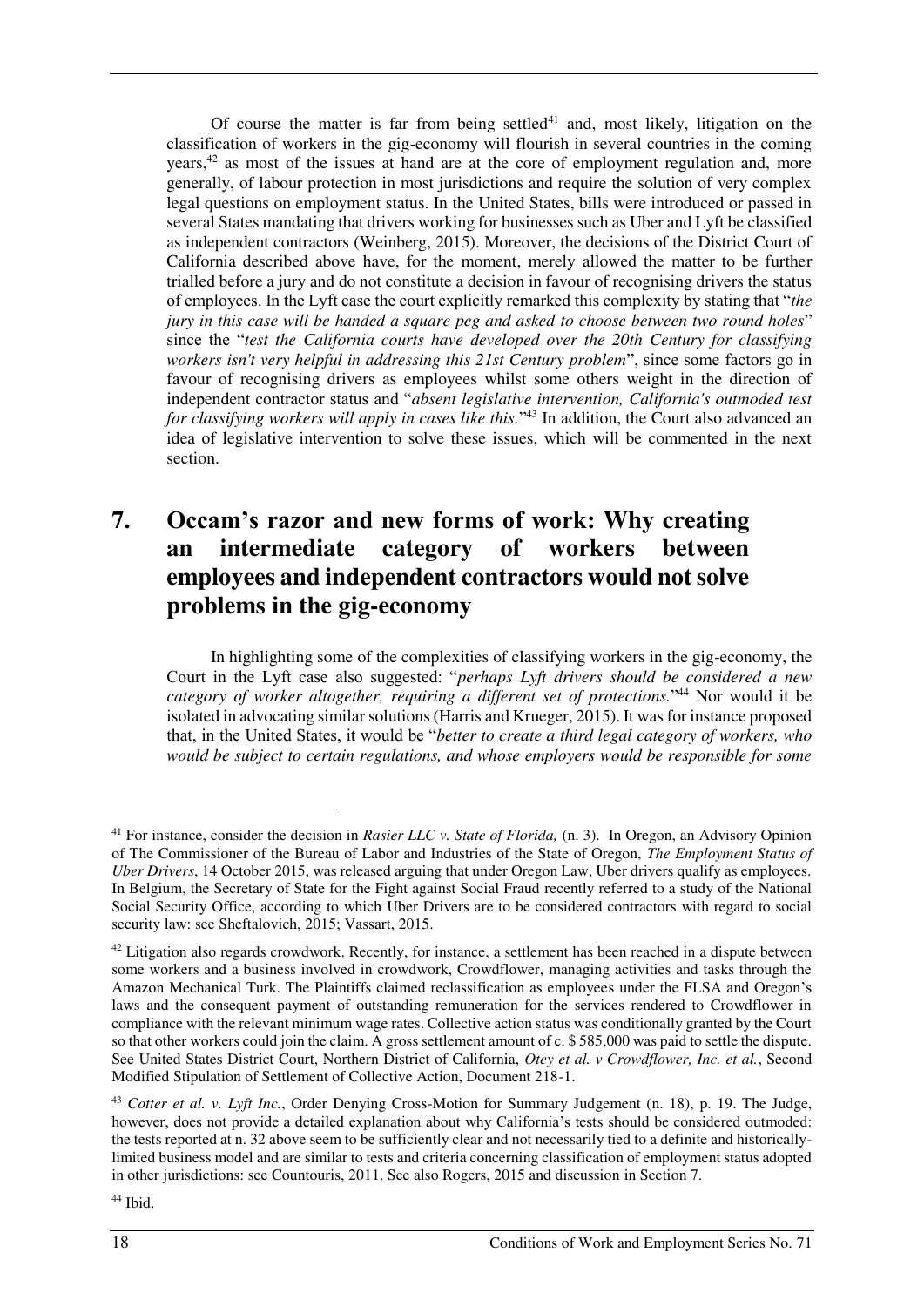*costs (like, say, reimbursement of expenses and workers' compensation) but not others (like Social Security and Medicare taxes)*", following the examples of "*other countries, including Germany, Canada, and France*" that "*have rewritten their laws to expand the number of worker categories*" (Surowiecki, 2015; see also Hagiu, 2015; Weber, 2015).

Whilst this proposal is interesting, as it challenges some of the existing boundaries to the application of labour protection, there are many potential negative implications that should not be underestimated. First and foremost, proposing a new legal bucket for grey-zone cases may complicate matters, rather than simplifying the issues surrounding classification. Creating an intermediate category of worker such as dependent contractors or dependent self-employed persons implies to identify suitable definitions (Rogers, 2015). Legal definitions, however, are always slippery when they are applied in practice: the real risk is shifting the grey-zone somewhere else without removing the risk of arbitrage and significant litigation in this respect, especially if the rights afforded to workers in that category afford any meaningful protection.

Protection for workers in intermediate categories and the tests for applying them also change significantly among national regulations.<sup>45</sup> Some of the applicable tests, for instance, require that a certain percentage of the dependent contractor's business comes from the same principal for the worker to be presumed or considered as a dependent contractor: in the various jurisdictions concerned (Canada, Germany, Spain) this percentage varies between 50 per cent and 80 per cent. It goes without saying that applying any such criteria would be extremely difficult in the gig-economy (Rogers, 2015; Sachs, 2015b; Scheiber 2015). As a matter of fact, this test could be even more complicated than a test based on the control exerted on workers. It would be difficult to assess whether the sources of the workers' income are the platforms or apps or the final clients and costumer on those apps. In the latter case, it would almost be impossible to qualify as falling into the intermediate category, particularly in crowdwork (Klebe and Neugebauer, 2014). Such a test would also be quite unpredictable for workers and particularly for businesses as they would have to take into account which percentage of their overall earnings a worker is making on their platform. In an era of casualised employment with many workers carrying out several jobs for several employers, be more traditional ones or gigeconomy business, during a same month, week or even day, this would be extremely burdensome (Sprague, 2015). Both workers and businesses would not improve their situation in terms of certainty of protections, costs and liabilities.

Significant in this respect is the case of Italy. In 1973, Italian lawmakers extended labour procedural rules to those work arrangements where the worker undertakes to carry out an activity in the interests of a principal, on a mainly-personal, continuous and self-employed basis, coordinating with the latter how the activity is performed: in Italian labour studies, they started to became known as *para-subordinate* relationships (Santoro Passarelli, 1979). At the beginning, only procedural rules were extended to them, apart from minor exceptions. However, the fact that lawmakers had mentioned these business-integrated working activities as self-employed relationships had unforeseen effects in this respect. Businesses started to recur to these relationships as a cheap alternative to employment relationships, both because of their lack of protection and the fact that no social security contributions had to be paid in their regard by the principal, at that time. Accordingly, besides genuine self-employment relationships, a large number of disguised employment relationships were, increasingly, being entered into. When, in 1995, modest social security contributions were extended to them, this, far from constituting a disincentive, reinforced the idea that they were a low-cost substitute for employment and their number increased significantly (Accornero, 2006; Gallino, 2007).

<sup>45</sup> For a comparative overview see the articles published in *Comparative Labor Law & Policy Journal*, Vol., 32 Issue 2, Winter 2010; see also Perulli (2011).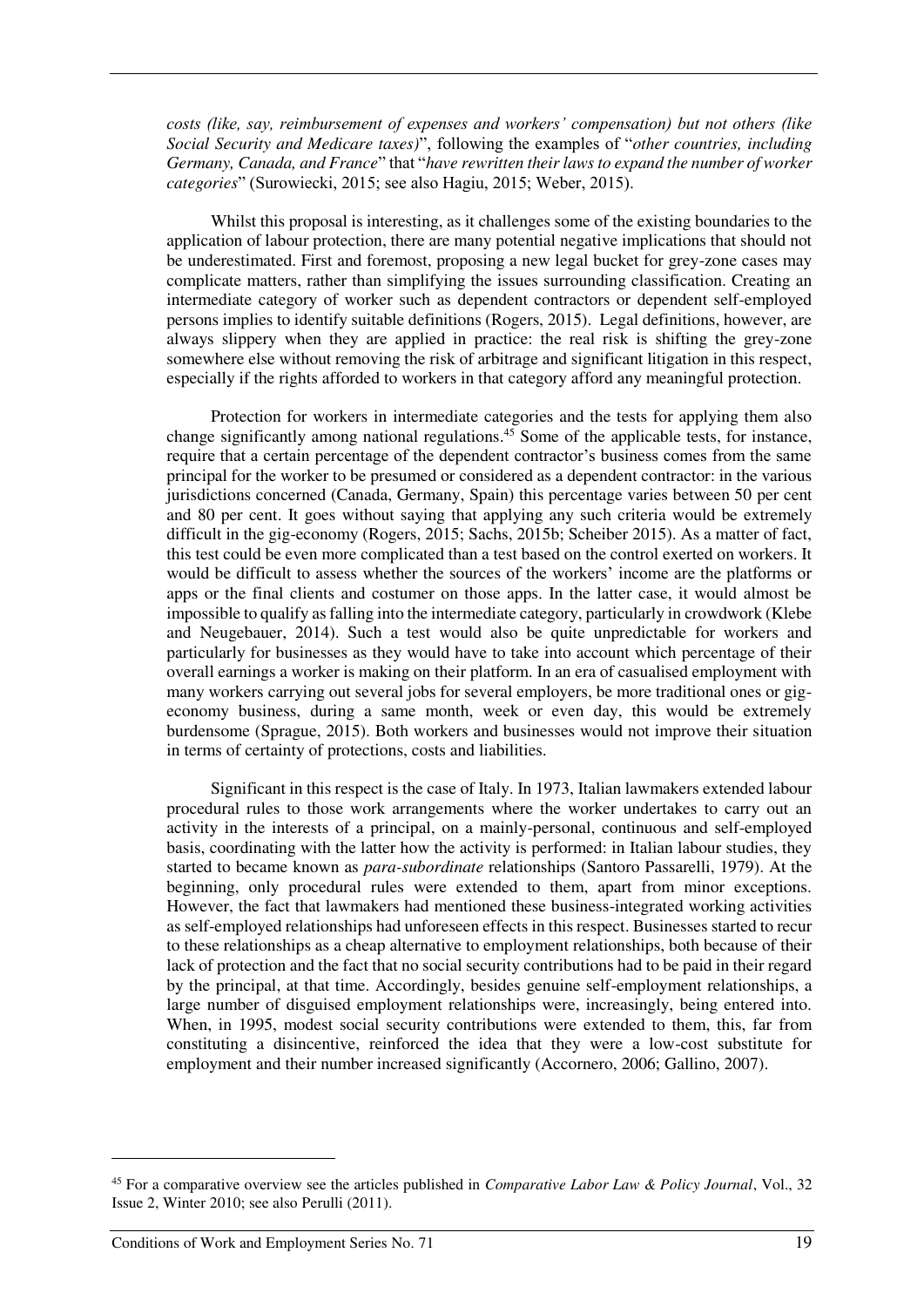Courts, pursuant to the "primacy of fact" principle mentioned above reclassified sham para-subordinate arrangements as employment relationships, but this resulted in uncertainty for workers and businesses and in an upsurge of litigation. As from the early 2000s, regulation was progressively introduced to marginally increase labour and social security protections for parasubordinate workers, to combat their abuse as forms of bogus self-employment and discourage their use as a cheap alternative to employment relationships. These reforms were only partially successful and, by 2012, it was estimated there were 1.5 million para-subordinate workers in a labour force of around 23 million.<sup>46</sup> Moreover, the body of regulation and case law regarding these relationships had significantly grown in number and complication, adding even more legal uncertainty. In 2015, a new reform was passed aimed at enlarging the scope of application of labour regulation and, at the same time, repealing most of the protections afforded to parasubordinate work, without abolishing it, which may further complicate classifying workers' employment status in practice (Perulli, 2015; Razzolini, 2015).

The Italian case, therefore, shows that regulating dependent self-employment is no panacea for addressing the changes in business and work organisation driven by the disintegration of vertical firms. Nor should it be overseen that the workers that would qualify for full protection as employees under the current legal tests would likely become deprived of many rights if they were crammed into an "intermediate bucket". In the UK, for instance, where the law distinguishes between a range of categories, including notably "self-employed and contractors", "workers" and "employees", workers are covered only by parts of employment protection such as the National Minimum Wage, protection against discrimination, working hours and annual holidays; they are not entitled to important rights such as protection against unfair dismissal and redundancy pay and the right to request flexible working. This, coupled with a particular restrictive application of the doctrine of mutuality of obligation in UK courts, which poses serious hurdles for workers engaged in arrangements with discontinuous work schedules or casual employment to claim employment status (Countouris, 2014; A. Adams, Freedland and Prassl, 2015), may have serious implications on the protection of workers in the gig-economy. Indeed, when drivers recently filed a lawsuit against Uber in the UK to claim reclassification of their relationship, they asked to be reclassified merely as "workers" given the difficulties realistically foreseen to claim full employment status in that jurisdiction (see GMB, 2015).

Intermediate categories can, therefore, prove to be an obstacle in achieving full labour protection when employment relationships are disguised. Nor are they necessary, in the United States, for providing workers with at least some labour protection. First, it would be wrong to assume that the control test is so narrow that cannot provide guidance in securing employment protection in modern times (US DoL, 2015). As it was highlighted at Section 6 above, control tests do not necessarily require that the employer "*retains the right to control every last detail*" of the work: micromanaging workers is not an essential element of control. As the court in the Lyft case pointed out, moreover, having sparse work schedules "*does not necessarily preclude a finding of employee status.*" <sup>47</sup> The flexibility in choosing hours of work does not preclude that, once a worker decides to work and accede to the app or platform she is subject to farreaching control and invasive monitoring of her performance, similar to those who are applicable upon traditional employees. Moreover, some fundamental statutes providing labour protection in the United States already provide for a broad definition of employment when

<sup>46</sup> See data available at [http://www.amicimarcobiagi.com/istat-ecco-litalia-2012-cala-loccupazione-soprattutto](http://www.amicimarcobiagi.com/istat-ecco-litalia-2012-cala-loccupazione-soprattutto-giovanile/)[giovanile/](http://www.amicimarcobiagi.com/istat-ecco-litalia-2012-cala-loccupazione-soprattutto-giovanile/) (accessed 26 October 2015).

<sup>47</sup> *Cotter et al. v. Lyft Inc.*, Order Denying Cross-Motion for Summary Judgement (n. 18), p. 18, n. 7, referring to decision of the Supreme Court of California in *Burlingham v. Gray* 137 P.2d 9, 16 (Cal. 1943). Other relevant judgments in this respect are *Dole v. Snell*, 875 F.2d 802 (10th Cir. 1989) and *Doty v. Elias*, 733 F.2d 720 (10th Cir. 1984). In Italy, for instance, on-call workers are considered subordinated employees during shifts, even when they do not undertake to accept all the employer's calls.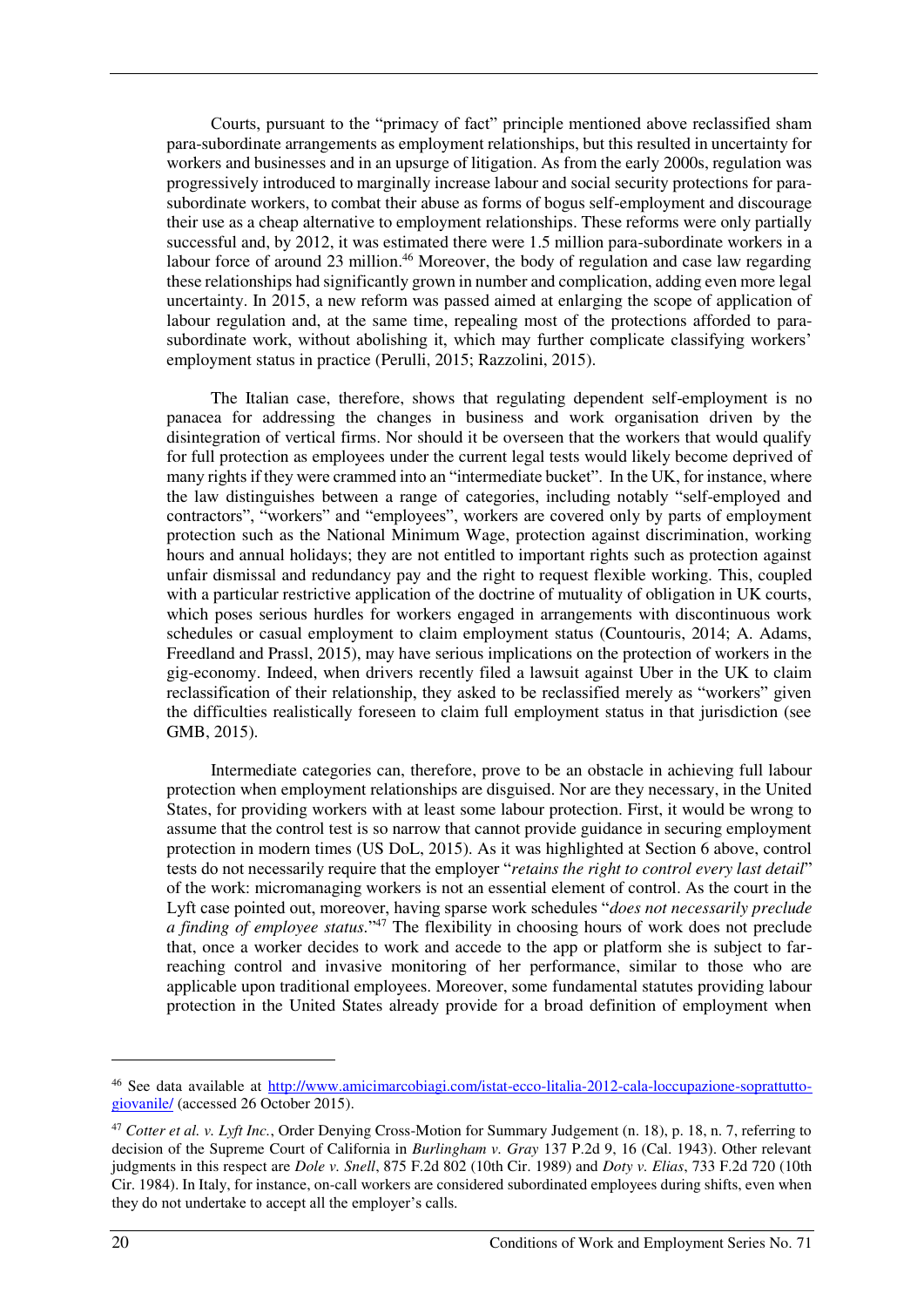determining the scope of their application. For instance, the US DoL recently highlighted how the Fair Labor Standards Act (FLSA) provides a definition of "*employ*" as to "*suffer and permit to work*" that is to be construed more broadly than the Common Law's "control test". The definition under the FLSA took after the definitions used in earlier statutes against child labour in order to encompass also work executed through middlemen and similar arrangements (US DoL, 2015). This is all the more relevant as the FLSA was enacted in 1938, therefore in an age in which the trend was and had been for several years towards "vertical integration" and very hierarchical and bureaucratical and managerial prerogatives (Stone, 2004). By that time, the mere control test might have sufficed to embrace a wider range of working activities than today; still, lawmakers went beyond the control test to ensure the broadest application possible of the statute. This should be borne in mind when applying it nowadays, in the age of fissurization (Weil, 2014) and allegedly less hierarchical management's power over workers (Coffey and Thornley, 2010). These developments do not render the statute outmoded; on the contrary, the broad definition is almost more significant at present times than it was in 1938.

Moreover, the introduction of an intermediate category would be even more debatable if it was applicable only to workers in the gig-economy. As it was pointed out above, problems concerning employment status and misclassification extend much beyond the boundaries of the gig-economy and providing for a specific category of worker in this sector would artificially segment the labour market and employment regulation and it would also add complexity, since a definition of the gig-economy that overlaps significantly therewith, would be extremely difficult to identify.

In light of all the above, the proposal of introducing a new category of employment to regulate forms of work in the gig-economy does not seem a viable solution to enhance labour protections of the relevant workers and provide a predictable framework of rights, costs and liabilities for the parties involved. In the next section, some preliminary policy solutions will be tentatively advanced to deal with the challenges raised by the gig-economy.

#### **8. Conclusions: Protecting work in the gig-economy, which way forward?**

To promote labour protection in the gig-economy, the first thing that is needed is a strong advocacy to have jobs in this sector fully recognised as work. This is an essential step to counter the strong risk of commodification that these practices entail. In the light of what was argued above, a cultural struggle to avoid that workers are perceived as extensions of platforms, apps and IT devices is pivotal not only from the theoretical perspective of combating dehumanisation and the risk of creating a new group of invisible workers but also, from a practical standpoint, to stress the recognition of the ultimate human character of the activities in the gig-economy, even if they are mediated by IT tools (Irani, 2015a). Doing so could also mitigate excessively harsh reviews and rating of workers, and the subsequent detrimental impact on their possibility to work.

Secondly, the gig-economy should not be conceived as a separate silo in the economy. As argued above, the strong links of the gig-economy with broader trends in labour markets such as casualization of work, demutualisation of risks and informalisation of the formal economy should not be overlooked, to designate comprehensive solutions to labour problems in modern and future labour markets. In this respect, it is essential to consider how many important dimensions of work in the gig-economy share similar attributes with other nonstandard forms of employment. Recognising these similarities helps to avoid unnecessary subdivisions in labour discourses and allows including work in the gig-economy into policies and strategies aimed at improving protection and better regulation of non-standard work, both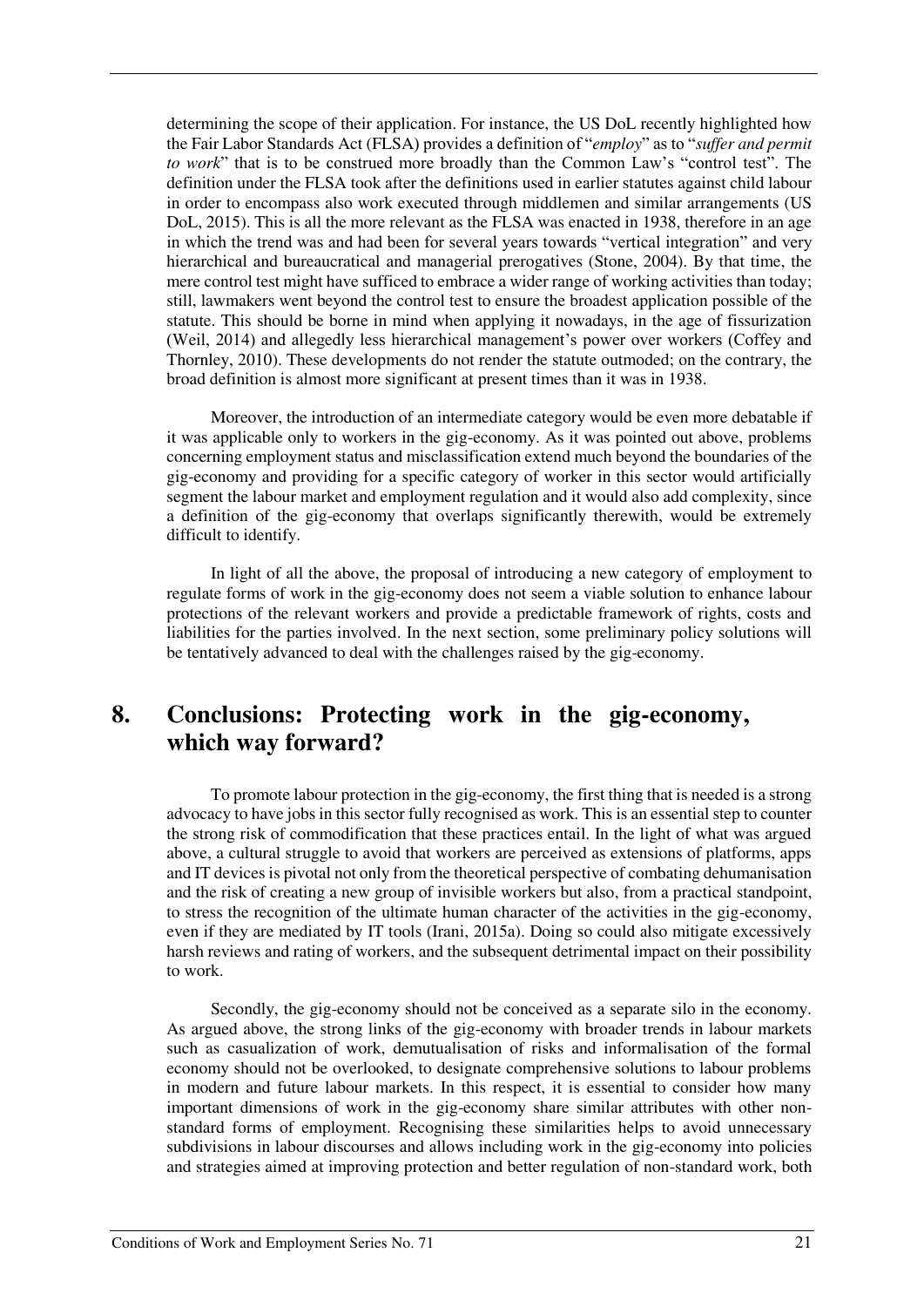in general and when addressing specific work arrangements such as casual work or disguised employment relationships.

This will also be pivotal in avoiding hastened legislative responses such as creating specific categories of employment to classify workers in the gig-economy or weakening existing regulation to allegedly better the prospect of developments of businesses in this sector: it is far from being demonstrated that deregulation of labour markets and of non-standard forms of work in particular has positive impacts on growth, innovation or employment rates (Berg, 2015; Berg and Kucera, 2008; Deakin and Adams, 2015; Lee and McCann, 2011). It has also been argued above that basic concepts of employment regulation such as control are not alien to the gig-economy and some existing regulation seems to compatible with forms of work in this sector. When this is not the case, however, efforts should be made to adapt protection to the modern reality of labour markets: for instance, a presumption of employment status could be introduced when a contract of personal service is in place or other indicators are present.<sup>48</sup> Nor should it be taken for granted that work in the gig-economy is incompatible with recognising the relevant workers as employees: some companies, such as Alfred, Instacart, Munchery, have indeed already spontaneously reclassified their workers as employees (De Pillis, 2015; Smith and Leberstein, 2015).

Measures should also be taken to ensure transparency in ratings and, above all, fairness in business decisions such as deactivation of profiles or changes of terms and conditions of use and payment of workers and to reduce the idiosyncratic character of one of the most important "capitals" in the gig- economy: reputation. Allowing the "portability" of workers' existing good ratings from one platform to another would reduce the dependency of workers upon single platforms: resistance to this development would indeed be inconsistent with the purported role of platforms as facilitators rather than traditional employers. Most importantly, and this is as important for the gig-economy as for any other section of the labour market, some protection should be considered universal and be provided regardless of the employment status.

This is the certainly the case for Fundamental Principles and Rights at Work: no worker should be denied access to basic human rights such as freedom of association and the right to collective bargaining, freedom from forced and child labour and the right not to be discriminated; in addition, other protection of basic needs should be afforded to all workers, such as OSH measures (see Huws, forthcoming, for a discussion of OSH risks in crowdwork). This would already render the protective gap between employment and self-employment less dramatic. With regard to the gig-economy this also calls for a review of existing instruments of protection and promotion of this rights to ensure that new forms of work do not imply new risks of violations.

Of course, this would require multifaceted efforts, in particular for forms of work having a global dimension such as crowdwork: cooperation between regulators and labour market operators will be essential to ensure that the opportunities of development and employment that could accompany crowdwork in developing countries do not occur at the expense of decent work conditions. In doing so, the role of workers' and employers' organisation and social dialogue will be fundamental.

<sup>48</sup> Paragraph 11 of the ILO Employment Relationship Recommendation, 2006 (No. 198) suggests ILO Member States to "consider the possibility of the following: (a) allowing a broad range of means for determining the existence of an employment relationship; (b) providing for a legal presumption that an employment relationship exists where one or more relevant indicators is present; and (c) determining, following prior consultations with the most representative organizations of employers and workers, that workers with certain characteristics, in general or in a particular sector, must be deemed to be either employed or self-employed." See ILO, 2013; ILO, 2015a.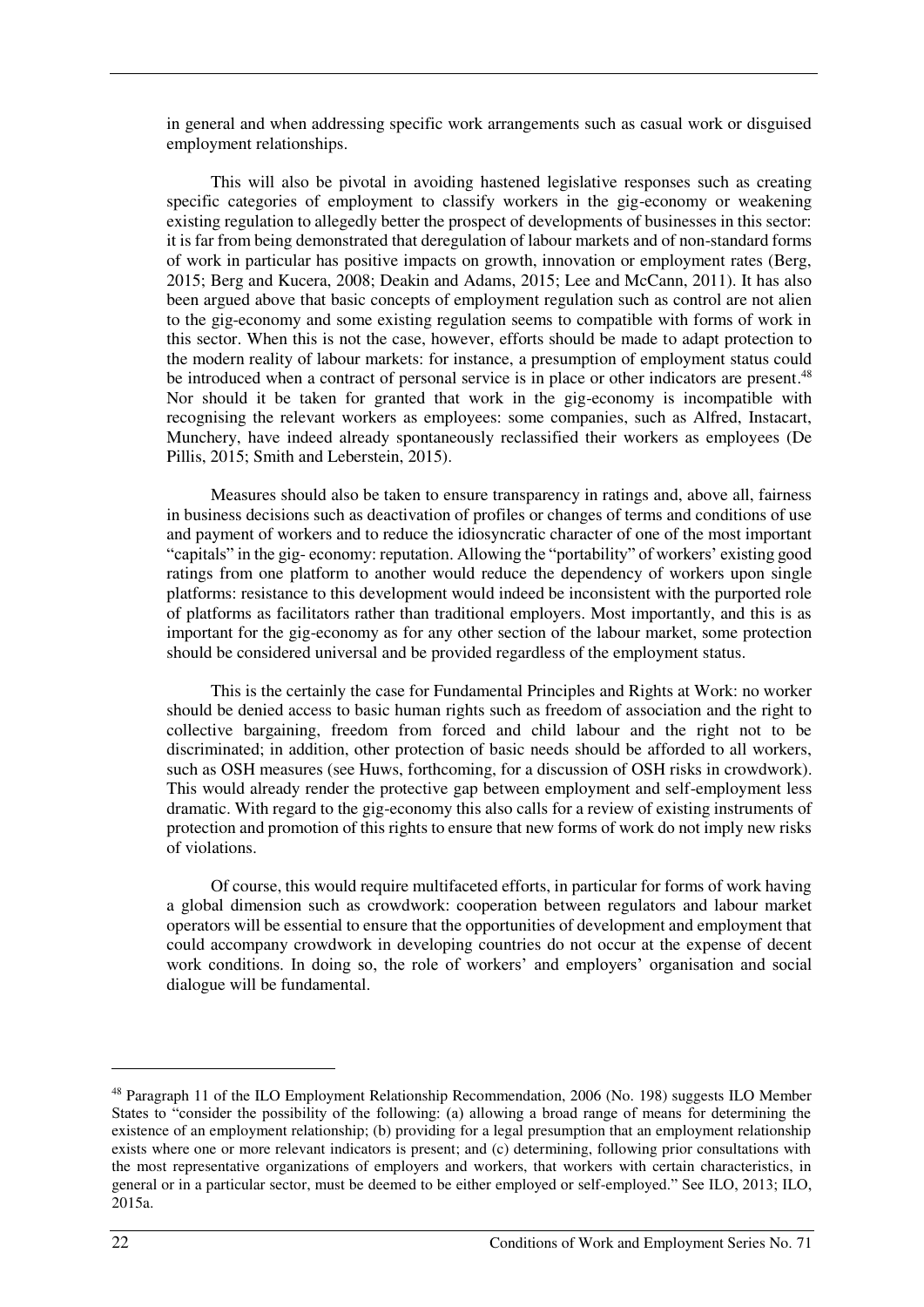Indeed, several forms of organisation are already a reality in this sector, both for crowdwork – with platforms that try to connect workers online and make them cooperate, for instance by reducing information asymmetries *vis-à-vis* platforms and clients (Irani and Silberman, 2013; Salehi et al., 2015) – and for workers executing activities in the "real" world (Lemonde.fr, 2015). These organisations can be either grassroots or promoted by existing actors, also on a sector level, and – most interestingly – in some cases new realities cooperate with more traditional and structured actors to organise workers in the gig-economy (IRU, 2015; Kessler, 2015b). An example of cooperation is the platform FairCrowdWork that was created by the German labour union IG Metall, which is now also collaborating with some of the creators of the Turkopticon, a platform gathering workers on the Amazon Mechanical Turk.<sup>49</sup> Very importantly, also employers' associations are engaging in the debate on the digital economy (see the interesting considerations contained in the position paper of BDA, 2015; see also McKinsey Global Institute, 2015).

Recognizing in full the human character of activities in the gig-economy and their nature as work is fundamental to support these organisations, also by removing legal barriers, where existing, such as those that may arise from antitrust laws. In this respect, for instance, the Seattle City Council approved a bill allowing drivers for car-hailing apps to form unions, in December 2015 (Wingfield and Isaac, 2015). Self-organisation will enhance the opportunities of workers being made aware of their rights; it will thus be fundamental to support activities aimed at reaching the vastest number of workers possible with campaigns also oriented at workers in developing countries. Besides participating in the organisation of workers, the role of established unions and employees' representative bodies could also concentrate on how to use existing instruments with regard to work in the gig-economy. An example would be to exercise codetermination and information and consultation rights, where present, with regard to the decisions of outsourcing activities via crowdwork or other forms of work on demand (Klebe and Neugebauer, 2014). Social partners could also be involved in the creation, support and spread of codes of conduct addressing issues of labour protection in the gig-economy: an existing example in this respect is a Code of Conduct concerning paid crowdsourcing, already signed by 3 crowdwork platforms in Germany and supported by the German Crowdsourcing Association.<sup>50</sup>

All this will be fundamental to make sure that workers have a real voice in the future developments of the gig-economy and of the world of work at large. Calls for self-regulation in this context (Cohen and Sundararajan, 2014) are worth exploring but the fundamental voice of workers must not be overlooked and self-regulation cannot be unilaterally set by businesses or aimed at satisfying only the "consumer" part of the stakeholders.

As already mentioned, the challenges the gig-economy poses to the world of work are enormous: simplistic and hastened responses aimed at deregulation and shrinking workers' protection must be avoided if opportunities stemming from the gig-economy and future technology-enabled developments in the economy are to be seized for everyone.

<sup>49</sup> See<https://turkopticon.ucsd.edu/>and<http://www.faircrowdwork.org/en/watch>(both accessed 21 December 2015)

<sup>&</sup>lt;sup>50</sup> See Code of Conduct Paid Crowdsourcing for the Better Guideline for a prosperous and fair cooperation between companies, clients & crowdworkers available at<http://crowdsourcing-code.com/>(Accessed 26 October 2015).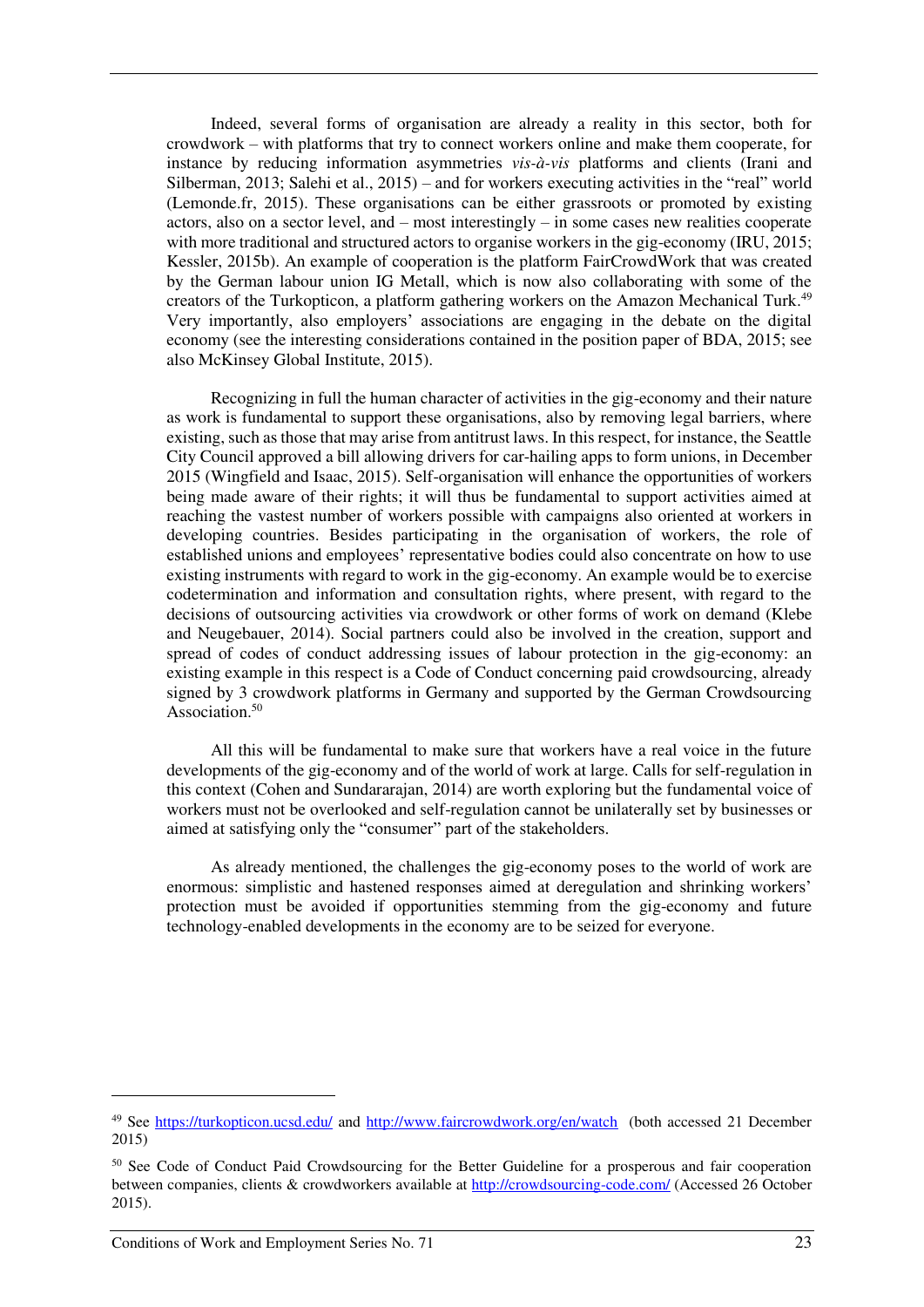#### **References**

Accornero, A. 2006. *San Precario lavora per noi* (Milan, Rizzoli).

- Adams, A.; Freedland M.; Prassl, J. 2015. *The "Zero-Hours Contract: Regulating Casual Work or Legitimising Precarity?* ELLN, Working Paper No 5 (March).
- Adams, Z.; Deakin, S. 2014a. "Institutional Solutions to Inequality and Precariousness in Labour Markets," 52, *British Journal of Industrial Relations,* pp. 779-809.
- \_\_\_\_\_; \_\_\_\_\_. 2014b. *Re-regulating Zero Hours Contracts,* Liverpool, the Institute of Employment Rights.
- \_\_\_\_\_; \_\_\_\_\_. 2015. "Quantitative Labour Law" in A. Ludlow, A. Blackham (eds): *New Frontiers of Empirical Labour Law Research,* Oxford, Hart Publishing.
- Agraval, A. et al. 2013. *Digitization and the Contract Labor Market: A Research Agenda*, NBER Working Paper 19525.
- Ahmed, M. 2015. "Judge refers Spanish Uber case to European Court of Justice", *The Financial Times* (20 July), available at [http://www.ft.com/intl/cms/s/0/02e83fde-2ee6-11e5-8873-](http://www.ft.com/intl/cms/s/0/02e83fde-2ee6-11e5-8873-775ba7c2ea3d.html#axzz3uwo8MzEF) [775ba7c2ea3d.html#axzz3uwo8MzEF](http://www.ft.com/intl/cms/s/0/02e83fde-2ee6-11e5-8873-775ba7c2ea3d.html#axzz3uwo8MzEF) (accessed 21 December 2015):
- Aloisi, A. 2015. "The Rising of On-Demand Work, a Case Study Research on a Set of Online Platforms and Apps", paper presented at the *IV Regulating for Decent Work Conference*, ILO, Geneva, 8-10 July 2015, available at<http://www.rdw2015.org/download> (accessed 26 October 2015).
- Azevedo, F.; Maciejewski, M. 2015. *Social Economic and Legal Consequences of Uber and Similar Transportation Network Companies (TNC)*, Briefing, DG IPOL Policy Department B - Structural and Cohesion Policies, European Parliament, PE 563.398, (October), Brussels and Strasbourg, European Parliament.
- Barboza, D. 2005. "Ogre to Slay? Outsource It to Chinese", *The New York Times* (9 December), available at: [http://www.nytimes.com/2005/12/09/technology/ogre-to-slay-outsource-it](http://www.nytimes.com/2005/12/09/technology/ogre-to-slay-outsource-it-to-chinese.html)[to-chinese.html](http://www.nytimes.com/2005/12/09/technology/ogre-to-slay-outsource-it-to-chinese.html) (accessed 12 October 2015).
- Bundesvereinigung der Deutschen Arbeitgeberverbände (Confederation of German Employers' Associations) (BDA). 2015. *Seize the opportunities of digitisation, BDA position on the digitisation of business and the working world* (May).
- Bergvall‐Kåreborn, B.; Howcroft D. 2014. "Amazon Mechanical Turk and the Commodification of Labour", *New Technology, Work and Employment*, Vol. 29, No. 3, pp. 213-223.
- Berg, J. (ed.) 2015. *Labour Markets Institutions and Inequality: Building Just Societies in the 21st Century,* Cheltenham/Geneva, Edward Elgar/ILO.
- \_\_\_\_\_; De Stefano, V. 2015. "Beyond "casual work": Old and new forms or casualization in developing and developed countries and what to do about it," presentation at the *IV Regulating for Decent Work Conference*, ILO, Geneva, 8-10 July 2015, available at <http://www.rdw2015.org/download> (accessed 26 October 2015).
- \_\_\_\_\_; Kucera, D. 2008. *In Defence of Labour Market Institutions. Cultivating Justice in the Developing World,* Basingstoke/Geneva, Palgrave Macmillan/ILO.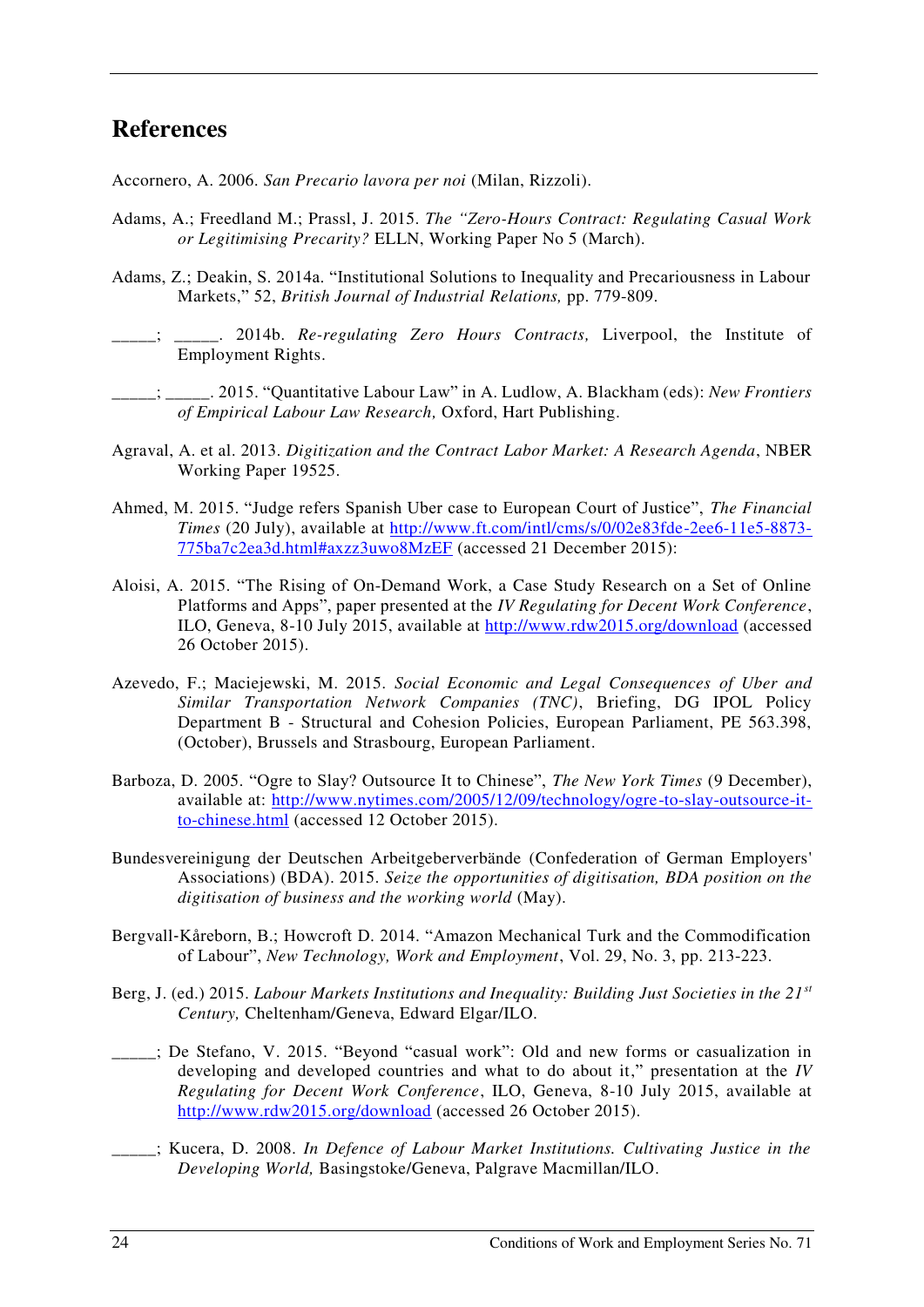- Bernt, L.J. 2014. "Suppressing the Mischief: New Work, Old Problems," *Northeastern University Law Journal*, Vol. 6, No. 2, pp. 311-346.
- Beyer, J.L. 2014. *Expect Us: Online Communities and Political Mobilization,* Oxford, Oxford University Press.
- Bowles P.; Macphail, F. (eds.) 2008. "*Pathway from casual work to economic security: Canadian and international perspectives*", special issue of *Social Indicators Research*, Vol. 88, No. 1.
- Campbell, I. 2004. "Casual Work and Casualisation: How Does Australia Compare?" *Labour & Industry: a journal of the social and economic relations of work*, Vol. 15, No. 2, pp. 85- 101.
- Cardon, D.; Casilli, A. 2015. *Qu'est-ce que le Digital Labor* ? Bry-sur-Marne, INA Éditions.
- Cherry, M. 2009. "Working for (Virtually) Minimum Wage: Applying the Fair Labor Standards Act in Cyberspace", *Alabama Law Review*, Vol. 60, No. 5, pp. 1077-1110.
- \_\_\_\_\_. 2010. "The Global Dimension of Virtual Work", *Saint Louis University Law Journal*, Vol. 54, 471- 496.
- \_\_\_\_\_. 2011. "A Taxonomy of Virtual Work", *Georgia Law Review*, Vol. 45, No. 4, pp. 951-1013.
- Coase, R.H. 1937. "The nature of the firm", *Economica*, Vol. 4, No. 16, pp. 386-405.
- \_\_\_\_\_. 1960. "The problem of social costs", *Journal of Law and Economics*, Vol. 3, pp. 1-44.
- Coffey, D.; Thornley, C. 2010. "Legitimising precarious employment: aspects of the Post-fordism and lean production debates", in C. Thornley, S. Jeffreys and B. Appay (eds.): *Globalisation and Precarious Forms of Production and Employment: Challenges for Workers and Unions,* Cheltenam, Edward Elgar.
- Cohen, M.; Sundararajan, A. 2014. "Self-Regulation and Innovation in the Peer-to-Peer Sharing Economy", *The University of Chicago Law Review Dialogue*, Vol. 82, pp. 116-133.
- Countouris, N. 2011. "The Employment Relationship: a Comparative Analysis of National Judicial Approaches", in G. Casale (ed.): *The Employment Relationship A Comparative Overview,* Geneva, ILO.
- Dagnino, E. 2015. "Uber law: prospettive giuslavoristiche sulla sharing/on-demand economy", *Adapt Labour Studies,* e-Book series, Bergamo, Adapt, available at [http://www.bollettinoadapt.it/uber-law-prospettive-giuslavoristiche-sulla-sharingon](http://www.bollettinoadapt.it/uber-law-prospettive-giuslavoristiche-sulla-sharingon-demand-economy/)[demand-economy/](http://www.bollettinoadapt.it/uber-law-prospettive-giuslavoristiche-sulla-sharingon-demand-economy/) (accessed 26 October 2015).
- De Pillis, L. 2015. "Why Homejoy's collapse is not a harbinger of doom for the on-demand economy". The Washington Post, (17 July), available at economy", *The Washington Post*, (17 July), available at [http://www.washingtonpost.com/news/wonkblog/wp/2015/07/17/why-homejoys](http://www.washingtonpost.com/news/wonkblog/wp/2015/07/17/why-homejoys-collapse-is-not-a-harbinger-for-the-on-demand-economy/)[collapse-is-not-a-harbinger-for-the-on-demand-economy/](http://www.washingtonpost.com/news/wonkblog/wp/2015/07/17/why-homejoys-collapse-is-not-a-harbinger-for-the-on-demand-economy/) (accessed 26 October 2015).
- De Stefano, V. 2015. *Non-Standard Workers and Freedom of Association: A Critical Analysis of Restrictions to Collective Rights from a Human Rights Perspective*, Working Papers del Centro Studi di Diritto del Lavoro Europeo Massimo D'Antona *.INT – 123/2015*.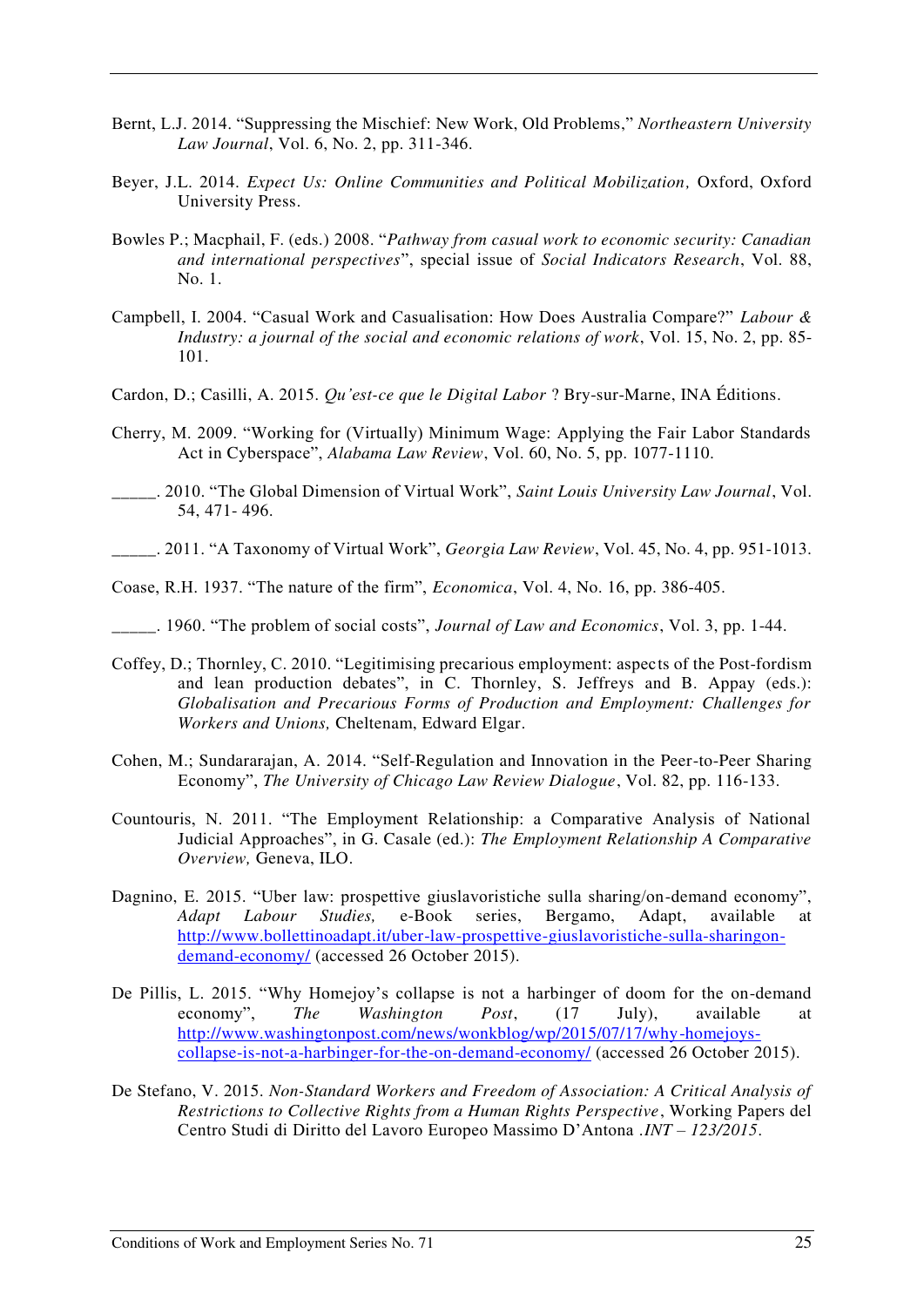- Dzieza, J. 2015. "The rating game. How Uber and its peers turned us into horrible bosses", The Verge (28 October), available at [http://www.theverge.com/2015/10/28/9625968/rating](http://www.theverge.com/2015/10/28/9625968/rating-system-on-demand-economy-uber-olive-garden)[system-on-demand-economy-uber-olive-garden](http://www.theverge.com/2015/10/28/9625968/rating-system-on-demand-economy-uber-olive-garden) (accessed 2 November 2015).
- Eurofound. 2013. *Self-employed or not self-employed? Working conditions of 'economically dependent workers'.* Background paper, Dublin, Eurofound.
- \_\_\_\_\_. 2015. *New Forms of Employment,* Dublin, Eurofound.
- Felstiner, A. 2011. "Working the Crowd: Employment and Labor Law in the Crowdsourcing Industry", *Berkeley Journal of Employment and Labor Law*, Vol. 32, No. 1, 2011, pp. 143-204.
- Freedland, M.; Kountouris, N. 2011. *The Legal Construction of Personal Work Relations,* Oxford, Oxford University Press.
- Gallino, L. 2007. *Il lavoro non è una merce. Contro la flessibilità,* Roma-Bari, Laterza.
- Greene, L.; Mamic, I. 2015. *The future of work: Increasing reach through mobile technology*, ILO Asia- Pacific Working Paper Series, Bangkok, ILO.
- Gilson, R.J. et al. 2009. "Contracting for Innovation: Vertical Disintegration and Interfirm Collaboration", *Columbia Law Review*, Vol. 109, No. 3, pp. 431-502.
- GMB. 2015. "Uber Driver Not Paid the Minimum Wage" (7 September), available at <http://www.gmb.org.uk/newsroom/uber-driver-not-paid-minimum-wage>(accessed 26 October 2015).
- Greenhouse, S. 2015. "Uber: On the Road to Nowhere", *The American Prospect*, Winter 2016, available at:<http://prospect.org/article/road-nowhere-3> (accessed 21 December 2015).
- Griswold, A. 2014. "Uber Just Caved on a Big Policy Change After Its Drivers Threatened to Strike", *Slate* (12 September), available at [http://www.slate.com/blogs/moneybox/2014/09/12/uber\\_drivers\\_strike\\_they\\_protested](http://www.slate.com/blogs/moneybox/2014/09/12/uber_drivers_strike_they_protested_cheap_uberx_fares_uber_backed_down.html) [\\_cheap\\_uberx\\_fares\\_uber\\_backed\\_down.html](http://www.slate.com/blogs/moneybox/2014/09/12/uber_drivers_strike_they_protested_cheap_uberx_fares_uber_backed_down.html) (accessed 26 October 2015).
- Gupta, N. et al. 2014. *Understanding Indian Crowdworkers,* paper presented at *17th ACM Conference on Computer Supported Cooperative Work (CSCW 2014)*, Baltimore, Maryland (15-19 February), available at [http://www.cs.nott.ac.uk/~pszaxc/work/CSCW\\_2014b.pdf](http://www.cs.nott.ac.uk/~pszaxc/work/CSCW_2014b.pdf) (accessed 26 October 2015).
- Hall, J.; Krueger, A. 2015. "An Analysis of the Labor Market for Uber's Driver-Partners in the United States", available at [https://s3.amazonaws.com/uber](https://s3.amazonaws.com/uber-static/comms/PDF/Uber_Driver-Partners_Hall_Kreuger_2015.pdf)[static/comms/PDF/Uber\\_Driver-Partners\\_Hall\\_Kreuger\\_2015.pdf](https://s3.amazonaws.com/uber-static/comms/PDF/Uber_Driver-Partners_Hall_Kreuger_2015.pdf) (accessed 26 October 2015).
- Hagiu, A. 2015. "Work 3.0: Redefining Jobs and Companies in the Uber Age", *Working Knowledge*, Harvard Business School (29 September), available at [http://hbswk.hbs.edu/item/work-3-0-redefining-jobs-and-companies-in-the-uber](http://hbswk.hbs.edu/item/work-3-0-redefining-jobs-and-companies-in-the-uber-age?utm_content=buffera539c&utm_medium=social&utm_source=linkedin.com&utm_campaign=buffer)[age?utm\\_content=buffera539c&utm\\_medium=social&utm\\_source=linkedin.com&utm\\_](http://hbswk.hbs.edu/item/work-3-0-redefining-jobs-and-companies-in-the-uber-age?utm_content=buffera539c&utm_medium=social&utm_source=linkedin.com&utm_campaign=buffer) [campaign=buffer](http://hbswk.hbs.edu/item/work-3-0-redefining-jobs-and-companies-in-the-uber-age?utm_content=buffera539c&utm_medium=social&utm_source=linkedin.com&utm_campaign=buffer) (accessed 26 October 2015).
- Harris, S.; Krueger, A. 2015. *A Proposal for Modernizing Labor Laws for Twenty-First-Century Work: The "Independent Worker"*, The Hamilton Project, Discussion Paper 2015-10 (December), available at: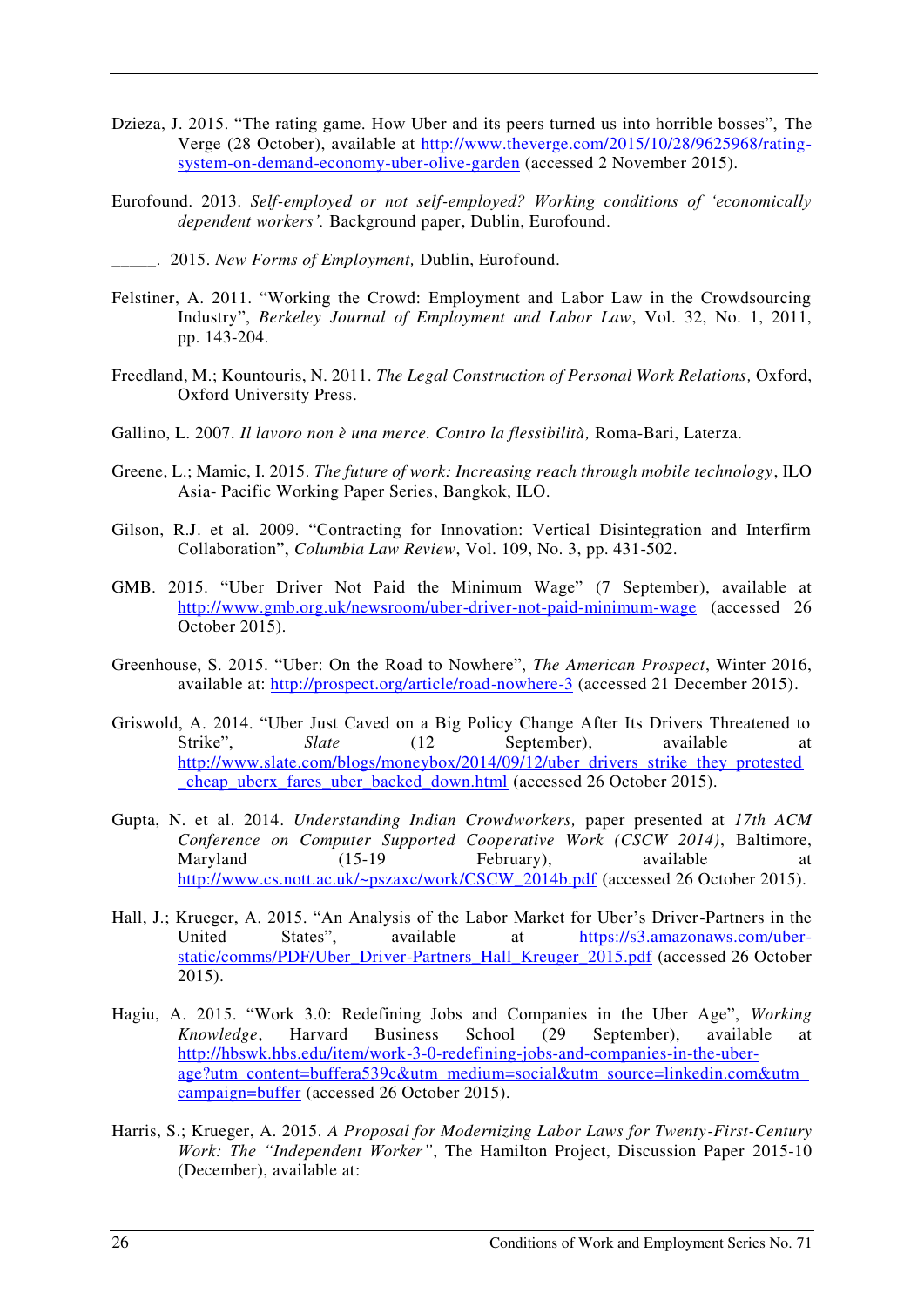http://www.hamiltonproject.org/assets/files/modernizing\_labor\_laws\_for\_twenty\_first [century\\_work\\_krueger\\_harris.pdf](http://www.hamiltonproject.org/assets/files/modernizing_labor_laws_for_twenty_first_century_work_krueger_harris.pdf) (accessed 21 December 2015).

- Howe, J. 2006. "The Rise of Crowdsourcing", *Wired Magazine*, Issue 14.06 (June), available at <http://www.wired.com/2006/06/crowds/> (accessed 26 October 2015).
- Humblet, M. (forthcoming). *Horaires de travail variables et imprévisibles. Contrats zéro heure et autre formes de travail sur appel*, INWORK Policy Brief, Geneva, ILO.
- Huws, U. (forthcoming). "Online labour exchanges, or 'crowdsourcing': Implications for occupational safety and health*",* review article on the future of work (for the EU-OSHA).
- International Labour Office (ILO). 2013. *Regulating the Employment Relationship in Europe. A Guide to Recommendation 198,* Geneva.
- \_\_\_\_\_. 2015a. *Non-standard forms of employment,* Report for discussion at the *Meeting of Experts on Non-Standard Forms of Employment* (Geneva, 16–19 February), Geneva.
- \_\_\_\_\_. 2015b. Governing Body, 323rd Session (Geneva, 12–27 March), *Conclusions of the Meeting of Experts on Non-Standard Forms of Employment* (Geneva, ILO), available at [http://www.ilo.org/wcmsp5/groups/public/---ed\\_norm/--](http://www.ilo.org/wcmsp5/groups/public/---ed_norm/---relconf/documents/meetingdocument/wcms_354090.pdf) [relconf/documents/meetingdocument/wcms\\_354090.pdf](http://www.ilo.org/wcmsp5/groups/public/---ed_norm/---relconf/documents/meetingdocument/wcms_354090.pdf) (accessed 26 October 2015).
- International Road Transport Union (IRU). 2015. *Global Taxi Network (GTN),* available at [https://www.iru.org/en\\_global\\_taxi\\_network](https://www.iru.org/en_global_taxi_network) (accessed 26 October 2015).
- Irani, L.; Silberman, M.S. 2013. *Turkopticon: Interrupting Worker Invisibility in Amazon Mechanical Turk*, paper presented at the *SIGCHI Conference on Human Factors in Computing Systems* (Paris, 27 April – 2 May), available at <https://hci.cs.uwaterloo.ca/faculty/elaw/cs889/reading/turkopticon.pdf> (accessed 26 October 2015).
- \_\_\_\_\_. 2015a. "Justice for 'Data Janitors'", *Public Books* (15 January), available at <http://www.publicbooks.org/nonfiction/justice-for-data-janitors>(accessed 26 October  $2015$ ).
- \_\_\_\_\_. 2015b. "Difference and Dependence among Digital Workers: The Case of Amazon Mechanical Turk", *South Atlantic Quarterly*, Vol. 114, No. 1, pp. 225-234.
- Kessler, S. 2015a. "The gig-economy won't last because it's being sued to death", *Fast Company* (17 February), available at [http://www.fastcompany.com/3042248/the-gig-economy](http://www.fastcompany.com/3042248/the-gig-economy-wont-last-because-its-being-sued-to-death)[wont-last-because-its-being-sued-to-death](http://www.fastcompany.com/3042248/the-gig-economy-wont-last-because-its-being-sued-to-death) (accessed 26 October 2015).
- 2015b. "The Domestic Workers Alliance Creates New Framework For Improving Gig-<br>economy Jobs", Fast Company (undated), available at economy Jobs", *Fast Company* (undated), available at [http://www.fastcompany.com/3051899/the-domestic-workers-alliance-creates-new](http://www.fastcompany.com/3051899/the-domestic-workers-alliance-creates-new-framework-for-improving-gig-economy-jobs)[framework-for-improving-gig-economy-jobs](http://www.fastcompany.com/3051899/the-domestic-workers-alliance-creates-new-framework-for-improving-gig-economy-jobs) (accessed 26 October 2015).
- Kingsley, S.C. et al. 2014. *Monopsony and the Crowd: Labor for Lemons?* Paper presented at the *3 rd Conference on Policy and Internet* (Oxford, 25-26 September), available at [http://ipp.oii.ox.ac.uk/sites/ipp/files/documents/Monopsony\\_and\\_theCrowd\\_SCK\\_ML](http://ipp.oii.ox.ac.uk/sites/ipp/files/documents/Monopsony_and_theCrowd_SCK_MLG_SS.pdf) [G\\_SS.pdf](http://ipp.oii.ox.ac.uk/sites/ipp/files/documents/Monopsony_and_theCrowd_SCK_MLG_SS.pdf) (accessed 26 October 2015).
- Kittur, A. et al. 2013. *The Future of Crowdwork*, Paper presented at the *16th ACM Conference on Computer Supported Coooperative Work (CSCW 2013)* (San Antonio, Texas, 23-27 February), available at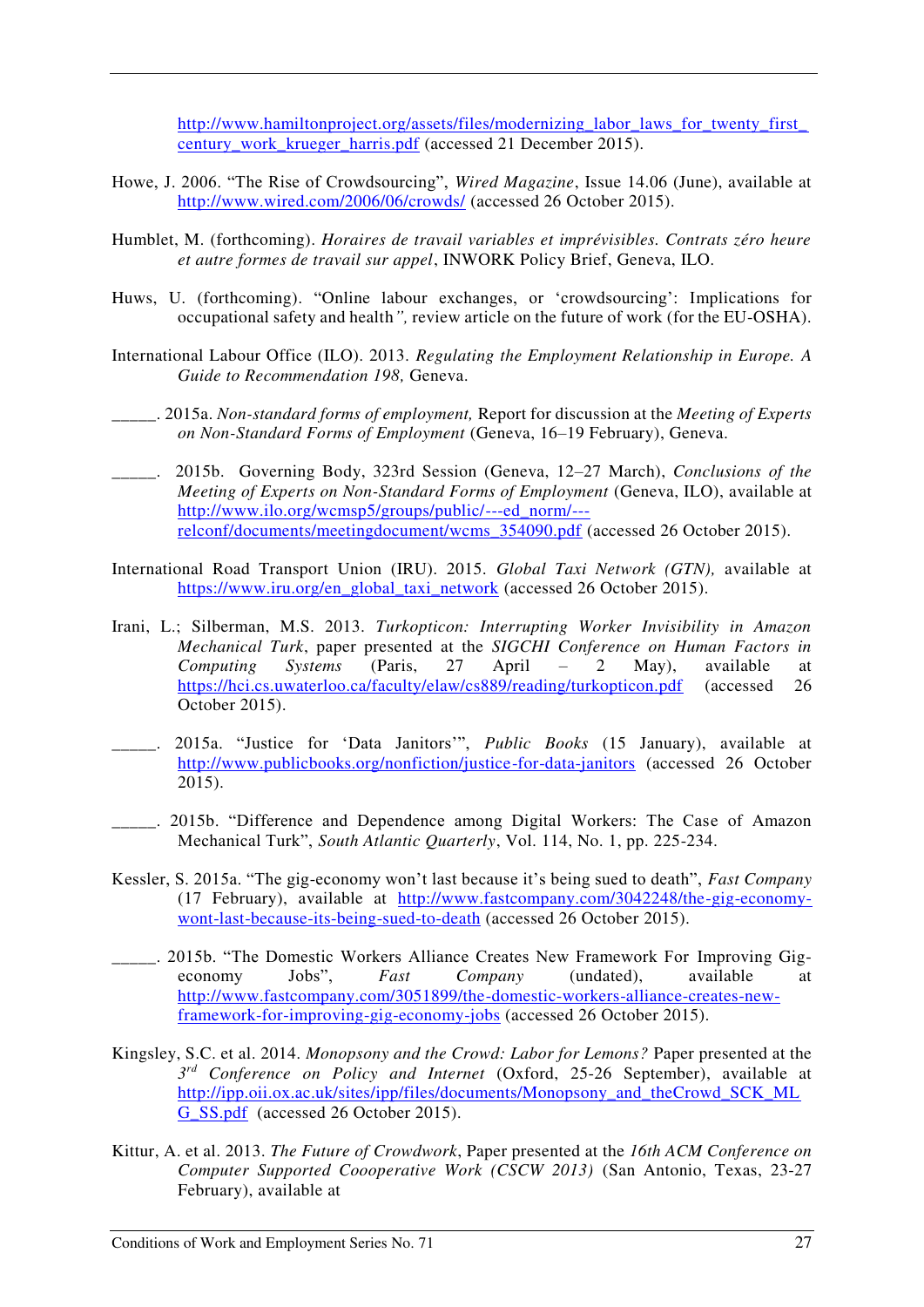[http://hci.stanford.edu/publications/2013/CrowdWork/futureofcrowdwork](http://hci.stanford.edu/publications/2013/CrowdWork/futureofcrowdwork-cscw2013.pdf)[cscw2013.pdf](http://hci.stanford.edu/publications/2013/CrowdWork/futureofcrowdwork-cscw2013.pdf) (accessed 26 October 2015).

- Klebe, T.; Neugebauer, J. 2014. "Crowdsourcing: Für eine handvoll Dollar oder Workers of the crowd unite? *Arbeit und Recht* (1), S. 4–7.
- Labour Research Department. 2014. *Casualization at work. Including zero hours contract. A guide for trade union reps,* London.
- Lee S.; McCann D. 2011. *Regulating for Decent Work: New Directions in Labour Market Regulation,* Basingstoke/Geneva, Palgrave Macmillan/ILO.
- Leong, N. 2014. "The sharing economy has a race problem", *Salon* (2 November), available at, http://www.salon.com/2014/11/02/the sharing economy has a race problem/ (accessed 26 October 2015).
- Leimeister, J.M.; Durward, D. 2015. *New Forms of Employment And IT – Crowdsourcing*, Paper presented at the *IV Regulating for Decent Work Conference* (ILO, Geneva, 8-10 July), available at<http://www.rdw2015.org/download> (accessed 26 October 2015).
- Lemonde.fr (unsigned article) 2015. "Les chauffeurs d'Uber manifestent contre leur employeur « voleur », *Le Monde* (13 October), available at [http://www.lemonde.fr/economie/article/2015/10/13/les-chauffeurs-parisiens-uber](http://www.lemonde.fr/economie/article/2015/10/13/les-chauffeurs-parisiens-uber-creent-un-syndicat_4788221_3234.html#sSvWD7jmftqkWID2.99)creent-un-syndicat 4788221\_3234.html#sSvWD7jmftqkWID2.99 (accessed 26 October 2015).
- Martin, N.T. 2012. "Diversity and the Virtual Workplace: Performance Identity and Shifting Boundaries of Workplace Engagement", *Lewis & Clark Law Review*, Vol. 16, No. 2, pp. 605-646.
- Marvit, M.Z. 2014. "How Crowdworkers Became the Ghosts in the Digital Machine," *The Nation* (5 February), available at [http://www.thenation.com/article/how-crowdworkers-became](http://www.thenation.com/article/how-crowdworkers-became-ghosts-digital-machine/)[ghosts-digital-machine/](http://www.thenation.com/article/how-crowdworkers-became-ghosts-digital-machine/) (accessed 26 October 2015).
- McKinsey Global Institute. 2015. *A Labour Market that Works. Connecting talent with opportunity in the digital age,* San Francisco.
- Messenger J.; Wallot P. 2015. *The Diversity of Marginal Part-Time*, INWORK Policy Brief No. 7, Geneva, ILO.
- Muehlberger, U. 2005. *Hierarchies, relational contracts and new forms of outsourcing*, ICER Working Paper No. 22/2005.
- Murphy, C. 2015. "Uber Orders Drivers in China to Steer Clear of Taxi Protests", *The Wall Street Journal* (13 June), available at [http://www.wsj.com/articles/uber-orders-drivers-in](http://www.wsj.com/articles/uber-orders-drivers-in-china-to-steer-clear-of-taxi-protests-1434181092)[china-to-steer-clear-of-taxi-protests-1434181092](http://www.wsj.com/articles/uber-orders-drivers-in-china-to-steer-clear-of-taxi-protests-1434181092) (accessed 26 October 2015).
- Narula, P. et al. 2011. *MobileWorks: A Mobile Crowdsourcing Platform for Workers at the Bottom of the Pyramid*, Human Computation: Papers from the 2011 AAAI Workshop (WS-11- 11) available at [http://husk.eecs.berkeley.edu/courses/cs298-52](http://husk.eecs.berkeley.edu/courses/cs298-52-sp11/images/3/34/FinalPaper-NarulaGuthaimRolnitzky.pdf) [sp11/images/3/34/FinalPaper-NarulaGuthaimRolnitzky.pdf](http://husk.eecs.berkeley.edu/courses/cs298-52-sp11/images/3/34/FinalPaper-NarulaGuthaimRolnitzky.pdf) (accessed 26 October 2015).
- Organisation for Economic Co-operation and Development (OECD). 2014. *OECD Employment Outlook,* Paris.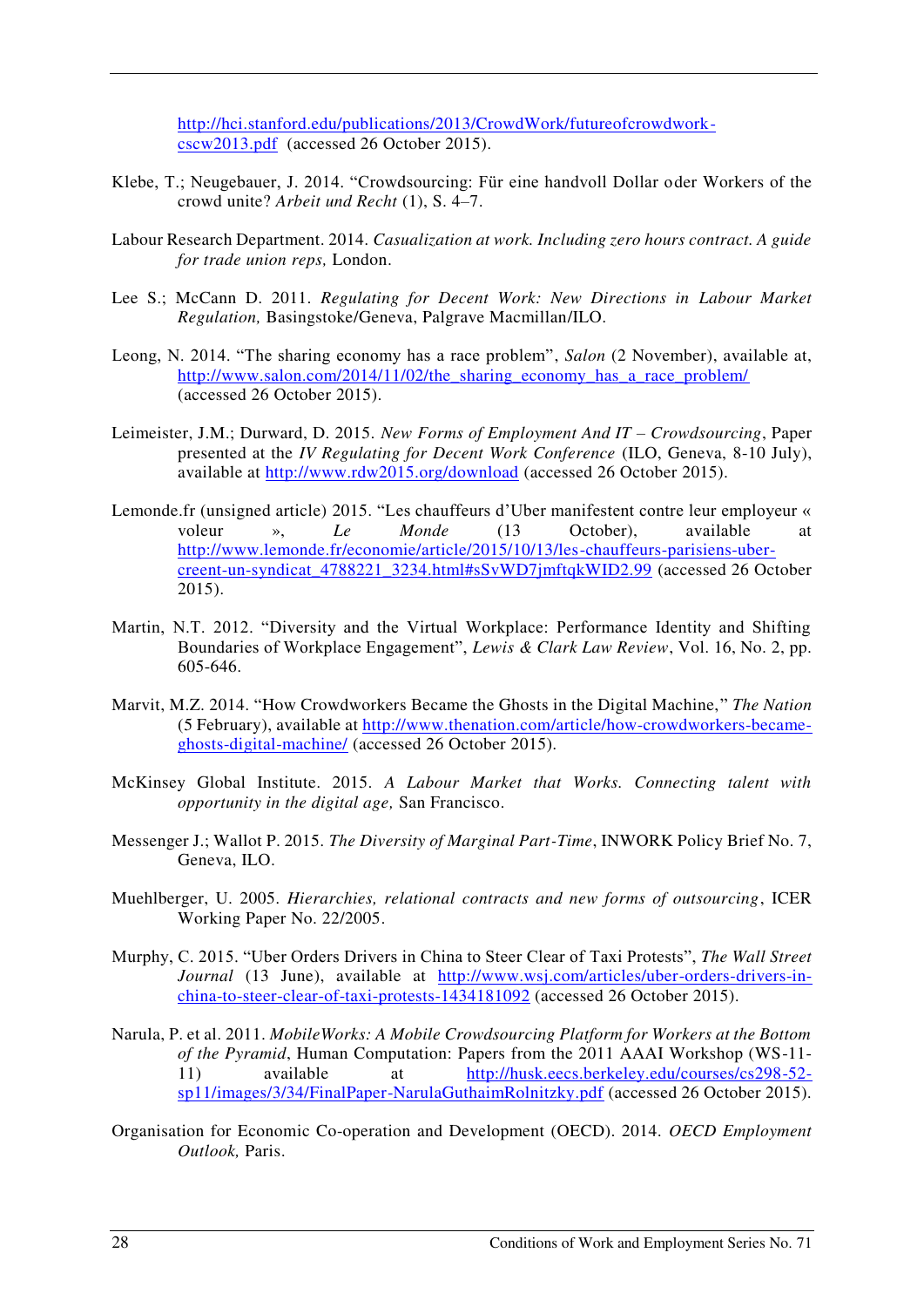- Oshiro, D. 2009. "Samasource / CrowdFlower iPhone App Helps Refugees Fight Poverty", *Readwrite* (13 October), available at [http://readwrite.com/2009/10/13/iphone-app-helps](http://readwrite.com/2009/10/13/iphone-app-helps-refugees-figh)[refugees-figh](http://readwrite.com/2009/10/13/iphone-app-helps-refugees-figh) (accessed 26 October 2015).
- O'Reilly, T. 2015. "Workers in a World of Continuous Partial Employment", *Medium* (31 August), available at [https://medium.com/the-wtf-economy/workers-in-a-world-of-continuous](https://medium.com/the-wtf-economy/workers-in-a-world-of-continuous-partial-employment-4d7b53f18f96#.r6lfvzeg4)[partial-employment-4d7b53f18f96#.r6lfvzeg4](https://medium.com/the-wtf-economy/workers-in-a-world-of-continuous-partial-employment-4d7b53f18f96#.r6lfvzeg4) (accessed 26 October 2015).
- Perulli, A. 2011. "Subordinate, Autonomous and Economically Dependent Work: A Comparative Analysis of Selected European Countries" in G. Casale (ed.): *The Employment Relationship A Comparative Overview,* Geneva, ILO.
- \_\_\_\_\_. 2015. *Il lavoro autonomo, le collaborazioni coordinate e le prestazioni organizzate dal committente*, Working Papers del Centro Studi di Diritto del Lavoro Europeo Massimo D'Antona *.IT – 272/2015*.
- Prassl, J. 2015. *The Concept of the Employer,* Oxford, Oxford University Press.
- Razzolini, O. 2015. *La nuova disciplina delle collaborazioni organizzate dal committente. Prime considerazioni*, Working Papers del Centro Studi di Diritto del Lavoro Europeo Massimo D'Antona *.IT – 266/2015*.
- Risak M.; Warter, J. 2015. *Legal strategies towards fair conditions in the virtual sweatshop*, Paper presented at the *IV Regulating for Decent Work Conference* (ILO, Geneva, 8-10 July), available at<http://www.rdw2015.org/download> (accessed 26 October 2015).
- Rogers, B. (forthcoming) "The Social Costs of Uber", *University of Chicago Law Review Dialogue*  (January 31, 2016).
- \_\_\_\_\_. 2015. *Employment as a Legal Concept*, Temple University Legal Studies Research Paper No. 2015-33, available at SSRN: http://ssrn.com/abstract=2641305 or <http://dx.doi.org/10.2139/ssrn.2641305> (accessed 26 October 2015).
- Rubery, J. 2015. *Reregulating for inclusive labour markets*, ILO Conditions of Work and Employment Series Working Paper No. 65, Geneva.
- Said, C. 2015. "Growing voices say gig workers need protections, benefits", *SFGate* (17 February), available at [http://www.sfgate.com/business/article/Growing-voices-say-gig](http://www.sfgate.com/business/article/Growing-voices-say-gig-workers-need-protections-6079992.php)[workers-need-protections-6079992.php](http://www.sfgate.com/business/article/Growing-voices-say-gig-workers-need-protections-6079992.php) (accessed 26 October 2015).
- Sachs, B. 2015a. "Uber and Lyft: Customer Reviews and the Right-to-Control", *On Labor* (20 May), available at [http://onlabor.org/2015/05/20/uber-and-lyft-customer-reviews-and](http://onlabor.org/2015/05/20/uber-and-lyft-customer-reviews-and-the-right-to-control/)[the-right-to-control/](http://onlabor.org/2015/05/20/uber-and-lyft-customer-reviews-and-the-right-to-control/) (accessed 26 October 2015).
- \_\_\_\_\_. 2015b. "Do We Need an "Independent Worker" Category?" *On Labor* (8 December), available at [http://onlabor.org/2015/12/08/do-we-need-an-independent-worker](http://onlabor.org/2015/12/08/do-we-need-an-independent-worker-category/)[category/](http://onlabor.org/2015/12/08/do-we-need-an-independent-worker-category/) (accessed 21 December 2015).
- Salehi, N. et al. 2015. *We Are Dynamo: Overcoming Stalling and Friction in Collective Action for Crowdworkers*, Paper presented at the *33rd Annual ACM Conference on Human Factors in Computing Systems* (Seoul, 18-23 April), available at <http://hci.stanford.edu/publications/2015/dynamo/DynamoCHI2015.pdf>(accessed 26 October 2015).

Santoro Passarelli, G. 1979. *Il lavoro parasubordinato,* Milano, Franco Angeli.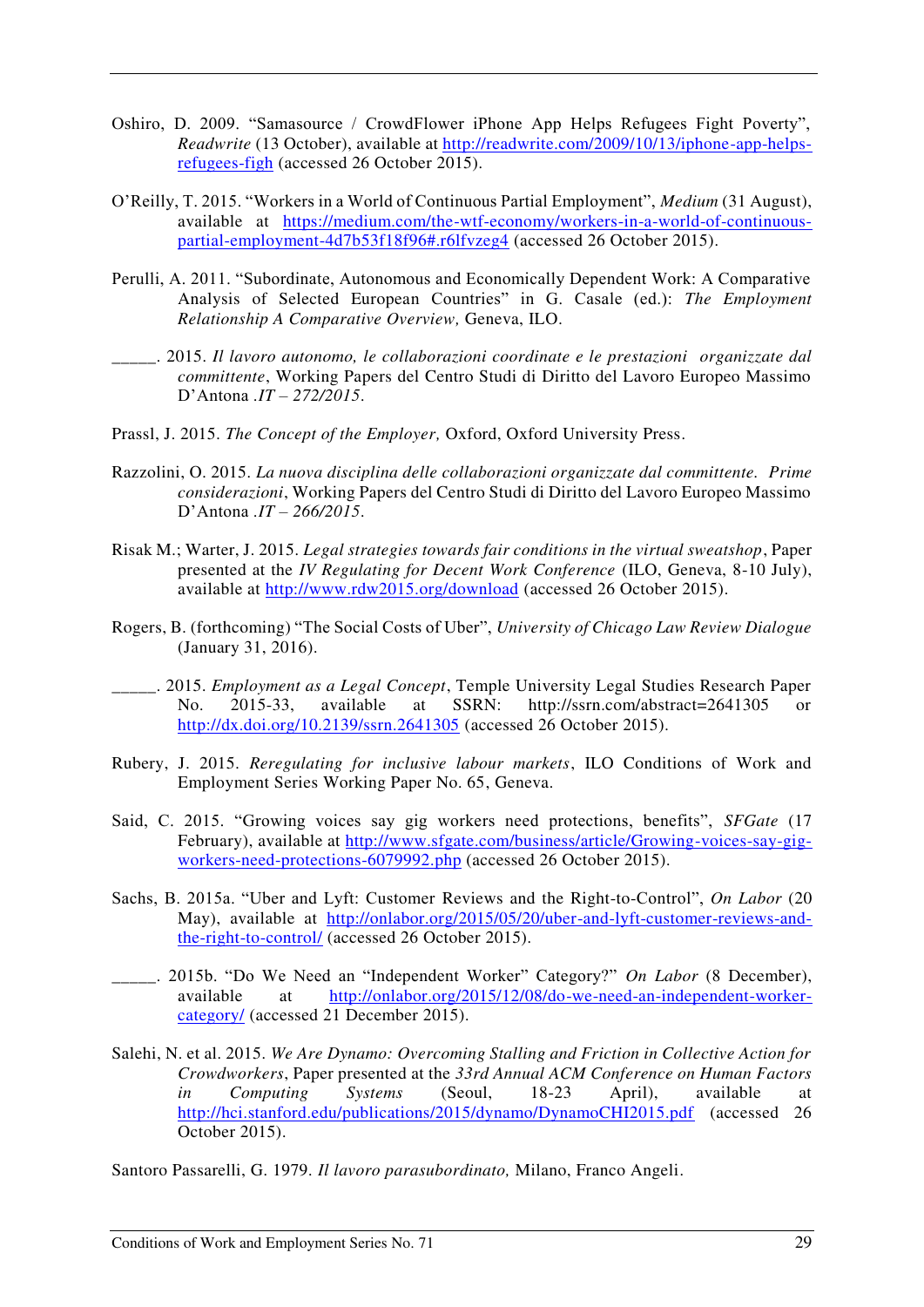- Scheiber, N. 2015. "A Middle Ground Between Contract Worker and Employee", *The New York Times (*10 December), available at: [http://www.nytimes.com/2015/12/11/business/a](http://www.nytimes.com/2015/12/11/business/a-middle-ground-between-contract-worker-and-employee.html)[middle-ground-between-contract-worker-and-employee.html](http://www.nytimes.com/2015/12/11/business/a-middle-ground-between-contract-worker-and-employee.html) (accessed 21 December 2015).
- Sheftalovich, J. 2015. "Belgian government: Uber drivers are contractors, not employees", *Slate* (14 September), available at [http://www.politico.eu/article/belgian-government-uber](http://www.politico.eu/article/belgian-government-uber-drivers-are-contractors-not-employees/)[drivers-are-contractors-not-employees/](http://www.politico.eu/article/belgian-government-uber-drivers-are-contractors-not-employees/) (accessed 26 October 2015).
- Singer, N. 2014. "In the Sharing Economy, Workers Find Both Freedom and Uncertainty", *The New York Times* (16 August), available at [http://www.nytimes.com/2014/08/17/technology/in-the-sharing-economy-workers](http://www.nytimes.com/2014/08/17/technology/in-the-sharing-economy-workers-find-both-freedom-and-uncertainty.html?_r=0)[find-both-freedom-and-uncertainty.html?\\_r=0](http://www.nytimes.com/2014/08/17/technology/in-the-sharing-economy-workers-find-both-freedom-and-uncertainty.html?_r=0) (accessed 26 October 2015).
- Smith, R.; Leberstein, S. 2015. *Rights on Demand: Ensuring Workplace Standards and Worker Security in the On-Demand Economy,* New York, National Employment Law Project.
- Sprague, R. (forthcoming). "Worker (Mis)Classification in the Sharing Economy: Square Pegs Trying to Fit in Round Holes", *A.B.A. Journal of Labor & Employment Law,* Vol. 31, available at SSRN: [http://papers.ssrn.com/sol3/papers.cfm?abstract\\_id=2606600](http://papers.ssrn.com/sol3/papers.cfm?abstract_id=2606600) (accessed 26 October 2015).
- Stone, K.V.W. 2004. *From widgets to digits,* New York, Cambridge University Press.
- \_\_\_\_\_; Arthurs H. (eds.) 2013. *Rethinking Workplace Regulation: Beyond the Standard Contract of Employment,* New York, Russell Sage Foundation.
- Surowiecki, J. 2015. "Gigs with Benefits", *The New Yorker* (6 July), available at <http://www.newyorker.com/magazine/2015/07/06/gigs-with-benefits>(accessed 26 October 2015).
- Thies, W. et al. 2011. *Paid Crowdsourcing as a Vehicle for Global Development,* (ACM CHI 2011), Workshop on *Crowdsourcing and Human Computation*, available at <http://www.msr-waypoint.net/pubs/147084/ThiesRatanDavid-Crowd-Final.pdf> (accessed 26 October 2015).
- Uber. 2015. *A Few Facts A Few Facts About the O'Connor Case* (1 September), available at <https://newsroom.uber.com/2015/09/oconnorfacts/> (accessed 26 October 2015).
- United States Department of Labour (US DoL), Wage and Hour Division. 2015. *The Application of the Fair Labor Standards Act's "Suffer or Permit" Standard in the Identification of Employees Who Are Misclassified as Independent Contractors,* A*dministrator's Interpretation No. 2015-1*, issued by Admin. David Weil (15 July), Washington D.C.
- Vassart, P. 2015. "Pour l'ONSS, les chauffeurs Uber sont des indépendants", *Le Soir* (16 September), available at [http://www.lesoir.be/989273/article/actualite/belgique/2015-](http://www.lesoir.be/989273/article/actualite/belgique/2015-09-14/pour-l-onss-chauffeurs-uber-sont-des-independants) [09-14/pour-l-onss-chauffeurs-uber-sont-des-independants](http://www.lesoir.be/989273/article/actualite/belgique/2015-09-14/pour-l-onss-chauffeurs-uber-sont-des-independants) (accessed 21 December 2015).
- Vincent, D. 2011. "China used prisoners in lucrative internet gaming work", *The Guardian* (25 May), available at [http://www.theguardian.com/world/2011/may/25/china-prisoners](http://www.theguardian.com/world/2011/may/25/china-prisoners-internet-gaming-scam)[internet-gaming-scam](http://www.theguardian.com/world/2011/may/25/china-prisoners-internet-gaming-scam) (accessed 26 October 2015).
- Weber, L. 2015. "What if There Were a New Type of Worker? Dependent Contractor", *The Wall Street Journal* (28 January), available at [http://www.wsj.com/articles/what-if-there-](http://www.wsj.com/articles/what-if-there-were-a-new-type-of-worker-dependent-contractor-1422405831)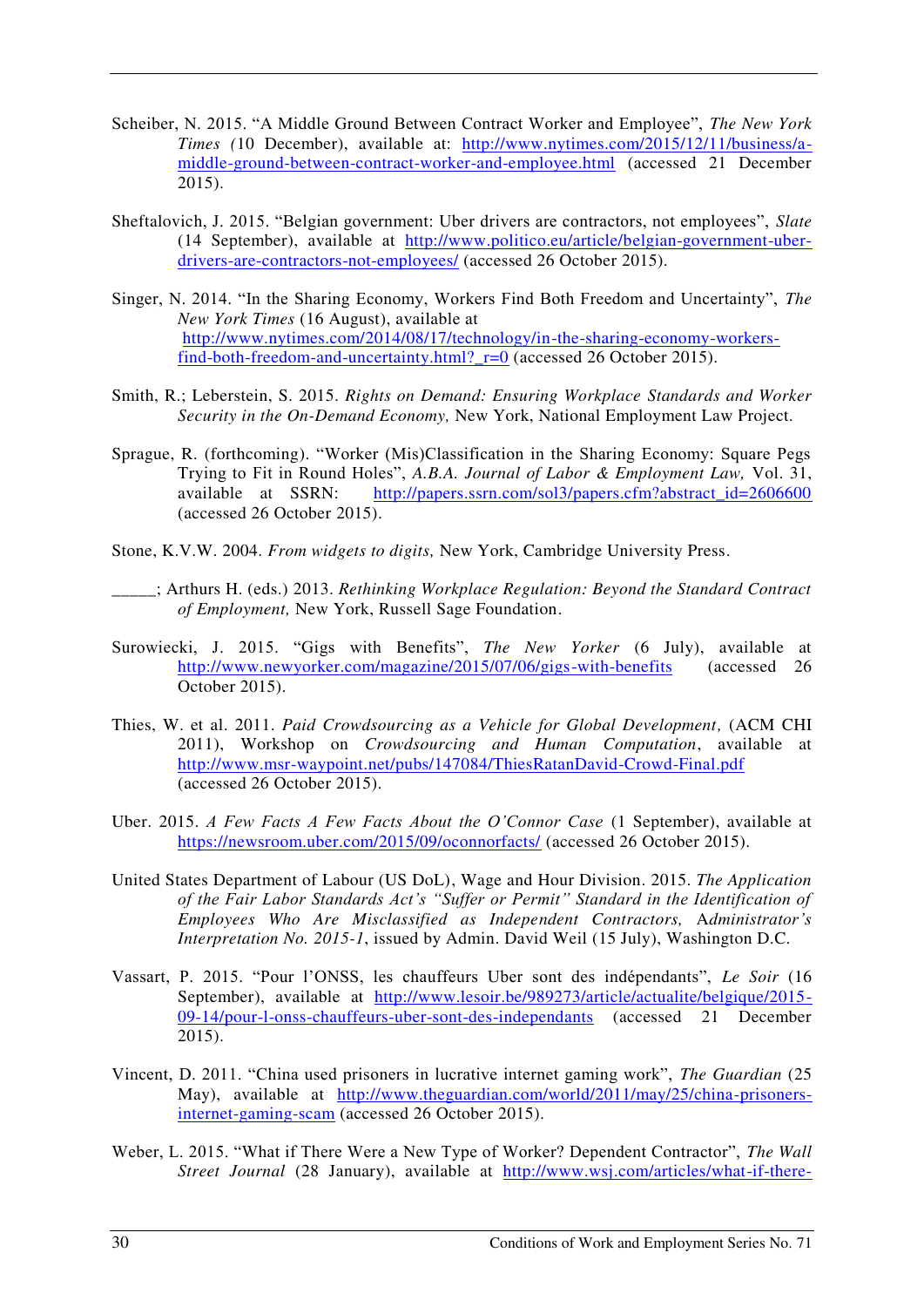[were-a-new-type-of-worker-dependent-contractor-1422405831](http://www.wsj.com/articles/what-if-there-were-a-new-type-of-worker-dependent-contractor-1422405831) (accessed 26 October 2015).

- Weil, D. 2014. *The Fissured Workplace: Why Work Became So Bad for So Many and What Can Be Done to Improve It,* Cambridge, Massachusetts and London, Harvard University Press.
- Weinberg, J. 2015. "Gig News: Uber Successfully Pursuing State Legislation on Independent Contractor Status", *On Labor* (11 December), available at [http://onlabor.org/2015/12/11/gig-news-uber-successfully-pursuing-state-legislation](http://onlabor.org/2015/12/11/gig-news-uber-successfully-pursuing-state-legislation-on-independent-contractor-status/#more-7397)[on-independent-contractor-status/#more-7397](http://onlabor.org/2015/12/11/gig-news-uber-successfully-pursuing-state-legislation-on-independent-contractor-status/#more-7397) (accessed 21 December 2015).
- Wingfield, N.; Isaac, M. 2015. "Seattle Will Allow Uber and Lyft Drivers to Form Unions", *The New York Times* (14 December), available at [http://www.nytimes.com/2015/12/15/technology/seattle-clears-the-way-for-uber](http://www.nytimes.com/2015/12/15/technology/seattle-clears-the-way-for-uber-drivers-to-form-a-union.html)[drivers-to-form-a-union.html](http://www.nytimes.com/2015/12/15/technology/seattle-clears-the-way-for-uber-drivers-to-form-a-union.html) (accessed 21 December 2015).
- Williamson, O.E. 1981. "The economics of organizations: The transaction cost approach", *American Journal of Sociology*, Vol. 87, No. 3, pp. 548–577.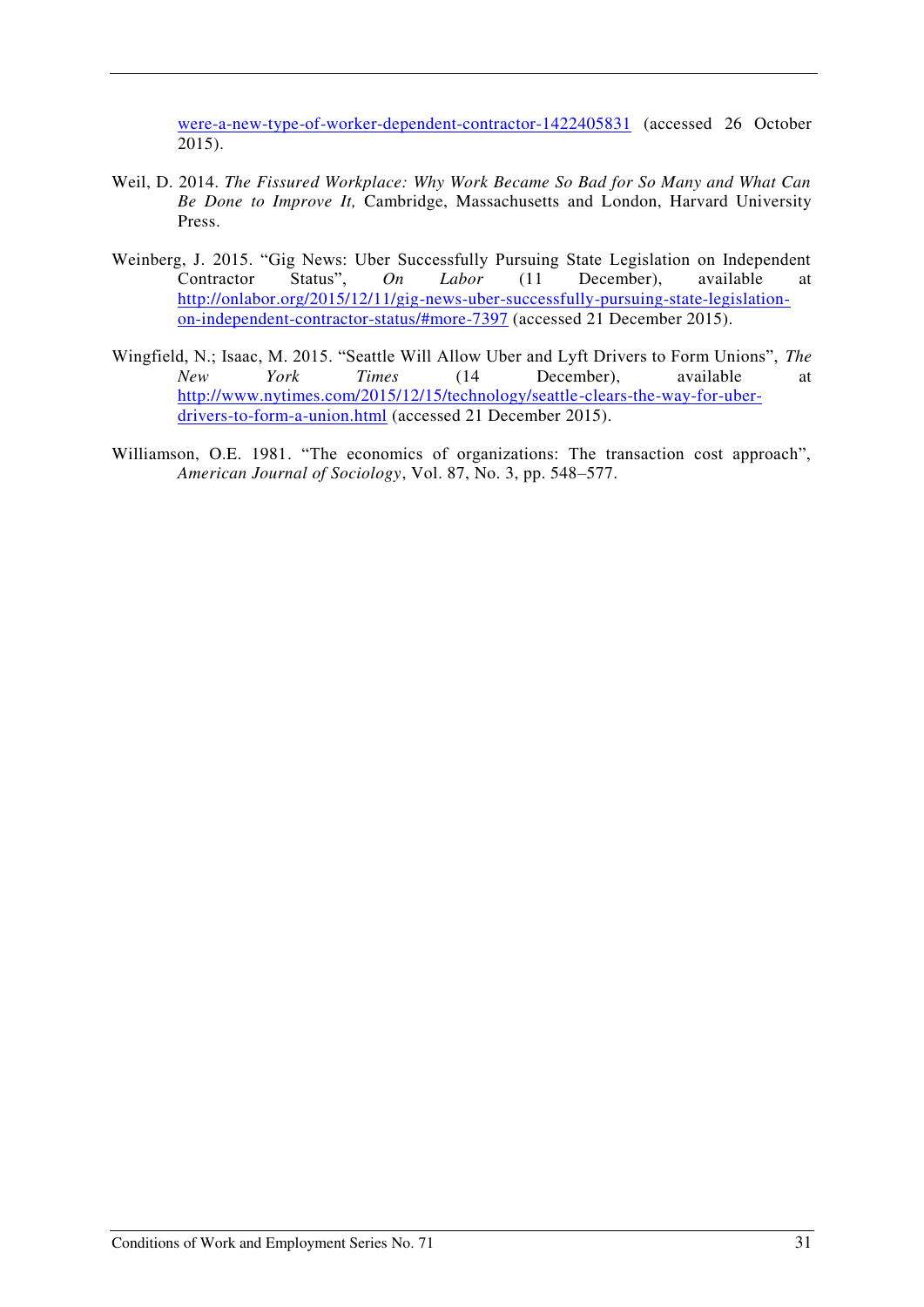## **Conditions of Work and Employment Series**

- No. 1 Cuality of working life: A review on changes in work organization, conditions of employment and work-life arrangements (2003), by Howard Gospel
- No. 2 Sexual harassment at work: A review of preventive measures (2005), by Deirdre McCann
- No. 3 Statistics on working time arrangements based on time-use survey data (2003), by Andrew S. Harvey, Jonathan Gershuny, Kimberly Fisher & Ather Akbari
- No. 4 The definition, classification and measurement of working time arrangements (2003), by David Bell & Peter Elias
- No. 5 Reconciling work and family: Issues and policies in Japan (2003), by Masahiro Abe, Chizuka Hamamoto & Shigeto Tanaka
- No. 6 Reconciling work and family: Issues and policies in the Republic of Korea (2004), by Tae-Hong Kim & Hye-Kyung Kim
- No. 7 Domestic work, conditions of work and employment: A legal perspective (2003), by José Maria Ramirez-Machado
- No. 8 Reconciling work and family: Issues and policies in Brazil (2004), by Bila Sorj
- No. 9 Employment conditions in an ageing world: Meeting the working time challenge (2004), by Annie Jolivet & Sangheon Lee
- No. 10 Designing programmes to improve working and employment conditions in the informal economy: A literature review (2004), by Dr. Richard D. Rinehart
- No. 11 Working time in transition: The dual task of standardization and flexibilization in China (2005), by Xiangquan Zeng, Liang Lu & Sa'ad Umar Idris
- No. 12 Compressed working weeks (2006), by Philip Tucker
- No. 13 Étude sur les temps de travail et l'organisation du travail: Le cas du Sénégal. Analyse juridique et enquête auprès des entreprises (2006), by Alfred Inis Ndiaye
- No. 14 Reconciling work and family: Issues and policies in Thailand (2006), by Kyoko Kusakabe
- No. 15 Conditions of work and employment for older workers in industrialized countries: Understanding the issues (2006), by N.S. Ghosheh Jr., Sangheon Lee & Deirdre McCann
- No. 16 Wage fixing in the informal economy: Evidence from Brazil, India, Indonesia and South Africa (2006) by Catherine Saget
- No. 18 Reconciling work and family: Issues and policies in Trinidad and Tobago (2008), by Rhoda Reddock & Yvonne Bobb-Smith
- No. 19 Minding the gaps: Non-regular employment and labour market segmentation in the Republic of Korea (2007) by Byung-Hee Lee & Sangheon Lee
- No. 20 Age discrimination and older workers: Theory and legislation in comparative context (2008), by Naj Ghosheh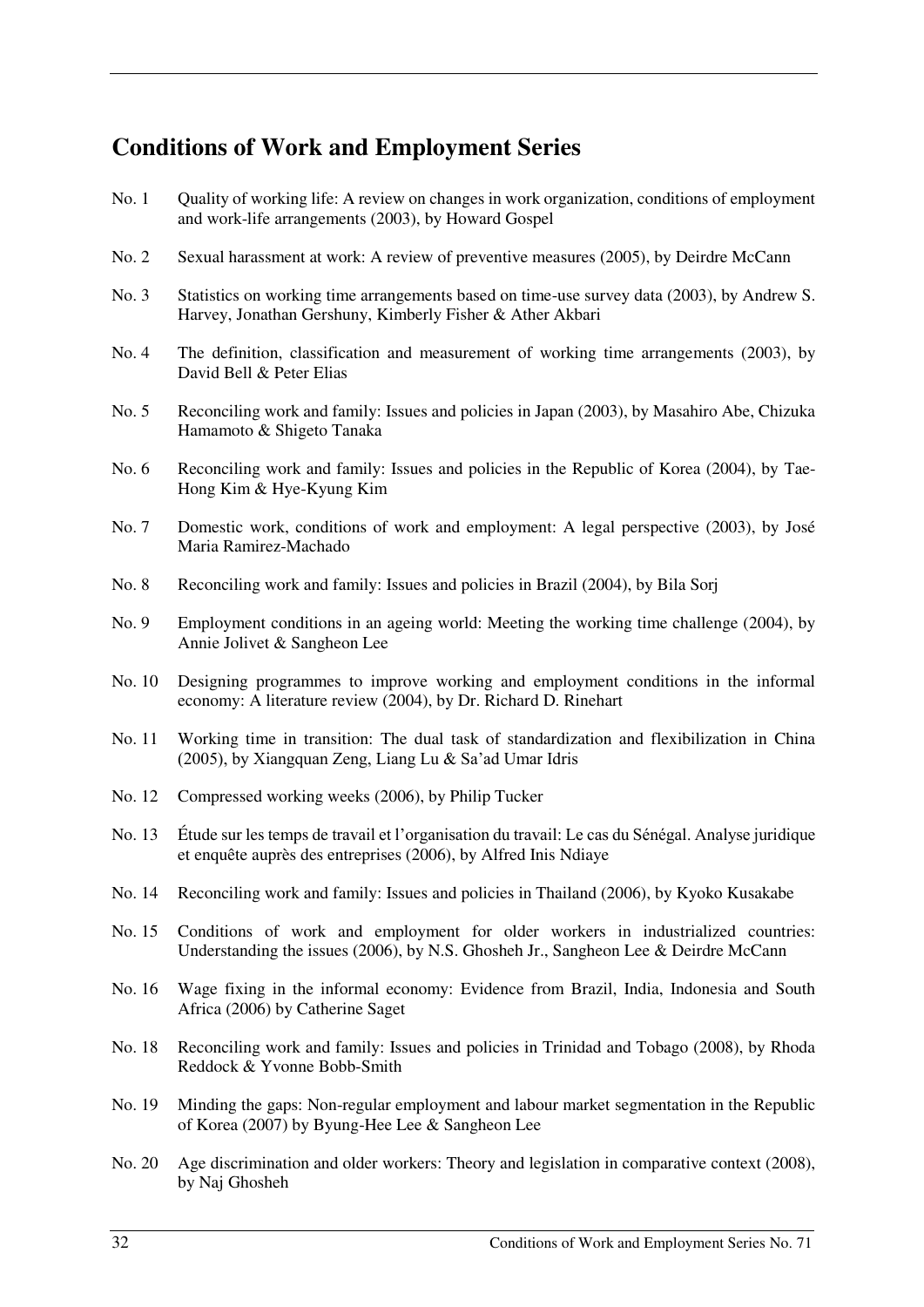- No. 21 Labour market regulation: Motives, measures, effects (2009), by Giuseppe Bertola
- No. 22 Reconciling work and family: Issues and policies in China (2009), by Liu Bohong, Zhang Yongying & Li Yani
- No. 23 Domestic work and domestic workers in Ghana: An overview of the legal regime and practice (2009), by Dzodzi Tsikata
- No. 24 A comparison of public and private sector earnings in Jordan (2010), by Christopher Dougherty
- No. 25 The German work-sharing scheme: An instrument for the crisis (2010), by Andreas Crimmann, Frank Weissner & Lutz Bellmann
- No. 26 Extending the coverage of minimum wages in India: Simulations from household data (2010), by Patrick Belser & Uma Rani
- No. 27 The legal regulation of working time in domestic work (2010), by Deirdre Mc Cann & Jill Murray
- No. 28 What do we know about low-wage work and low-wage workers (2011), by Damian Grimshaw
- No. 29 Estimating a living wage: a methodological review (2011), by Richard Anker
- No. 30 Measuring the economic and social value of domestic work: conceptual and methodological framework (2011), by Debbie Budlender
- No. 31 Working Time, Health, and Safety: a Research Synthesis Paper (2012), by Philip Tucker & Simon Folkard
- No. 32 The influence of working time arrangements on work-life integration or 'balance': A review of the international evidence (2012), by Colette Fagan, Clare Lyonette, Mark Smith & Abril Saldaña-Tejeda
- No. 33 The Effects of Working Time on Productivity and Firm Performance: a research synthesis paper (2012), by Lonnie Golden
- No. 34 Estudio sobre trabajo doméstico en Uruguay (2012), by Karina Batthyány
- No. 35 Why have wage shares fallen? A panel analysis of the determinants of functional income distribution (2012), by Engelbert Stockhammer
- No. 36 Wage-led or Profit-led Supply: Wages, Productivity and Investment (2012), by Servaas Storm & C.W.M. Naastepad
- No. 37 Financialisation and the requirements and potentials for wage-led recovery a review focussing on the G20 (2012), by Eckhard Hein & Matthias Mundt
- No 38 Wage Protection Legislation in Africa (2012), by Najati Ghosheh
- No. 39 Income inequality as a cause of the Great Recession? A survey of current debates (2012), by Simon Sturn & Till van Treeck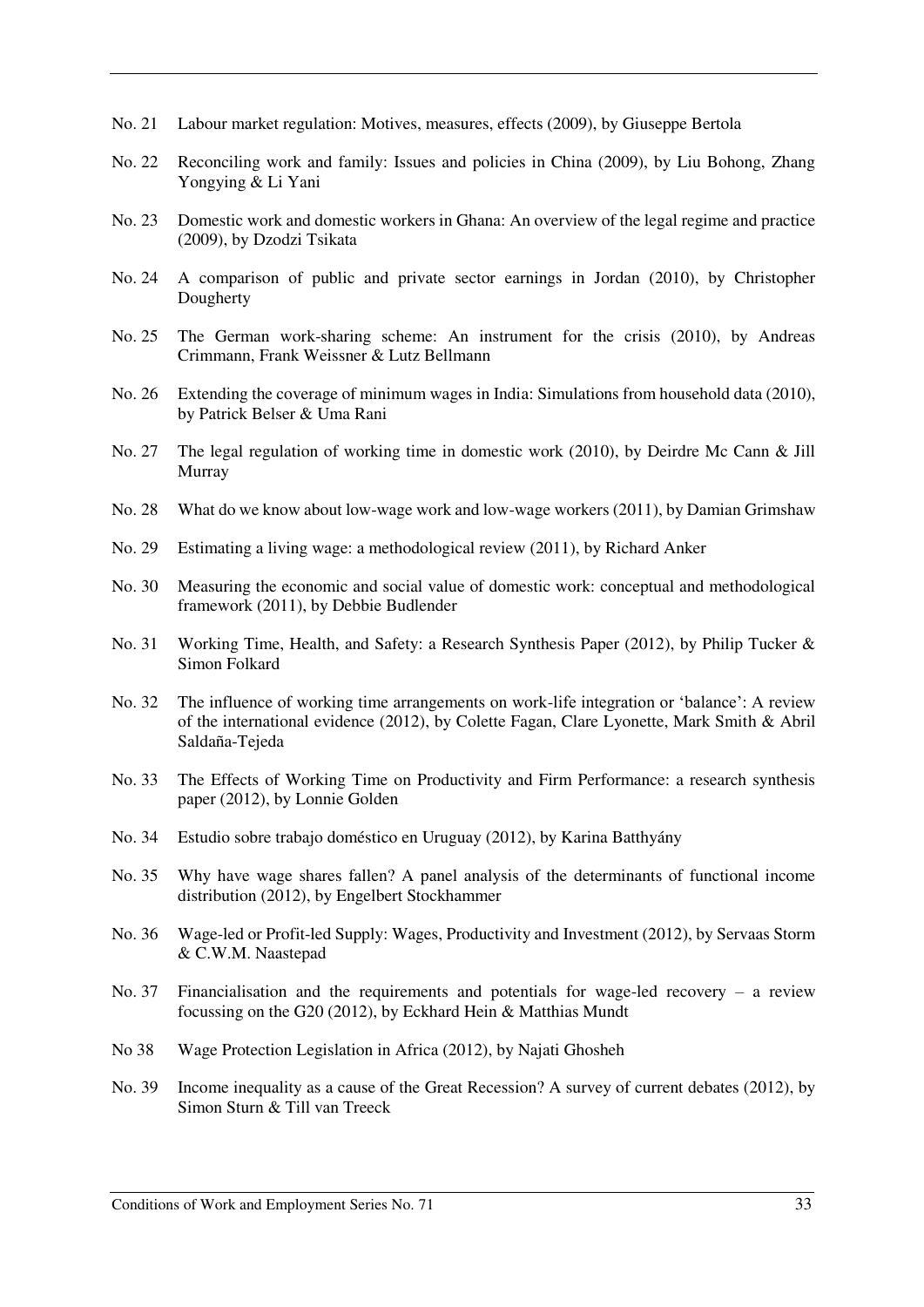- No. 40 Is aggregate demand wage-led or profit-led? National and global effects (2012), by Özlem Onaran & Giorgos Galanis
- No. 41 Wage-led growth: Concept, theories and policies (2012), by Marc Lavoie & Engelbert Stockhammer
- No. 42 The visible face of Women's invisible labour: domestic workers in Turkey (2013), by Seyhan Erdoğdu & Gülay Toksöz
- No. 43 In search of good quality part-time employment (2013), by Colette Fagan, Helen Norman, Mark Smith & María C. González Menéndez
- No. 44 The use of working time-related crisis response measures during the Great Recession (2013), by Angelika Kümmerling & Steffen Lehndorff
- No. 45 Analysis of employment, real wage, and productivity trends in South Africa since 1994 (2014), by Martin Wittenberg
- No. 46 Poverty, inequality and employment in Chile (2014), by Sarah Gammage, Tomás Alburquerque & Gonzálo Durán
- No. 47 Deregulating labour markets: How robust is the analysis of recent IMF working papers? (2014), by Mariya Aleksynska
- No. 48 Growth with equity in Singapore: Challenges and prospects (2014), by Hui Weng Tat & Ruby Toh
- No. 49 Informality and employment quality in Argentina, Country case study on labour market segmentation (2014), by Fabio Bertranou, Luis Casanova, Maribel Jiménez & Mónica Jiménez
- No. 50 Comparing indicators of labour market regulations across databases: A post scriptum to the employing workers debate (2014), by Mariya Aleksynska & Sandrine Cazes
- No. 51 The largest drop in income inequality in the European Union during the Great Recession: Romania's puzzling case (2014), by Ciprian Domnisoru
- No. 52 Segmentation and informality in Vietnam: A survey of literature, Country case study on labour market segmentation (2014), by Jean-Pierre Cling, Mireille Razafindrakoto & François Roubaud
- No. 53 A chronology of employment protection legislation in some selected European countries (2014), by Mariya Aleksynska & Alexandra Schmidt
- No. 54 How tight is the link between wages and productivity? A survey of the literature (2014), by Johannes Van Biesebroeck
- No. 55 Job quality in segmented labour markets: The Israeli case, Country case study on labour market segmentation (2014), by Shoshana Neuman
- No. 56 The organization of working time and its effects in the health services sector: A comparative analysis of Brazil, South Africa, and the Republic of Korea (2014), by Jon Messenger & Patricia Vidal
- No. 57 The motherhood pay gap: A review of the issues, theory and international evidence (2015), by Damian Grimshaw & Jill Rubery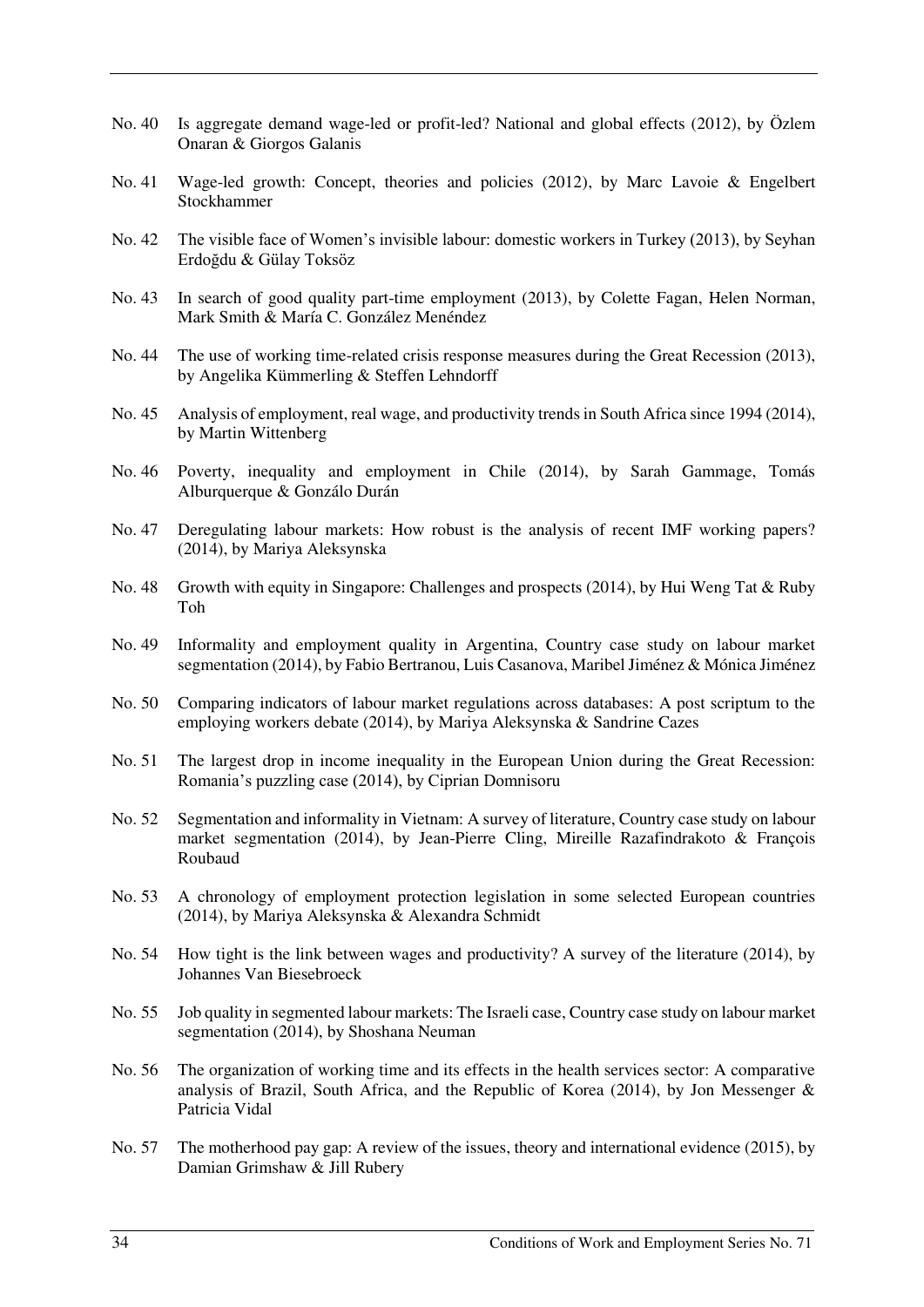- No. 58 The long journey home: The contested exclusion and inclusion of domestic workers from Federal wage and hour protections in the United States (2015), by Harmony Goldberg
- No. 60 Negociación colectiva, salarios y productividad: el caso uruguayo (2015), by Graziela Mazzuchi, Juan Manuel Rodríguez y Eloísa González
- No. 61 Non-standard work and workers: Organizational implications (2015), by Elizabeth George & Prithviraj Chattopadhyay
- No. 62 What does the minimum wage do in developing countries? A review of studies and methodologies (2015), by Dale Belman & Paul Wolfson
- No. 63 The regulation of non-standard forms of employment in India, Indonesia and Viet Nam (2015), by Ingrid Landau, Petra Mahy & Richard Mitchell
- No. 64 The regulation of non-standard forms of employment in China, Japan and the Republic of Korea (2015), by Fang Lee Cooke & Ronald Brown
- No. 65 Re-regulating for inclusive labour markets (2015), by Jill Rubery
- No. 66 Minimum wage setting practices in domestic work: An inter-state analysis (2015), by Neetha N.
- No. 67 The effects of non-standard forms of employment on worker health and safety (2015), by Michael Quinlan
- No. 68 Structural change and non-standard forms of employment in India (2015), by Ravi Srivastava
- No. 69 Non-standard forms of employment in some Asian countries: A study of wages and working conditions of temporary workers (2016, forthcoming), by Huu-Chi Nguyen, Thanh Tam Nguyen-Huu & Thi-Thuy-Linh Le
- No. 70 Non-standard forms of employment in Uganda and Ghana (2016, forthcoming), by Christelle Dumas & Cédric Houdré